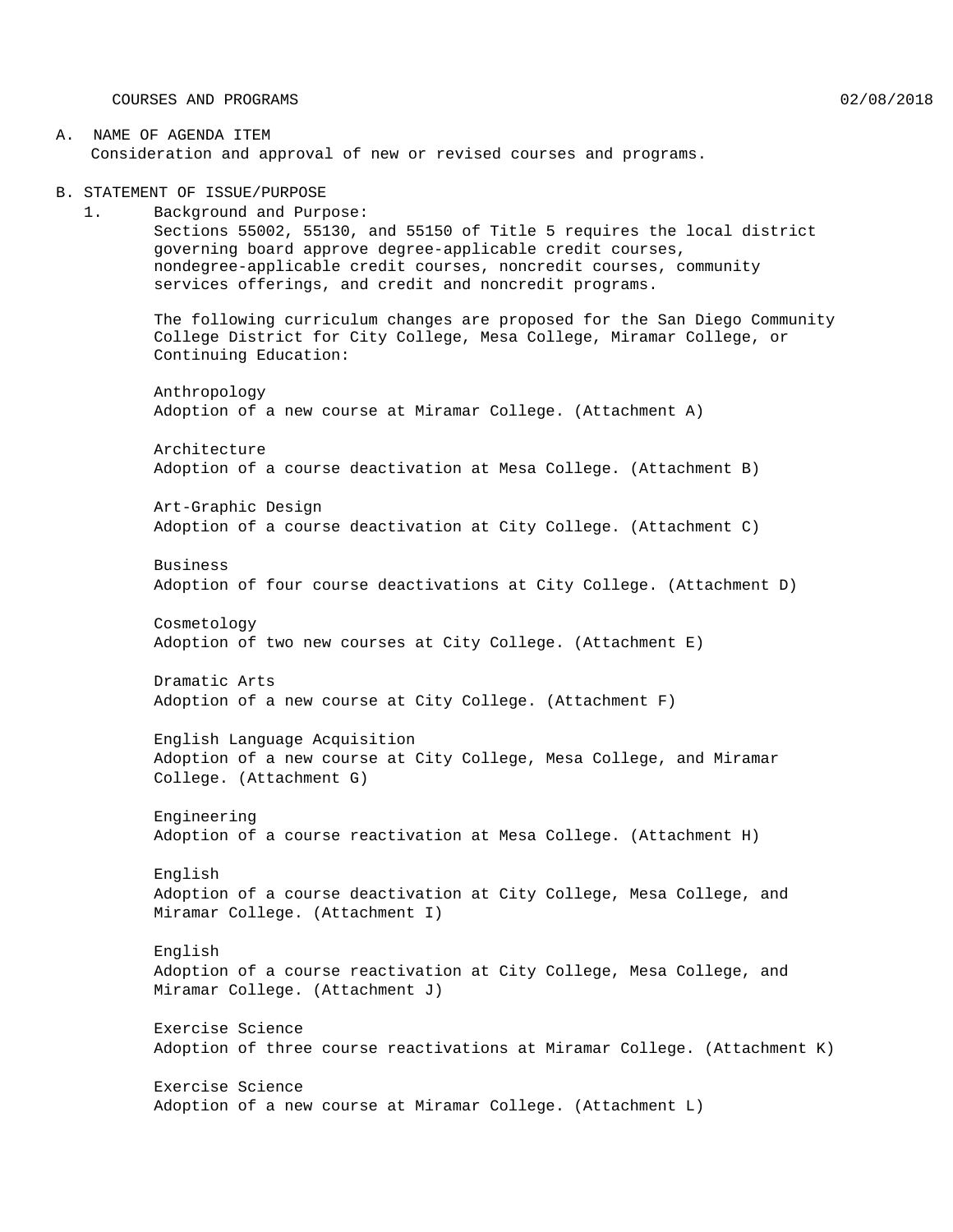#### COURSES AND PROGRAMS 02/08/2018

Music Adoption of a course reactivation at Miramar College. (Attachment M) Music Adoption of three new courses at Miramar College. (Attachment N) Physical Therapist Assistant Adoption of two course deactivations at Mesa College. (Attachment O) Aviation Operations Adoption of two program revisions at Miramar College. (Attachment P) Biology Adoption of a program revision at City College. (Attachment Q) Business Management Adoption of four program revisions at Miramar College. (Attachment R) Business Studies Adoption of a program deactivation at City College. (Attachment S) Business Studies Adoption of a program revision at City College. (Attachment T) Child Development Adoption of three program deactivations at City College. (Attachment U) Computer Business Technology Adoption of a program revision at Miramar College. (Attachment V) Computer Business Technology Adoption of two program deactivations at Mesa College. (Attachment W) Digital Medical Sonography Adoption of two program revisions at Mesa College. (Attachment X) English Adoption of three program revisions at City College. (Attachment Y) English Adoption of two program revisions at Miramar College. (Attachment Z) English Adoption of four program revisions at Mesa College. (Attachment AA) Exercise Science Adoption of a new program at City College. (Attachment BB) Geographic Information Systems

Adoption of a program revision at Mesa College. (Attachment CC)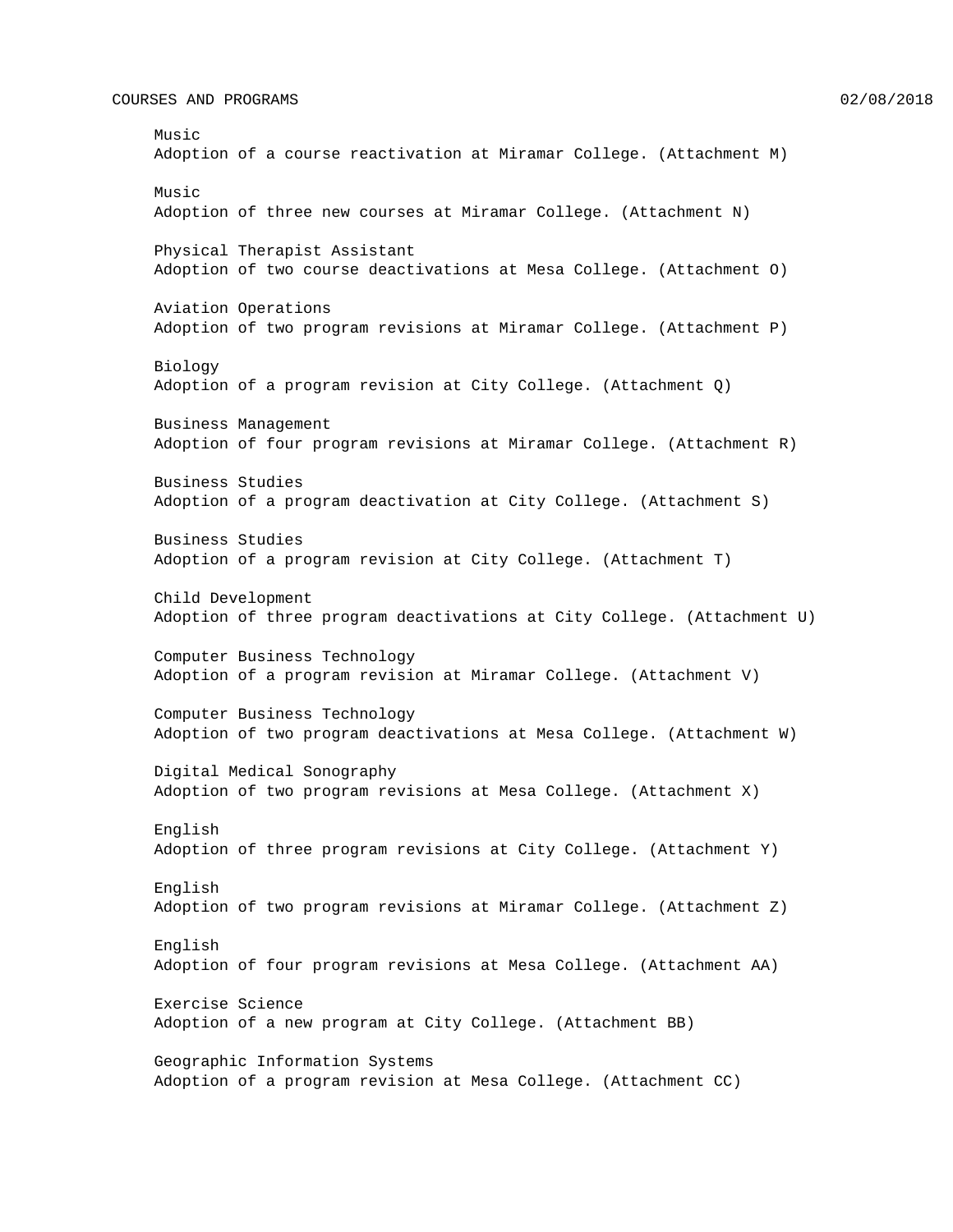#### COURSES AND PROGRAMS 8 (2018) 22/08/2018

# Health Information Management Adoption of two program revisions at Mesa College. (Attachment DD) History Adoption of a program revision at Miramar College. (Attachment EE) Interdisciplinary Studies Adoption of a program revision at Miramar College. (Attachment FF) Labor Studies Adoption of a program deactivation at City College. (Attachment GG) Liberal Arts and Sciences Adoption of two program revisions at Mesa College. (Attachment HH) Liberal Arts and Sciences Adoption of a program revision at City College. (Attachment II) Physical Sciences Adoption of a program revision at Miramar College. (Attachment JJ) Physical Sciences Adoption of two program revisions at Mesa College. (Attachment KK) Visual and Performing Arts Adoption of a program revision at City College. (Attachment LL)

2. Cost and Funding: There is no additional cost to the District.

#### C. PROPOSAL

The Board of Trustees hereby grants authority to take the action outlined in Part A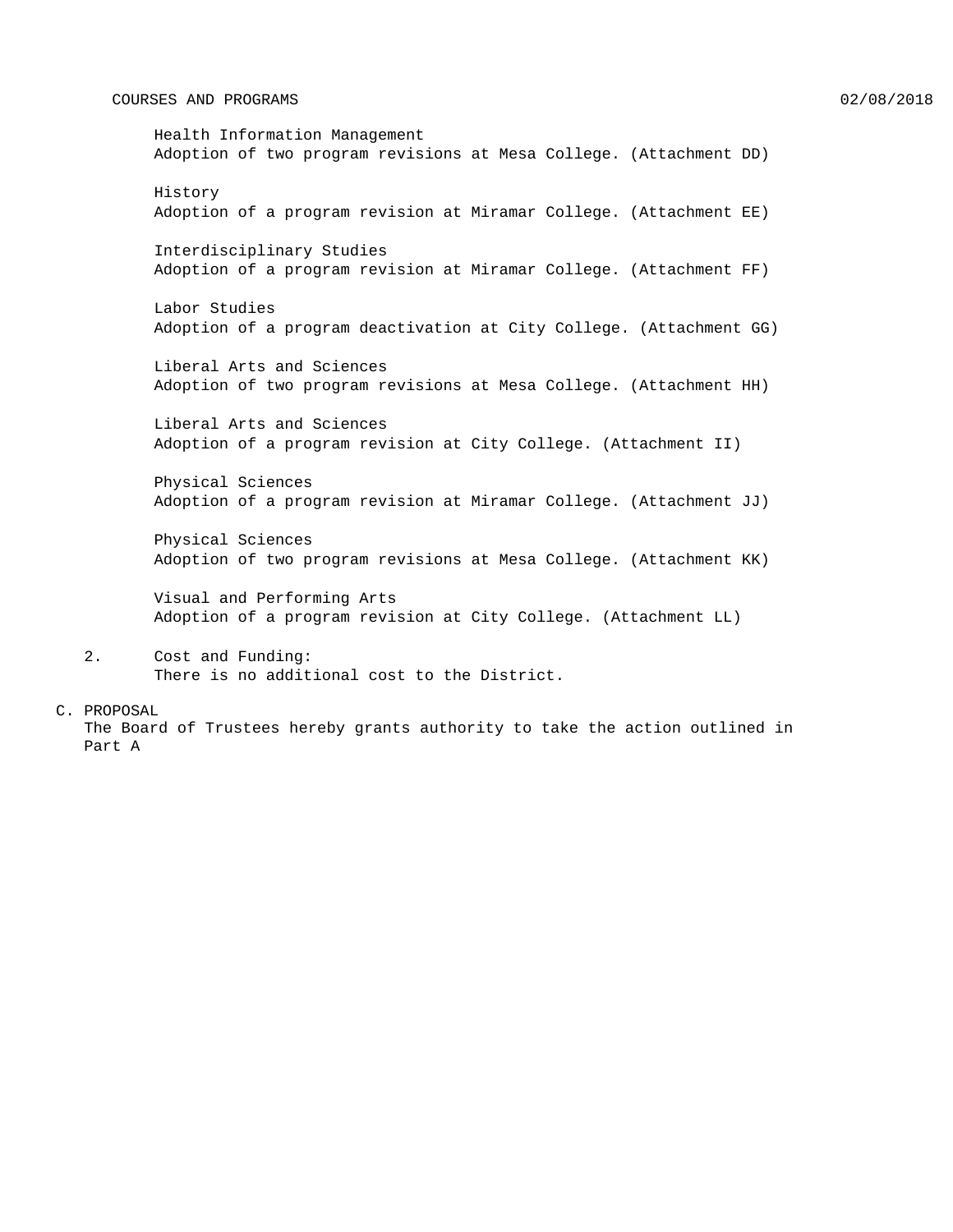Adoption of a new course at Miramar College.

Proposed new course at Miramar College:

#### **277C Service Learning – Community 16 - 54 hours lecture, 1-3 units Letter Grade or Pass/No Pass Option**

*Advisory:* English 47A or English 48 and English 49, each with a grade of "C" or better, or equivalent or Assessment Skill Levels R5 and W5. Students in this course develop and implement service learning projects to help the college's local community under the supervision of college faculty and in cooperation with community organizations and agencies. Using an applied approach, projects may include collaboration with community activities, public agencies, or educational services in the community. Students gain hands-on experience in assessing the needs and expectations of a community organization; collaborating and planning; and developing, implementing, and evaluating a project. Students meet weekly to receive support, training, and feedback. This course is intended for students majoring in any behavioral or social science discipline who are interested in project development, building teaching skills, or enhancing communication and planning skills. Course segments may be taken in any order. The combined credit for all 277C discipline courses may not exceed three units. (FT) Associate Degree Credit & transfer to CSU.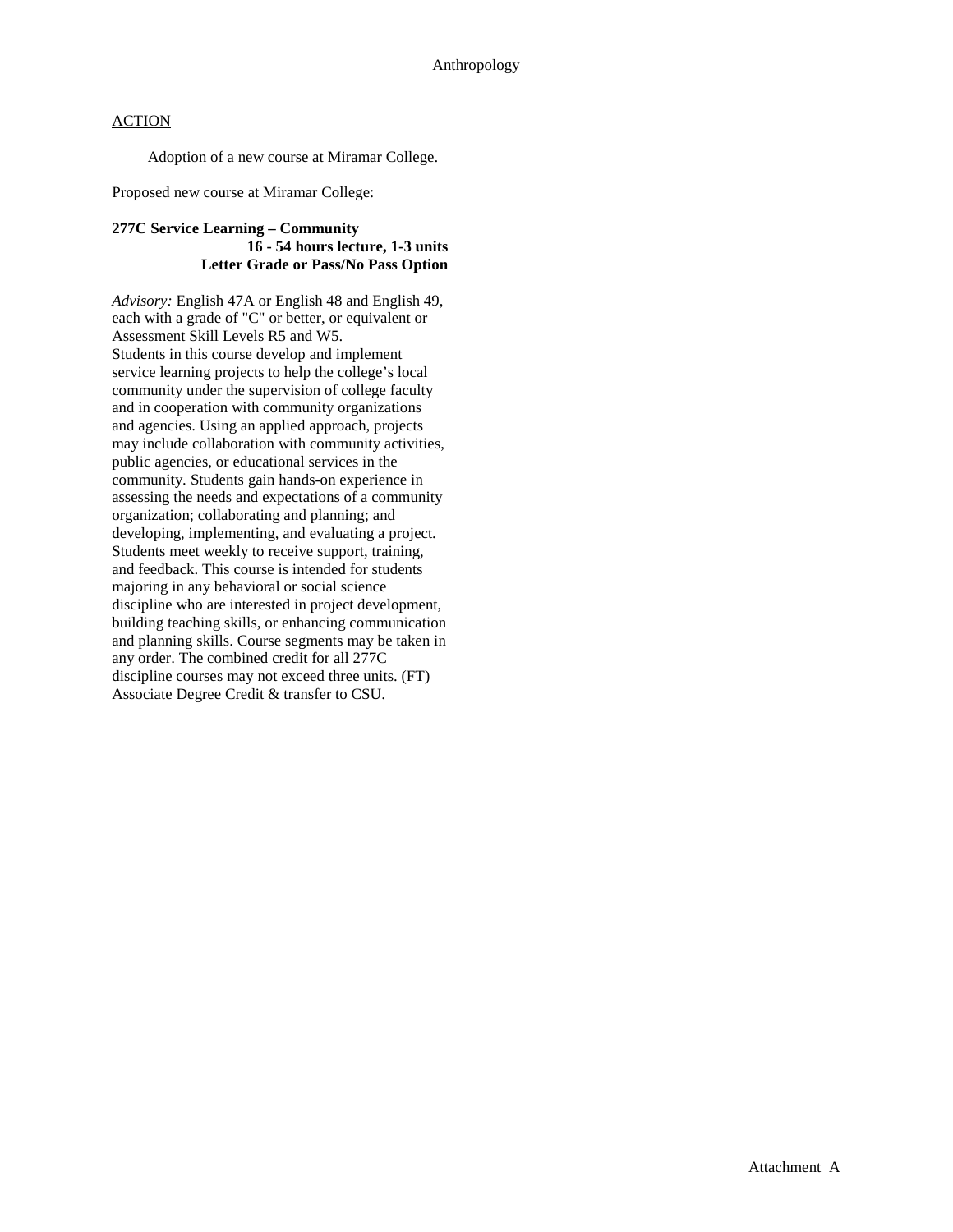Adoption of a course deactivation at Mesa College.

Proposed course deactivation at Mesa College:

#### **251 Site Design, Topography and Grading 16 - 18 hours lecture, 96 - 108 hours lab, 3 units Grade Only**

*Prerequisite:* Architecture 100 with a grade of "C" or better, or equivalent. *Advisory:* Mathematics 46 with a grade of "C" or better, or equivalent or Assessment Skill Level M40

*Limitation on Enrollment:* This course is not open to students with previous credit for Architecture 250.

This course is a practical study of grading methods and drafting techniques as applied to site design. Topics include legal descriptions, property line layout, grading, cut and fill, roadways, drainage, site details, and related calculations. Students create grading plans to improve site designs. This course is intended for architecture and landscape architecture students. (FT) Associate Degree Credit & transfer to CSU.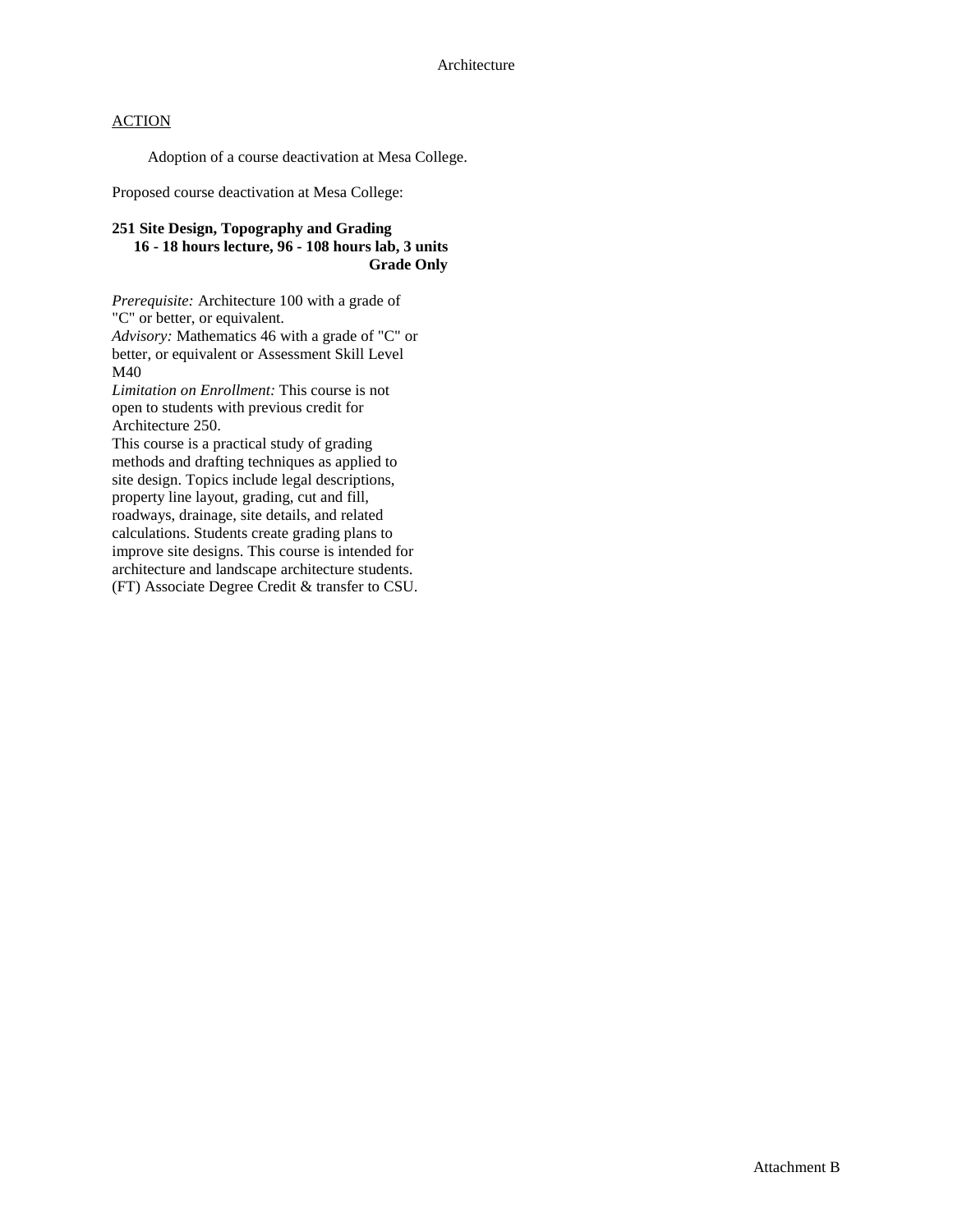Adoption of a course deactivation at City College.

Proposed course deactivation at City College:

### **225 Advanced Digital Media**

**24 - 27 hours lecture, 72 - 81 hours lab, 3 units Grade Only**

*Advisory:* English 48 and English 49, each with a grade of "C" or better, or equivalent or Assessment Skill Levels R5 and W5; Art-Graphic Design 126 with a grade of "C" or better, or equivalent. *Prerequisite:* Art-Graphic Design 125 with a grade of "C" or better, or equivalent. This course is an advanced study of the principles of digital media used for visual communication. Instruction incorporates current hardware and software utilized in the graphic design industry. Specific hardware and software is announced for each course section each semester. This course is designed for students majoring in graphic design and anyone interested in furthering their digital media skills. (FT) Associate Degree Credit & transfer to CSU.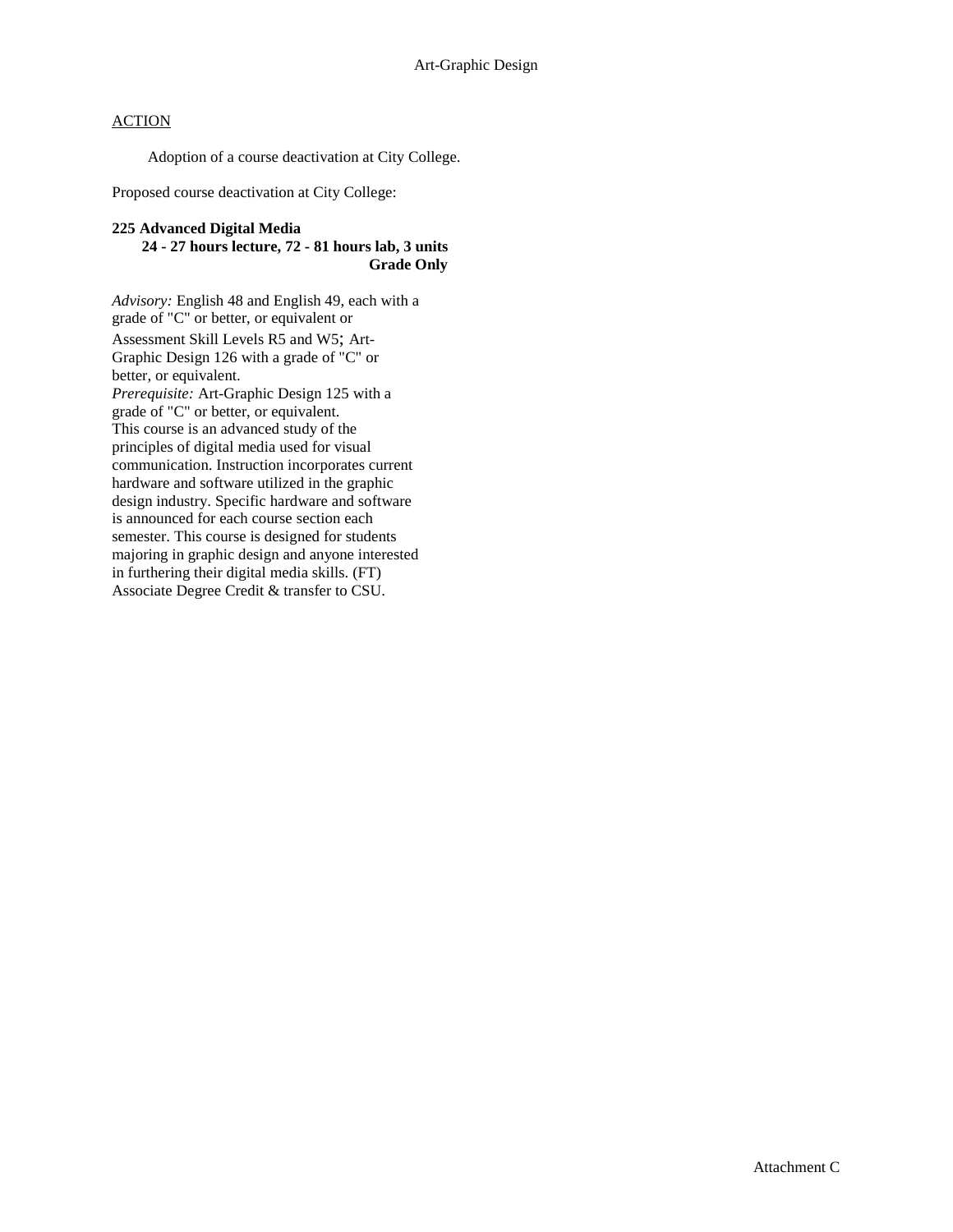Adoption of four course deactivations at City College.

Proposed course deactivations at City College:

#### **158A enactus - High School Projects 144 - 162 hours lab, 3 units Grade Only**

*Advisory:* English 47A or English 48 and English 49, each with a grade of "C" or better, or equivalent or Assessment Skill Levels R5 and W5. This course provides students with the opportunity to solidify and implement fundamental business concepts through mentorship and collaboration with high school students on a community service project related to food collection and distribution. Students develop high school level business and project planning curriculum, create and maintain working relationships with local business people, and develop leadership skills as they guide a group of high school students through project planning, development, implementation, and evaluation. This course is intended for students majoring in business and students from all disciplines interested in developing business and leadership skills through working with high school students on a community service project. (FT) Associate Degree Credit & transfer to CSU.

#### **158B enactus - Elementary and Middle School Projects**

**144 - 162 hours lab, 3 units Grade Only**

*Advisory:* English 47A or English 48 and English 49, each with a grade of "C" or better, or equivalent or Assessment Skill Levels R5 and W5. This course provides students with the opportunity to solidify and implement fundamental business and business ethics concepts through mentorship and collaboration with elementary and middle school students on projects related to environmental awareness and recycling. Students develop elementary and middle school business ethics curriculum, create and maintain working relationships with local business people, and develop leadership skills as they guide a group of students through project planning, development, implementation, and evaluation. This course is intended for students majoring in business and students from other disciplines interested in developing business and leadership skills through working with elementary and middle school students on environmental awareness projects. (FT) Associate Degree Credit & transfer to CSU.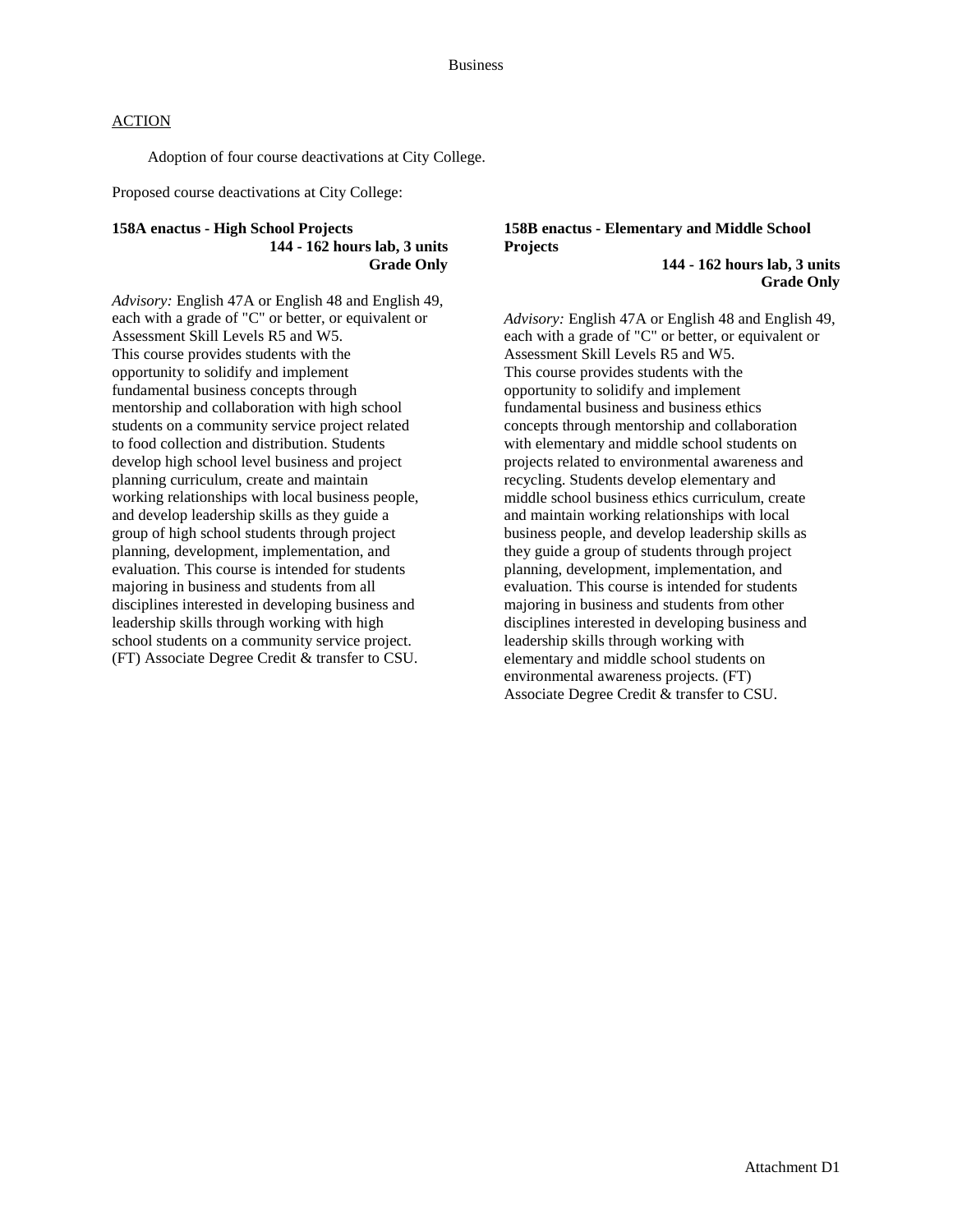#### **158C enactus - Community Projects 144 - 162 hours lab, 3 units Grade Only**

*Advisory:* English 47A or English 48 and English 49, each with a grade of "C" or better, or equivalent or Assessment Skill Levels R5 and W5. This course provides students with the opportunity to solidify financial concepts and develop teamwork and leadership skills through the organization and implementation of financial literacy workshops for elementary, middle and high school students and/or for community groups. This course is intended for students majoring in business and students from other disciplines interested in developing business and leadership skills through participation in financial literacy workshop planning and implementation. (FT) Associate Degree Credit & transfer to CSU.

# **158D enactus - On-Campus Educational Projects**

**144 - 162 hours lab, 3 units Grade Only**

*Advisory:* English 47A or English 48 and English 49, each with a grade of "C" or better, or equivalent or Assessment Skill Levels R5 and W5. This course provides students with the opportunity to solidify business start-up planning and assessment skills as well as teamwork and leadership skills through the organization and implementation of mentorship workshops with potential entrepreneurs. This course is intended for students majoring in business and students from other disciplines interested in developing business and leadership skills through participation in business start-up workshop planning and implementation. (FT) Associate Degree Credit & transfer to CSU.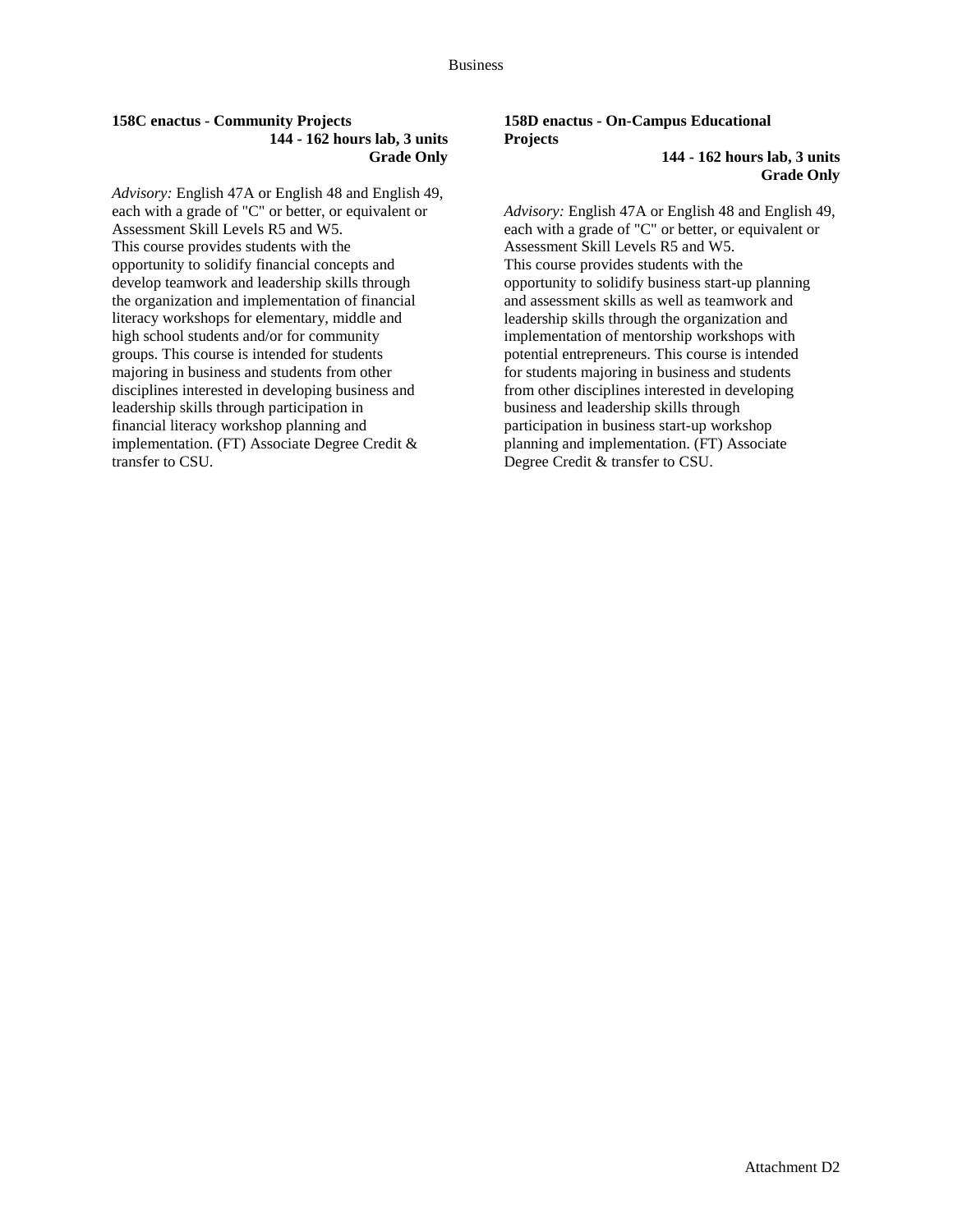Adoption of two new courses at City College.

Proposed new courses at City College:

#### **75 Advanced Makeup**

#### **48 - 54 hours lecture, 3 units Grade Only**

*Limitation on Enrollment:* Must obtain an Add Code from the instructor for enrollment. This course is a study in advanced makeup application techniques. Emphasis is placed on makeup history and the use of makeup for different occasions. Topics include advanced makeup application, eyelash enhancement, and airbrushing. This course is intended for students majoring in cosmetology, esthetics, dramatic arts, and anyone interested in advanced makeup techniques. (FT) Associate Degree Credit only and not Transferable.

#### **83 Barbering Conversion 32 - 36 hours lecture, 192 - 216 hours lab, 6 units Grade Only**

*Limitation on Enrollment:* Must obtain an Add Code from the instructor for enrollment. This course focuses on technical instruction and practical training in barbering. Emphasis is placed on hair dressing, health and safety, and shaving. This course is intended for students majoring in cosmetology and barbering. Students who complete this course are eligible to apply for the California State Board of Barbering and Cosmetology Barber licensing exam. (FT) Associate Degree Credit only and not Transferable.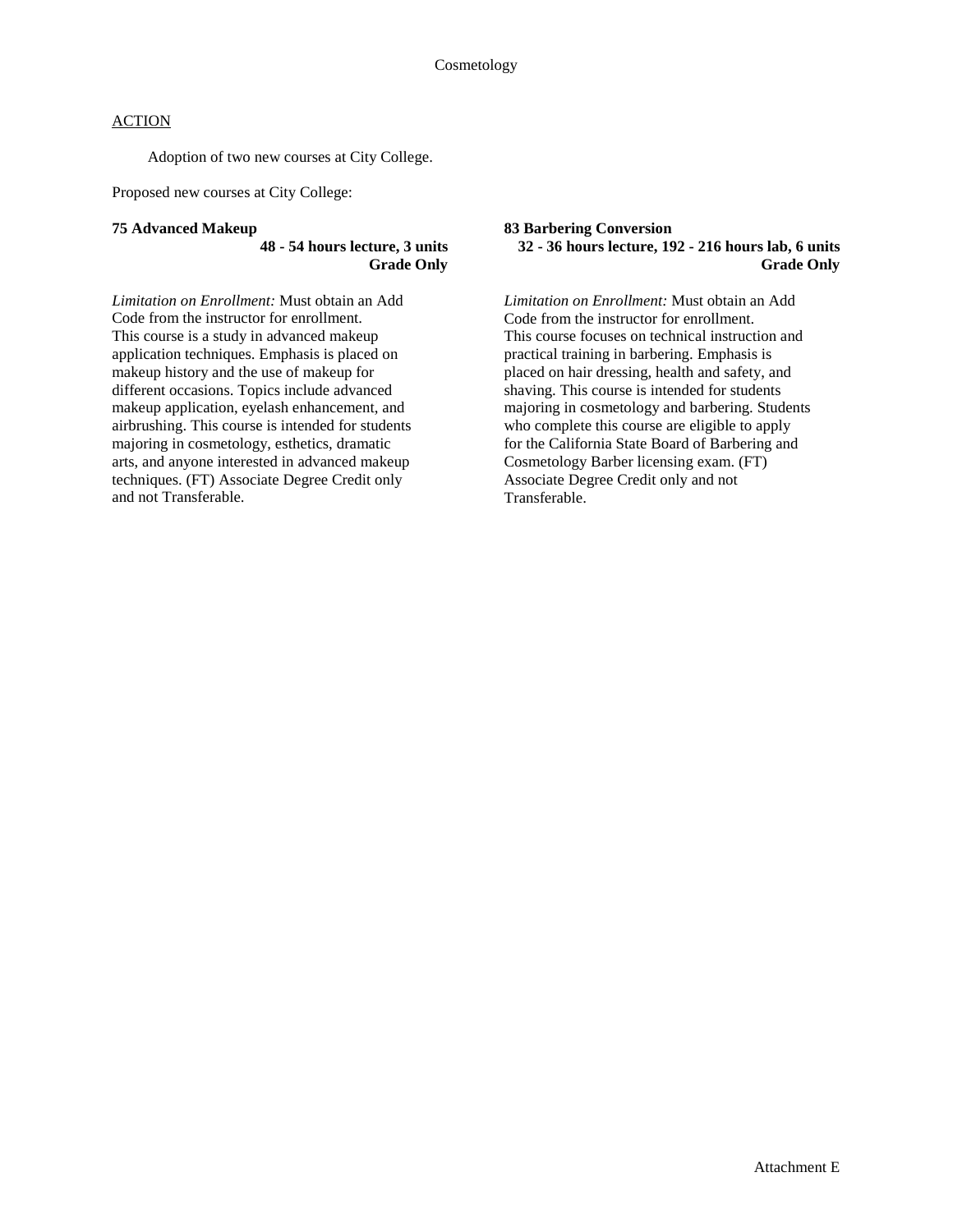Adoption of a new course at City College.

Proposed new course at City College:

### **270 Theatre Arts Internship / Work Experience**

#### **60 - 300 hours other, 1-4 units Grade Only**

*Limitation on Enrollment:* Must obtain an Add Code from Work Experience Coordinator for enrollment.

This course provides on-the-job learning experiences for students employed in a Theatre Arts-related job or internship. Students develop workplace competencies, critical thinking skills, and problem solving \par abilities through the creation and achievement of job-related behavioral learning objectives. One unit of credit may be earned for each 75 hours of paid employment or 60 hours of volunteer work. This course \par may be taken up to four times. However, the combined maximum credit for all Work Experience courses from all subject areas may not exceed 16 units. This course is intended for students majoring or interested in the Dramatic and/or Theatre Arts. (FT) Associate Degree Credit & transfer to CSU.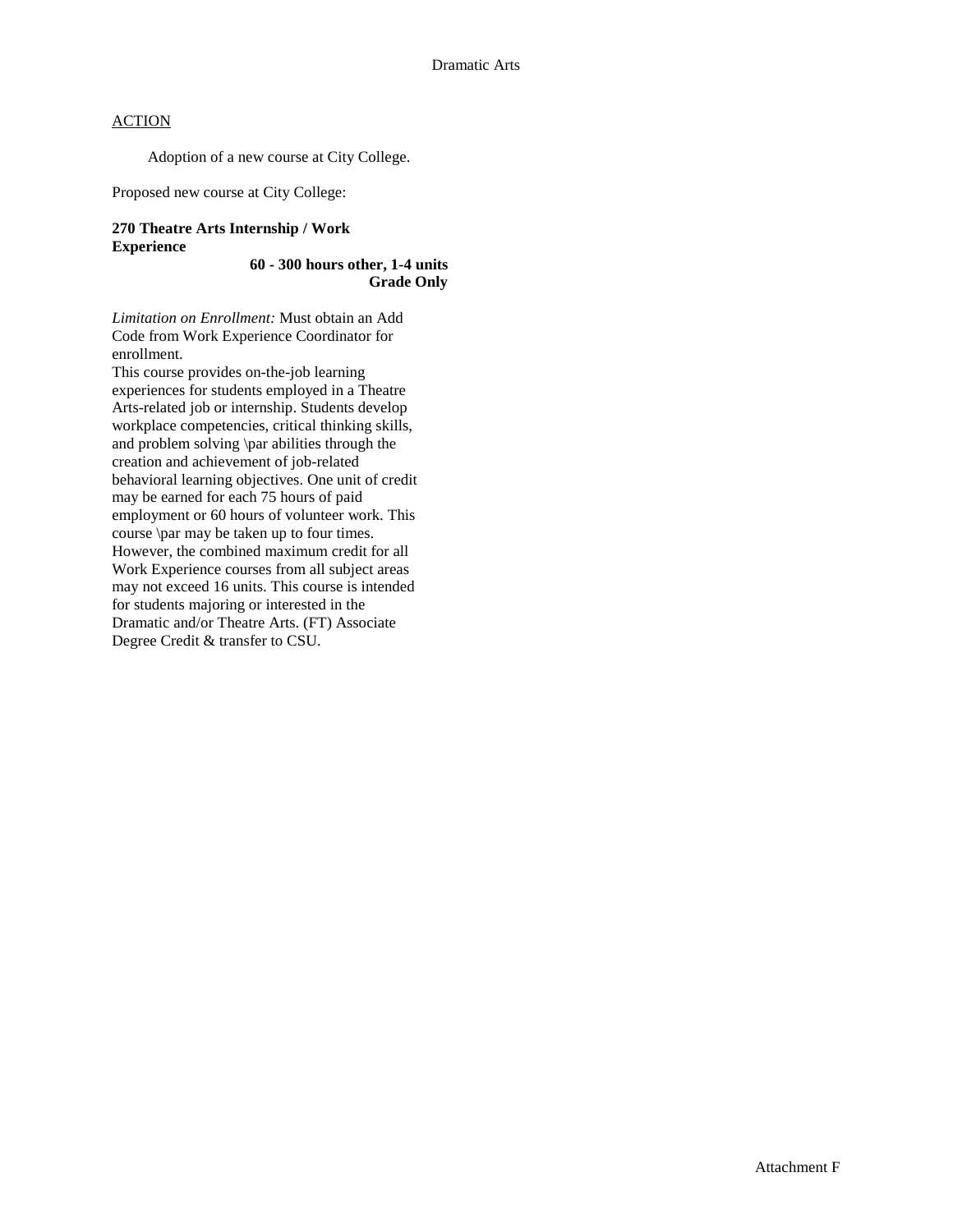Adoption of a new course at City College, Mesa College, and Miramar College.

Proposed new course at City College, Mesa College, and Miramar College:

#### **7 English Pronunciation**

**16 - 36 hours lecture, 1-2 units Pass/No Pass**

This course is designed to assist non-native English learners develop oral/aural language skills through the improvement of understanding spoken English and articulation of the language. Emphasis is placed on clear and effective oral/aural communication and pronunciation. Topics include oral/aural discrimination, stress, rhythm, and intonation. This course is intended for non-native speakers of English preparing for college-level coursework. (FT) Not applicable to the Associate Degree.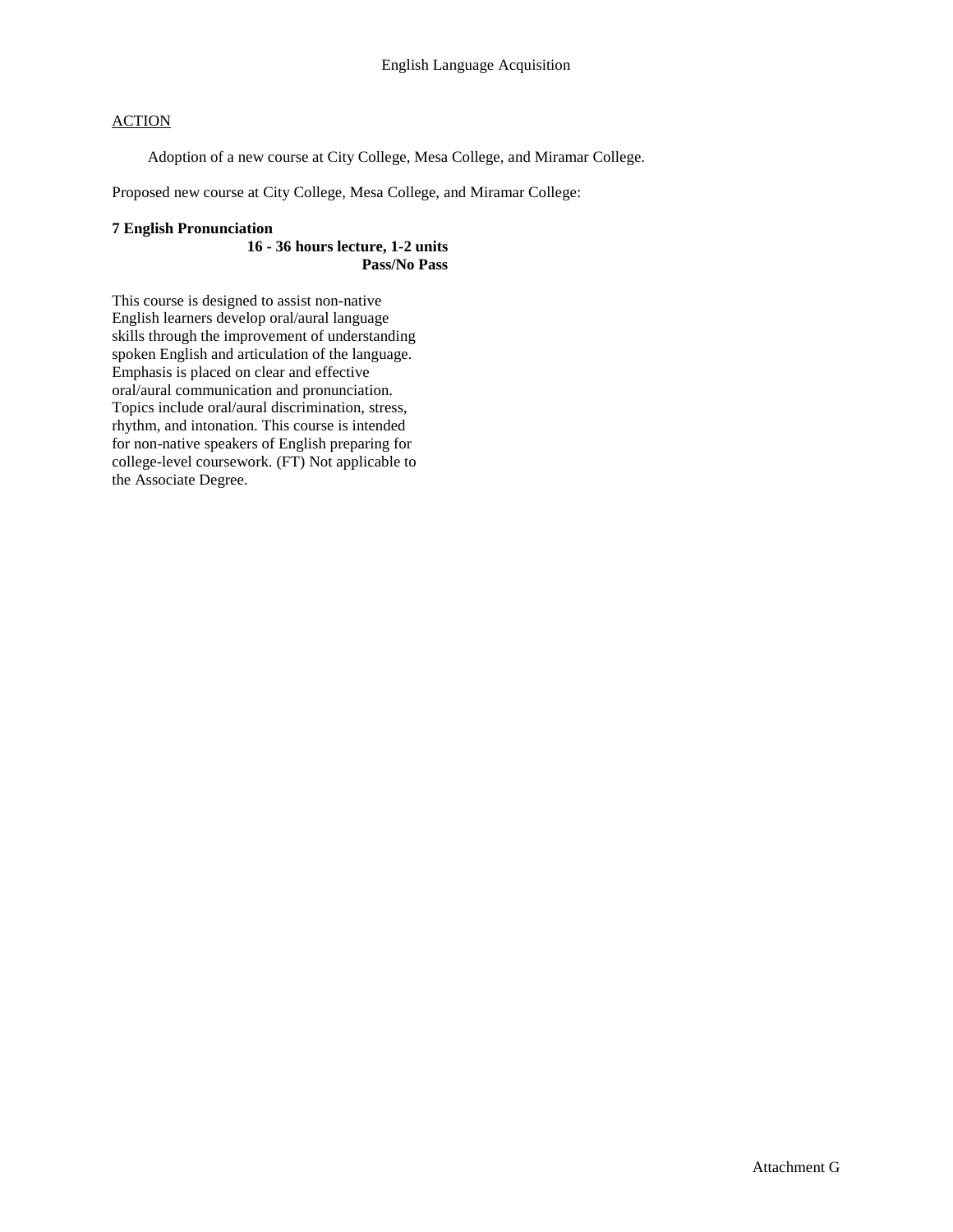Adoption of a course reactivation at Mesa College.

Proposed course reactivation at Mesa College:

#### **116 Computational Methods in Engineering 32 - 36 hours lecture, 48 - 54 hours lab, 3 units Grade Only**

*Corequisite: Completion of or concurrent enrollment in* Mathematics 151 with a grade of "C" or better, or equivalent. This course introduces students to computational methods and their applications to computerbased problem solving for engineers. Students formulate and solve engineering problems through modeling and the application of numerical methods, then evaluate and rationalize the results using Matlab computational engineering software . Topics include functions and arrays, data and file management, loops, control flow, and standard library packages and software. Numerical methods covered include matrix operations, Gauss Reduction, Newton Raphson, curve fitting, interpolation, numerical differentiation and numerical integration. Engineering application include finite element analysis, dynamics, computational fluid mechanics, data visualization and image analysis. This course is designed for students majoring in engineering. (FT) Associate Degree Credit & transfer to CSU.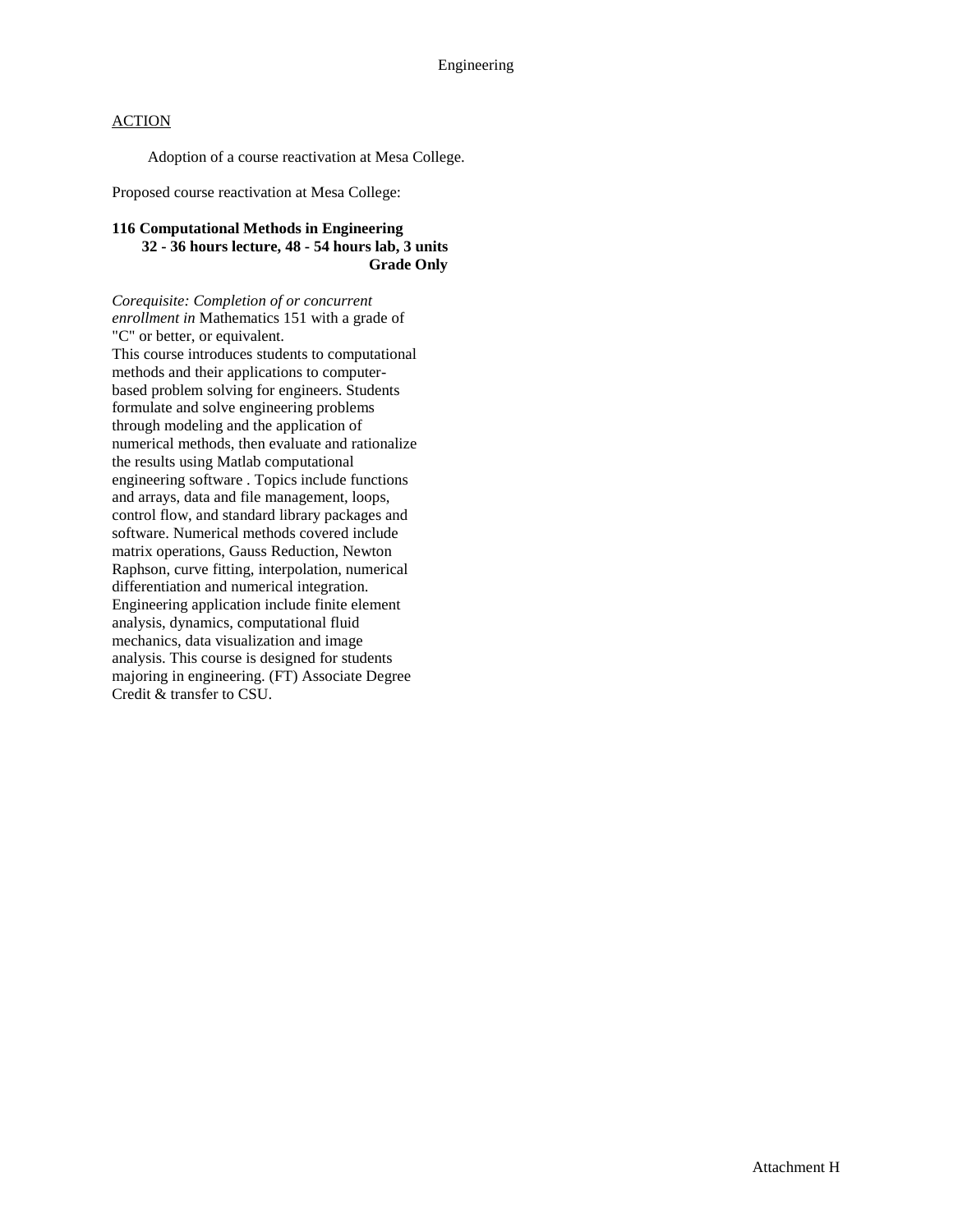Adoption of a course deactivation at City College, Mesa College, and Miramar College.

Proposed course deactivation at City College, Mesa College, and Miramar College:

#### **249 Introduction to Creative Writing I 48 - 54 hours lecture, 3 units Letter Grade or Pass/No Pass Option**

*Prerequisite:* English 101 or English 105, each with a grade of "C" or better, or equivalent or Assessment Skill Levels R6 and W6. *Limitation on Enrollment:* This course is not open to students with previous credit for English 249A and English 249B.

This course is an introduction to creative writing with a focus on fiction and poetry. Students use the basic elements of poetry and fiction writing to analyze the works of professional writers, to create original pieces, and to critique the work of their peers as well as their own. This course is intended for students majoring in English and all students interested in fiction and fiction writing. (FT) Associate Degree Credit & transfer to CSU. UC Transfer Course List.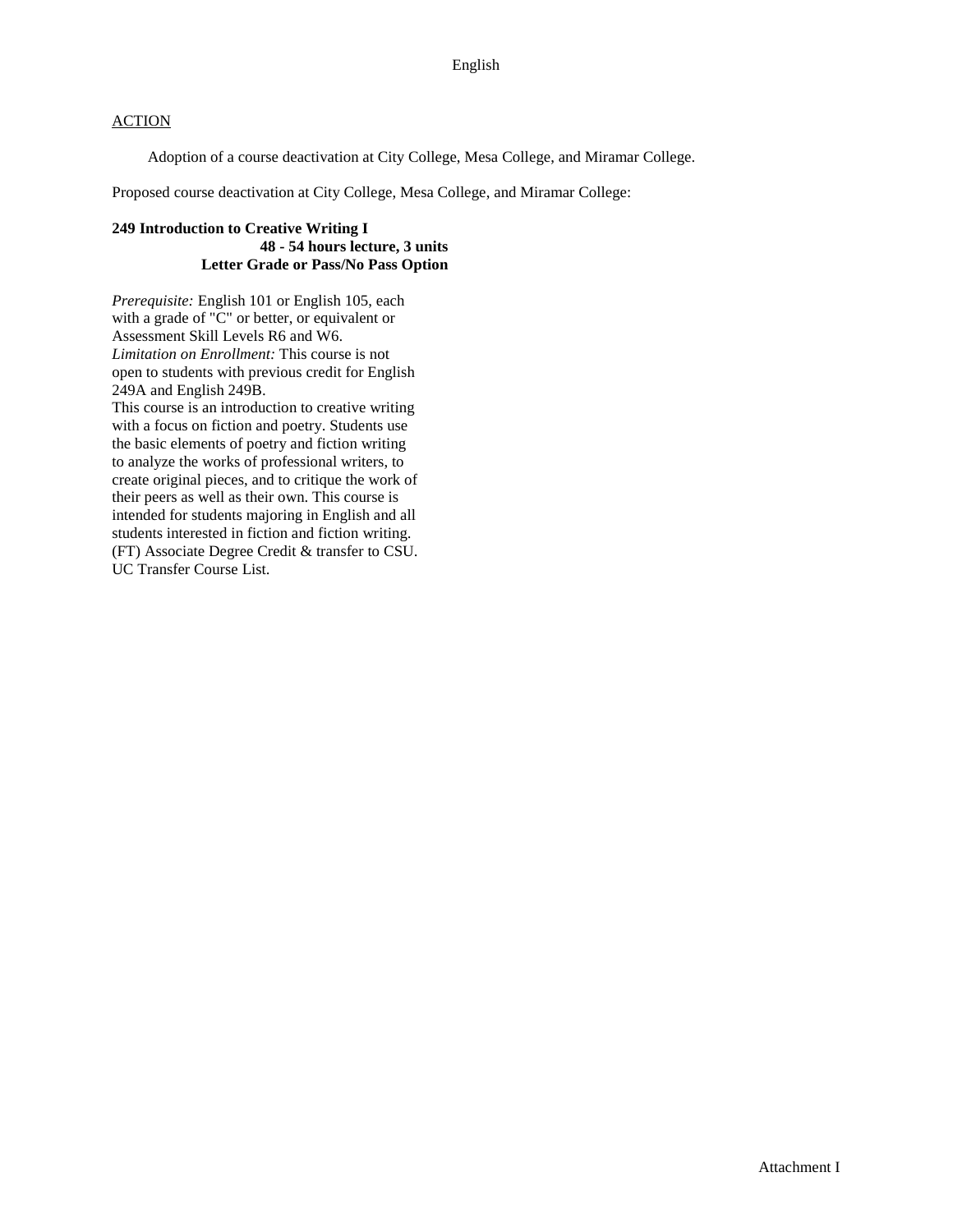Adoption of a course reactivation at City College, Mesa College, and Miramar College.

Proposed course reactivation at City College, Mesa College, and Miramar College:

#### **249A Introduction to Creative Writing I 48 - 54 hours lecture, 3 units Letter Grade or Pass/No Pass Option**

*Prerequisite:* English 101 or English 105, each with a grade of "C" or better, or equivalent or Assessment Skill Levels R6 and W6. *Limitation on Enrollment:* This course is not open to students with previous credit for English 249 and English 249B.

This course is an introduction to creative writing with a focus on fiction and poetry. Students use the basic elements of poetry and fiction writing to analyze the works of professional writers, to create original pieces, and to critique the work of their peers as well as their own. This course is intended for students majoring in English and all students interested in fiction and fiction writing. (FT) Associate Degree Credit & transfer to CSU.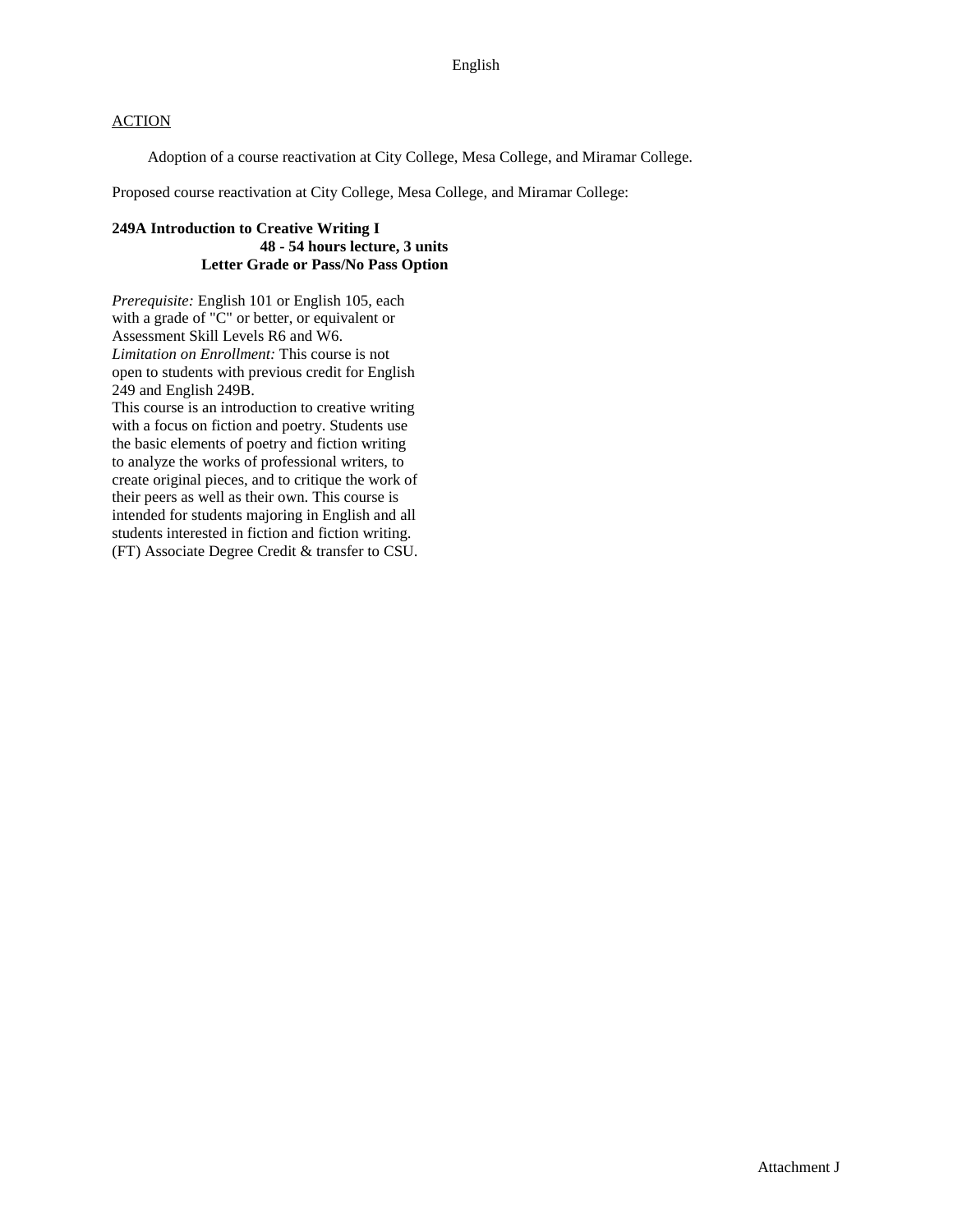Adoption of three course reactivations at Miramar College.

Proposed course reactivations at Miramar College:

#### **159A Bowling I**

#### **32 - 54 hours lab, 0.5-1 units Letter Grade or Pass/No Pass Option**

*Advisory:* English 47A or English 48 and English 49, each with a grade of "C" or better, or equivalent or Assessment Skill Levels R5 and W5. *Limitation on Enrollment:* This course is not open to students with previous credit for Physical Education 115 or Physical Education 115A.

This course provides students with introductory level knowledge and practice in the fundamental elements of bowling, including stance, point of origin, approach, back-swing, release, and follow-through. Emphasis is placed on introductory level skills, strategies, rules, and etiquette. This course is the first in a series of four bowling courses. It is intended for kinesiology majors and all students interested in incorporating the sport of bowling into an active lifestyle. All objectives are covered in this course whether offered for 0.5 or one unit. When the course is offered for one unit, the additional time is utilized for skills practice, spot bowling, or participation in league bowling situations. (FT) Associate Degree Credit & transfer to CSU.

#### **159B Bowling II**

#### **32 - 54 hours lab, 0.5-1 units Letter Grade or Pass/No Pass Option**

*Advisory:* English 47A or English 48 and English 49, each with a grade of "C" or better, or equivalent or Assessment Skill Levels R5 and W5; Exercise Science 159A with a grade of "C" or better, or equivalent.

*Limitation on Enrollment*: This course is not open to students with previous credit for Physical Education 115B.

This course provides introductory level students with beginning level knowledge and practice in the fundamental elements of bowling, including stance, point of origin, approach, back-swing, release, and follow-through. Emphasis is placed on beginning level skills, strategies, rules, and etiquette. This course is the second in a series of four bowling courses. It is intended for kinesiology majors and all students interested in incorporating the sport of bowling into an active lifestyle. All objectives are covered in this course whether offered for 0.5 or one unit. When this course is offered for one unit, the additional time is utilized for skills practice, spot bowling, or participation in league bowling situations. (FT) Associate Degree Credit & transfer to CSU.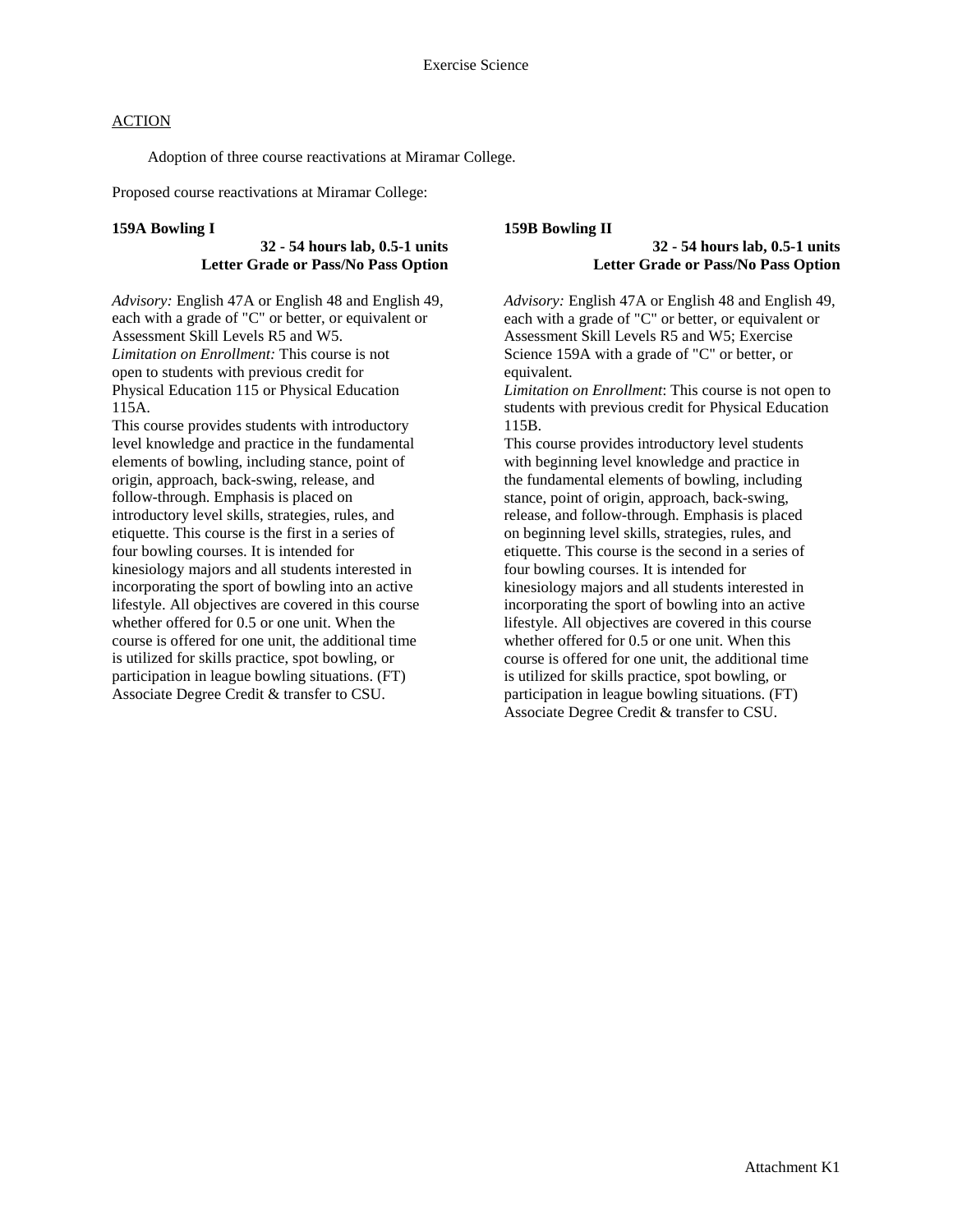#### **159C Bowling III**

#### **32 - 54 hours lab, 0.5-1 units Letter Grade or Pass/No Pass Option**

*Advisory:* English 47A or English 48 and English 49, each with a grade of "C" or better, or equivalent or Assessment Skill Levels R5 and W5; Exercise Science 159B with a grade of "C" or better, or equivalent.

*Limitation on Enrollment*: This course is not open to students with previous credit for Physical Education 115C.

This course provides beginning level students with intermediate level knowledge and practice in the fundamental elements of bowling, including stance, point of origin, approach, backswing, release, and follow-through. Emphasis is placed on intermediate level skills, strategies, rules, and etiquette. This course is the third in a series of four bowling courses. It is intended for kinesiology majors and all students interested in incorporating the sport of bowling into an active lifestyle. All objectives are covered in this course whether offered for 0.5 or one unit. When this course is offered for one unit, the additional time is utilized for skills practice, spot bowling, or participation in league bowling situations. (FT) Associate Degree Credit & transfer to CSU.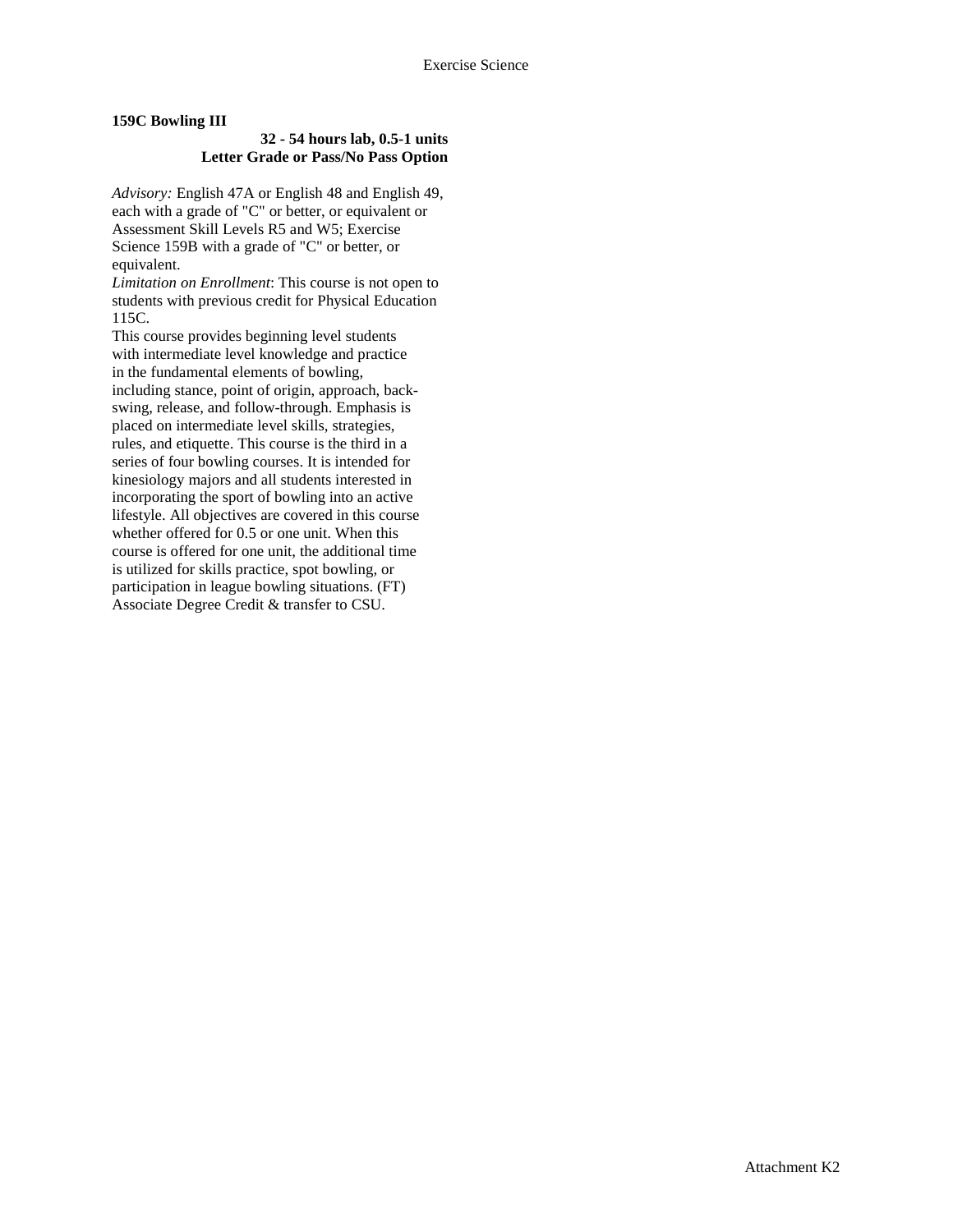Adoption of a new course at Miramar College.

Proposed new course at Miramar College:

#### **159D Bowling IV**

#### **32 - 54 hours lab, 0.5-1 units Letter Grade or Pass/No Pass Option**

*Advisory:* English 47A or English 48 and English 49, each with a grade of "C" or better, or equivalent or Assessment Skill Levels R5 and W5; Exercise Science 159C with a grade of "C" or better, or equivalent.

This course provides intermediate level students with advanced level knowledge and practice in the fundamental elements of bowling, including stance, point of origin, approach, back-swing, release, and follow-through. Emphasis is placed on advanced level skills, strategies, rules, and etiquette. This course is the fourth in a series of four bowling courses. It is intended for kinesiology majors and all students interested in incorporating the sport of bowling into an active lifestyle . All objectives are covered in this course whether offered for 0.5 or one unit. When this course is offered for one unit, the additional time is utilized for skills practice, spot bowling, or participation in league bowling situations. (FT) Associate Degree Credit & transfer to CSU.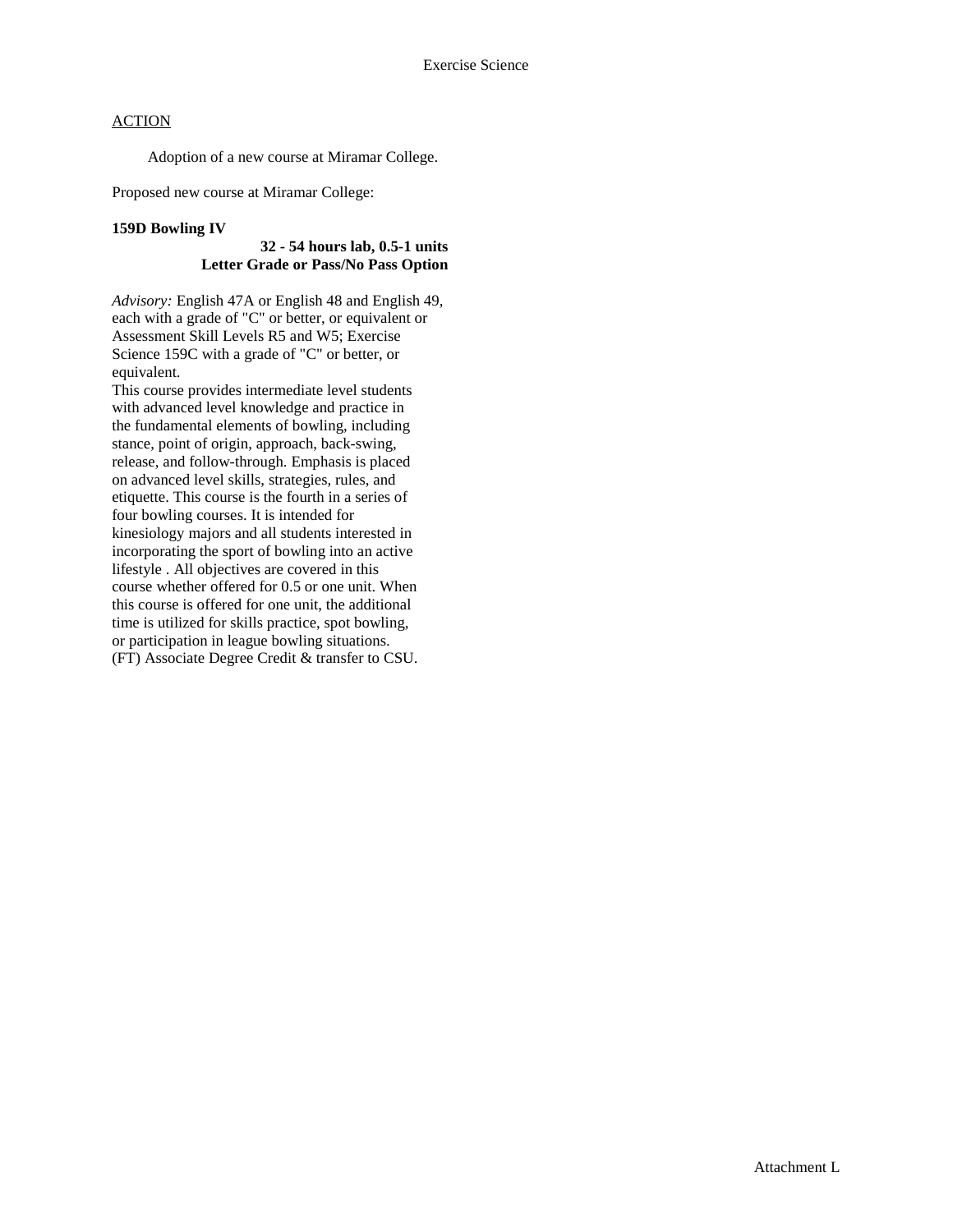Adoption of a course reactivation at Miramar College.

Proposed course reactivation at Miramar College:

#### **217A Gospel Choir I**

#### **16 - 18 hours lecture, 48 - 54 hours lab, 2 units Letter Grade or Pass/No Pass Option**

*Limitation on Enrollment:* This course is not open to students with previous credit for Music 122.

This course is the first in a series of four performance ensembles that exposes students to various types and styles of gospel music from an African American perspective. Students learn to sing gospel pieces in a chorus setting at an introductory level. Other topics include performance and stage deportment; historical development of gospel music; and self-critiques of choral performances. This course is for students majoring in music or anyone with an interest in gospel music or singing. (FT) Associate Degree Credit & transfer to CSU.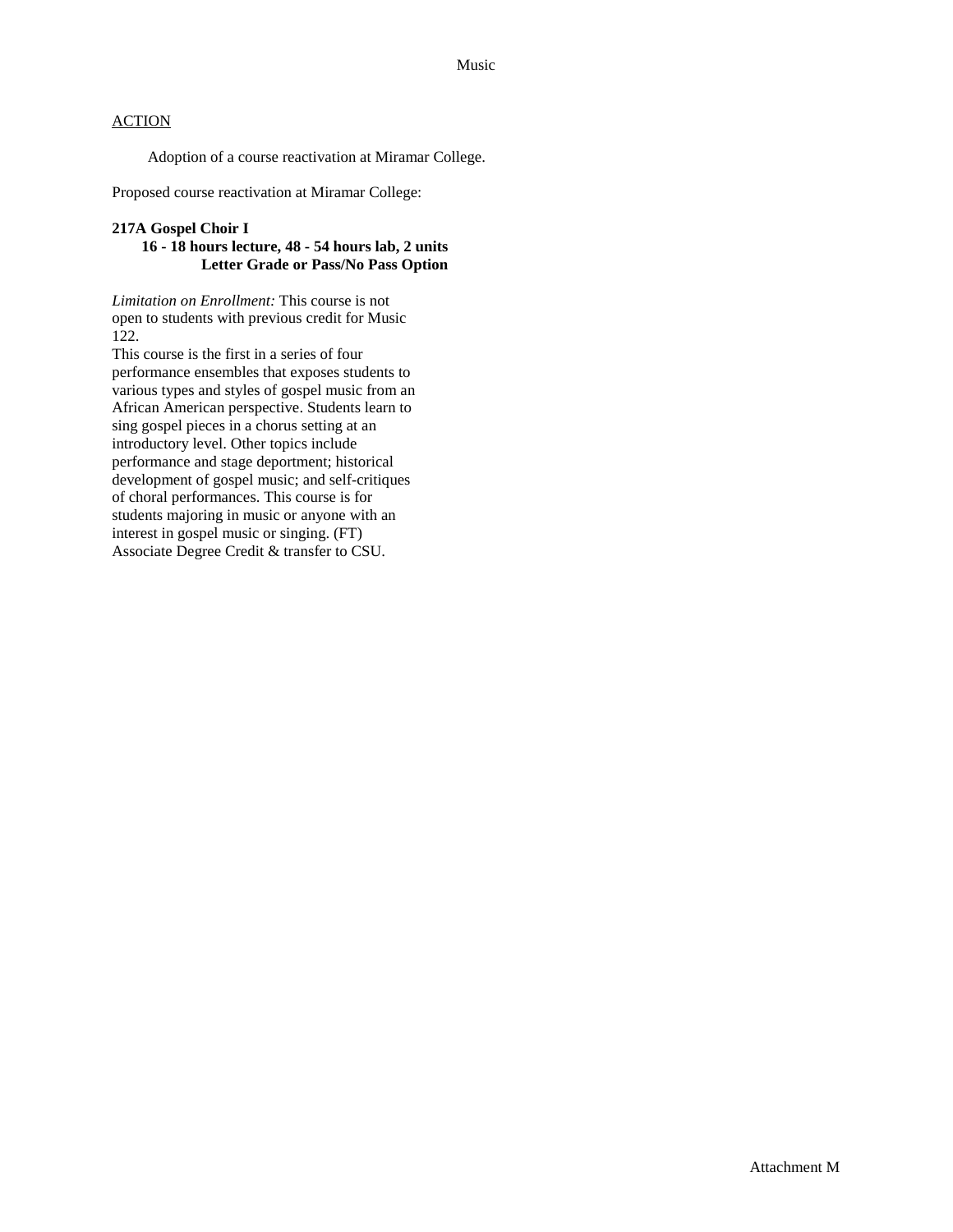Adoption of three new courses at Miramar College.

Proposed new courses at Miramar College:

#### **217B Gospel Choir II 16 - 18 hours lecture, 48 - 54 hours lab, 2 units Letter Grade or Pass/No Pass Option**

*Advisory:* Music 217A with a grade of "C" or better, or equivalent.

This course is the second in a series of four performance ensembles that exposes students to various types and styles of gospel music from an African American perspective. Students learn to sing gospel pieces in a chorus setting at a beginning level. Other topics include performance and stage deportment; historical styles of gospel music; and critiques of choral performances. This course is for students majoring in music or anyone with an interest in gospel music or singing. (FT) Associate Degree Credit & transfer to CSU.

#### **217C Gospel Choir III 16 - 18 hours lecture, 48 - 54 hours lab, 2 units Letter Grade or Pass/No Pass Option**

*Advisory:* Music 217B with a grade of "C" or better, or equivalent.

This course is the third in a series of four performance ensembles that exposes students to various types and styles of gospel music from an African American perspective. Students learn to sing gospel pieces in a chorus setting at an intermediate level. Other topics include performance and stage deportment; historical and contemporary styles of gospel music; and critiques of individual and choral performances. This course is for students majoring in music or anyone with an interest in gospel music or singing. (FT) Associate Degree Credit & transfer to CSU.

#### **217D Gospel Choir IV 16 - 18 hours lecture, 48 - 54 hours lab, 2 units Letter Grade or Pass/No Pass Option**

*Advisory:* Music 217C with a grade of "C" or better, or equivalent.

This course is the fourth in a series of four performance ensembles that exposes students to various types and styles of gospel music from an African American perspective. Students learn to sing gospel pieces in a chorus setting at an advanced level. Other topics include performance and stage deportment; choreography; vocal solo techniques; historical and contemporary styles of gospel music; and critiques of individual and choral performances. This course is for students majoring in music or anyone with an interest in gospel music or singing. (FT) Associate Degree Credit & transfer to CSU.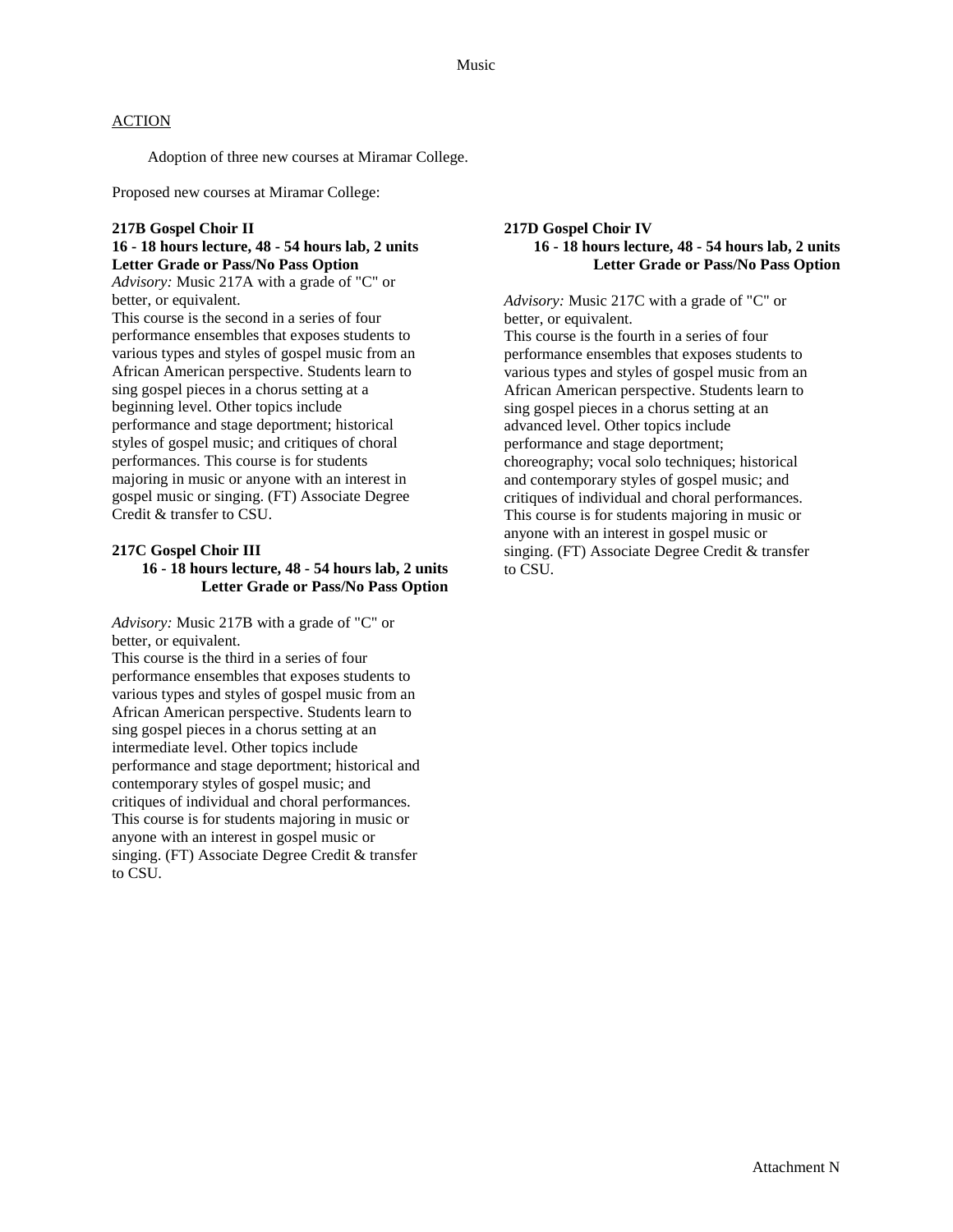Adoption of two course deactivations at Mesa College.

Proposed course deactivations at Mesa College:

#### **56 Physical Therapy Techniques I 32 - 36 hours lecture, 2 units Grade Only**

*Corequisite:* Physical Therapist Assistant 56L. *Limitation on Enrollment:* Special Admission must be admitted to program. This course is not open to students with previous credit for Physical Therapist Assistant 111 or Physical Therapist Assistant 116. This lecture course provides the future Physical Therapist Assistant (PTA) with an exposure to the duties that relate to the PTA scope of practice and with an emphasis on the outpatient setting. These duties include the principles of the application of basic physical agents including

heat, cold and therapeutic massage; basics of gait training with assistive devices for general orthopedic problems; hydrotherapy and basic dressing changes to include universal precautions and infection control; treatment preparation; client positioning and clinic maintenance. The course also fosters the development of communication skills, interpersonal relationships and professionalism required for the health care field. (FT) Associate Degree Credit only and not Transferable.

#### **56L Physical Therapy Techniques I-Lab 96 - 108 hours lab, 2 units Grade Only**

*Corequisite:* Physical Therapist Assistant 56. *Limitation on Enrollment:* Special Admission must be admitted to program. This course is not open to students with previous credit for Physical Therapist Assistant 116L. This laboratory course provides the future Physical Therapist Assistant (PTA) with an exposure to the duties that related to the PTA scope of practice and with an emphasis on the outpatient setting. These duties include the techniques of the application of basic physical agents including cold, heat and therapeutic massage; basics of gait training with assistive devices for general orthopedic problems; hydrotherapy and basic dressing changes to include universal precautions and infection control; treatment preparation; client positioning and clinic maintenance. The course also fosters the development of communication skills, interpersonal relationships and professionalism required for the health care field. (FT) Associate Degree Credit only and not Transferable.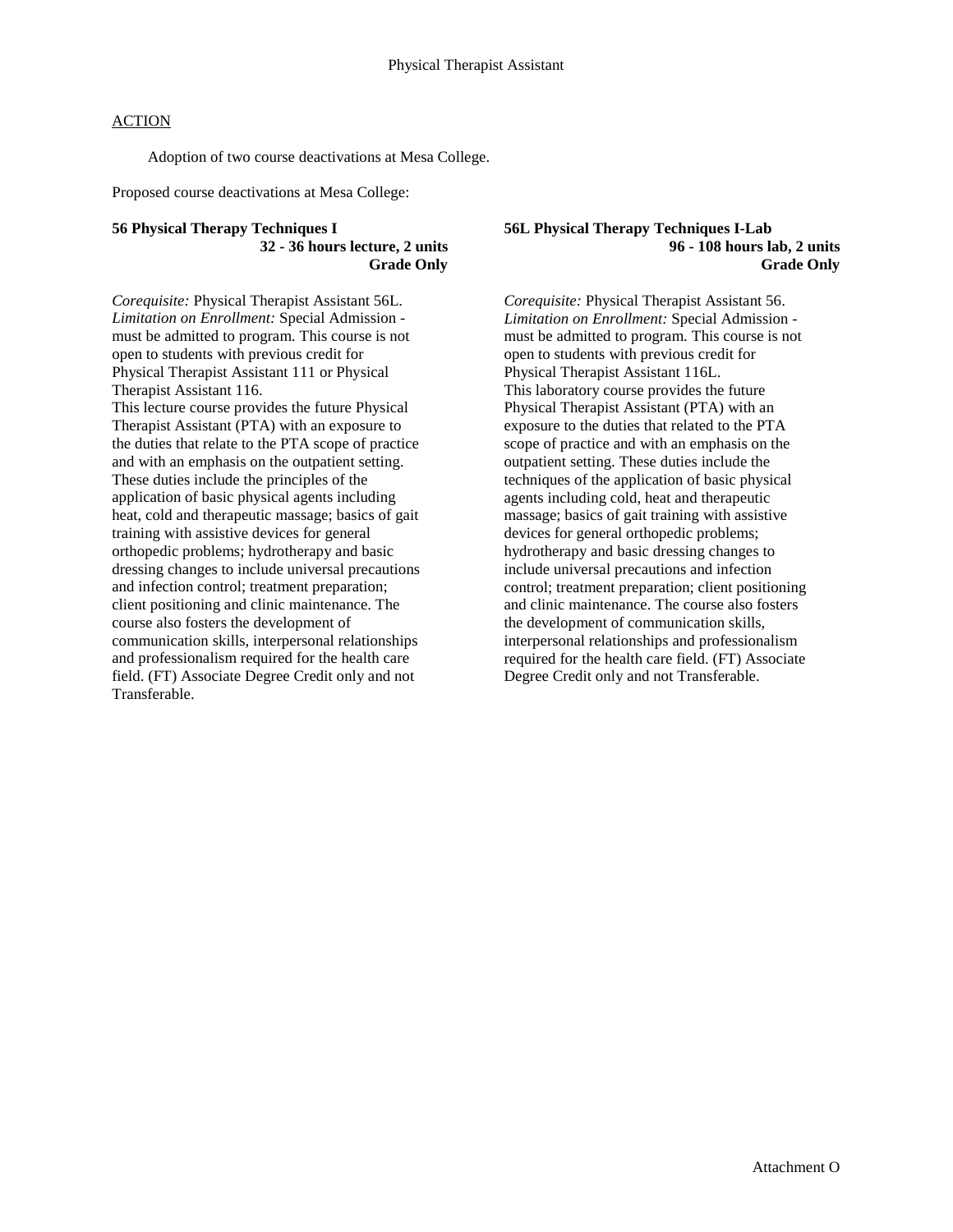Adoption of two program revisions at Miramar College.

Proposed program revisions at Miramar College:

# **Certificate of Achievement Aviation Operations Management**

| <b>Courses Required for the Major:</b>    | <b>Units</b> |
|-------------------------------------------|--------------|
| AVIA 101 Private Pilot Ground School 3    |              |
| AVIA 105 Introduction to Aviation and     |              |
|                                           |              |
| AVIA 125 Aviation and Airport Management3 |              |
| AVIA 133 Human Factors in Aviation3       |              |
| BUSE 119 Business Communications3         |              |

#### **Select one of the following**

| leadership/management-related                      |
|----------------------------------------------------|
| Units<br>courses:                                  |
| <b>AVIA 128 Group Dynamics for High Risk</b>       |
|                                                    |
| <b>ADJU 205 Leadership Theory and Practice 3</b>   |
| BUSE 201 Business Organization and                 |
|                                                    |
| <b>BUSE 205 Leadership Theory and Practice 3</b>   |
| FAA-issued Private Pilot certificate satisfies the |
| AVIA 101 requirement.                              |
| Students satisfying requirements via FAA           |
| certificates must complete alternate coursework    |
| approved by the department in order to satisfy     |
| the requirement for 18 units in the major.         |

**Total Units = 18**

# **Associate of Science Degree Aviation Business Administration**

| <b>Courses Required for the Major:</b>             | Units |
|----------------------------------------------------|-------|
| AVIA 101 Private Pilot Ground School 3             |       |
| AVIA 105 Introduction to Aviation and              |       |
|                                                    |       |
| AVIA 125 Aviation and Airport Management3          |       |
| AVIA 133 Human Factors in Aviation3                |       |
| BUSE 119 Business Communications3                  |       |
| FAA-issued Private Pilot certificate satisfies the |       |
| AVIA 101 requirement.                              |       |

### **Select one of the following Leadership/Management-related**

| courses:                                     | <b>Units</b> |
|----------------------------------------------|--------------|
| <b>AVIA 128 Group Dynamics for High Risk</b> |              |
|                                              |              |
| ADJU 205 Leadership Theory and Practice 3    |              |
| <b>BUSE 201 Business Organization and</b>    |              |
|                                              |              |
| BUSE 205 Leadership Theory and Practice 3    |              |
|                                              |              |

### **Select one of the following Business**

| <b>Information Systems-related courses:</b> Units |  |
|---------------------------------------------------|--|
| CBTE 180 Microsoft Office 3                       |  |
| CBTE 210 Computers in Business 3                  |  |
| CISC 181 Principles of Information Systems4       |  |

# **Select one of the following Business**

| <b>Economics-related courses:</b>       | <b>Units</b> |
|-----------------------------------------|--------------|
| ACCT 116A Financial Accounting 4        |              |
| ECON 121 Principles of Microeconomics 3 |              |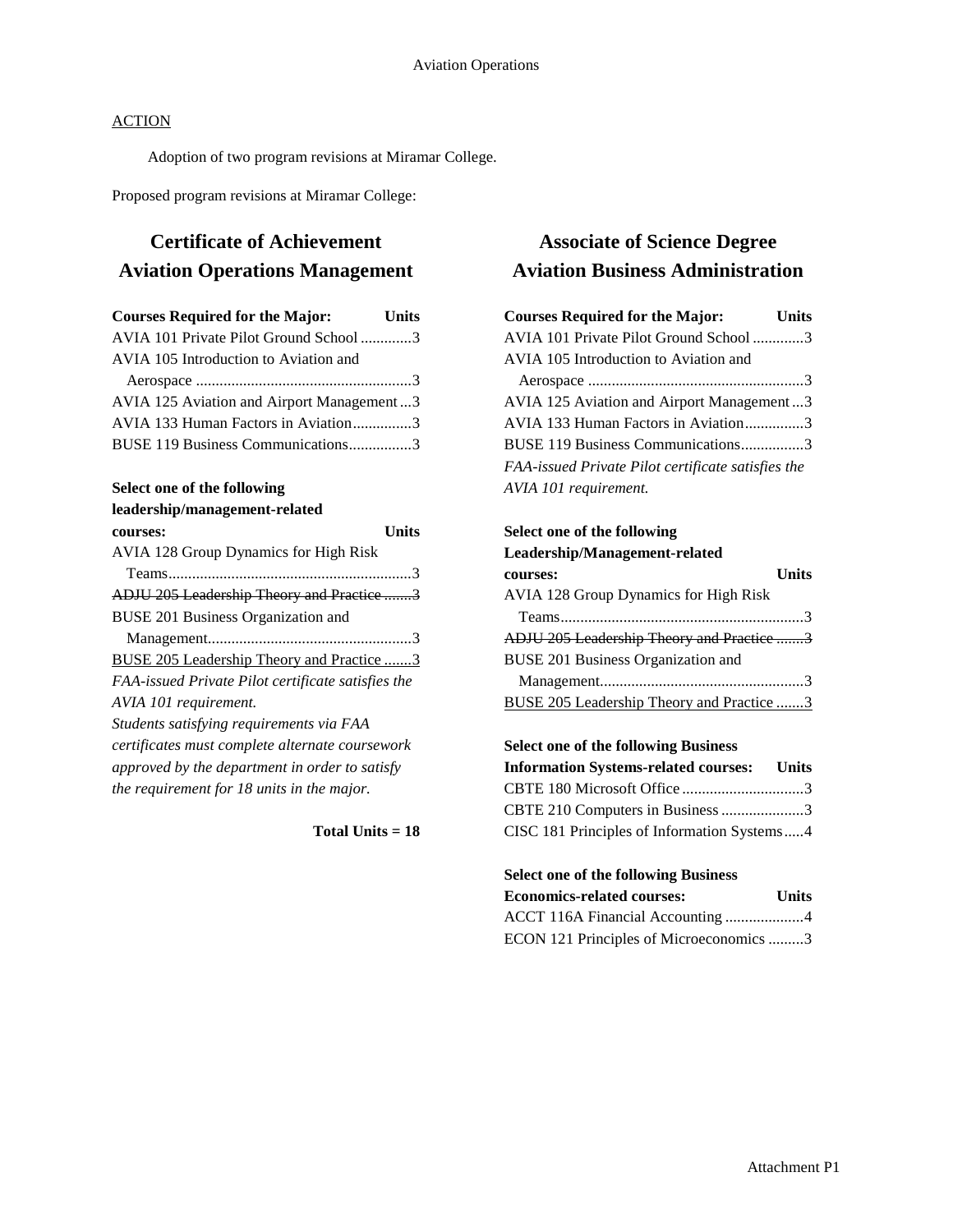| the following:<br><b>Units</b>                   |
|--------------------------------------------------|
| AVIA 101L Private Pilot Flight Lab 1             |
|                                                  |
| AVIA 128 Group Dynamics for High Risk            |
|                                                  |
| AVIA 228 Group Dynamics II 3                     |
| AVIA 270 Aviation Operations Internship /        |
|                                                  |
| AVIA 277D Aviation Service Learning -- on        |
|                                                  |
| ACCT 116A Financial Accounting 4                 |
| ACCT 116B Managerial Accounting 4                |
| ADJU 205 Leadership Theory and Practice 3        |
| BUSE 140 Business Law and the Legal              |
|                                                  |
| BUSE 201 Business Organization and               |
|                                                  |
| BUSE 205 Leadership Theory and Practice 3        |
| CBTE 180 Microsoft Office 3                      |
| CBTE 210 Computers in Business 3                 |
| CISC 181 Principles of Information Systems4      |
| ECON 120 Principles of Macroeconomics3           |
| ECON 121 Principles of Microeconomics 3          |
| Courses must be taken for a letter grade if used |
| to satisfy degree requirements.                  |

#### **Select an additional three units from**

**Total Units = 27 – 30**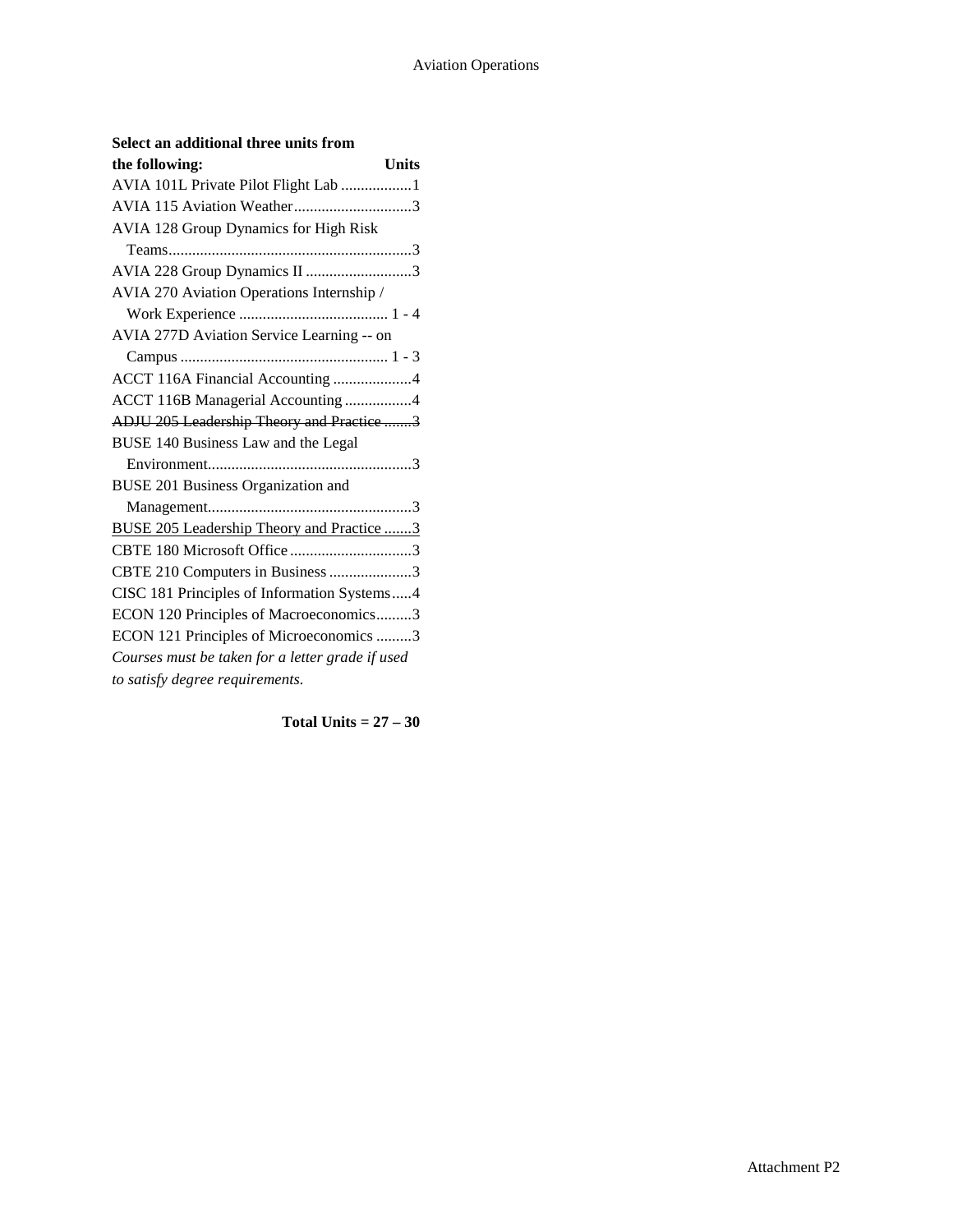Adoption of a program revision at City College.

Proposed program revision at City College:

# **Associate of Arts Degree Sustainability**

| <b>Courses Required for the Major:</b><br>Units |
|-------------------------------------------------|
| SUST 101 Introduction to Sustainability3        |
| BIOL 101 Issues in Environmental Science        |
|                                                 |
| ECON 121 Principles of Microeconomics 3         |
| GEOG 101 Physical Geography3                    |
| SOCO 223 Globalization and Social Change3       |
| MATH 115 Gateway to Experimental                |
|                                                 |
| 0r                                              |
| MATH 119 Elementary Statistics or               |
| PHIL 101 Symbolic Logic or                      |
| PSYC 258 Behavioral Science Statistics or       |
|                                                 |
|                                                 |

**Total Units = 19 – 20**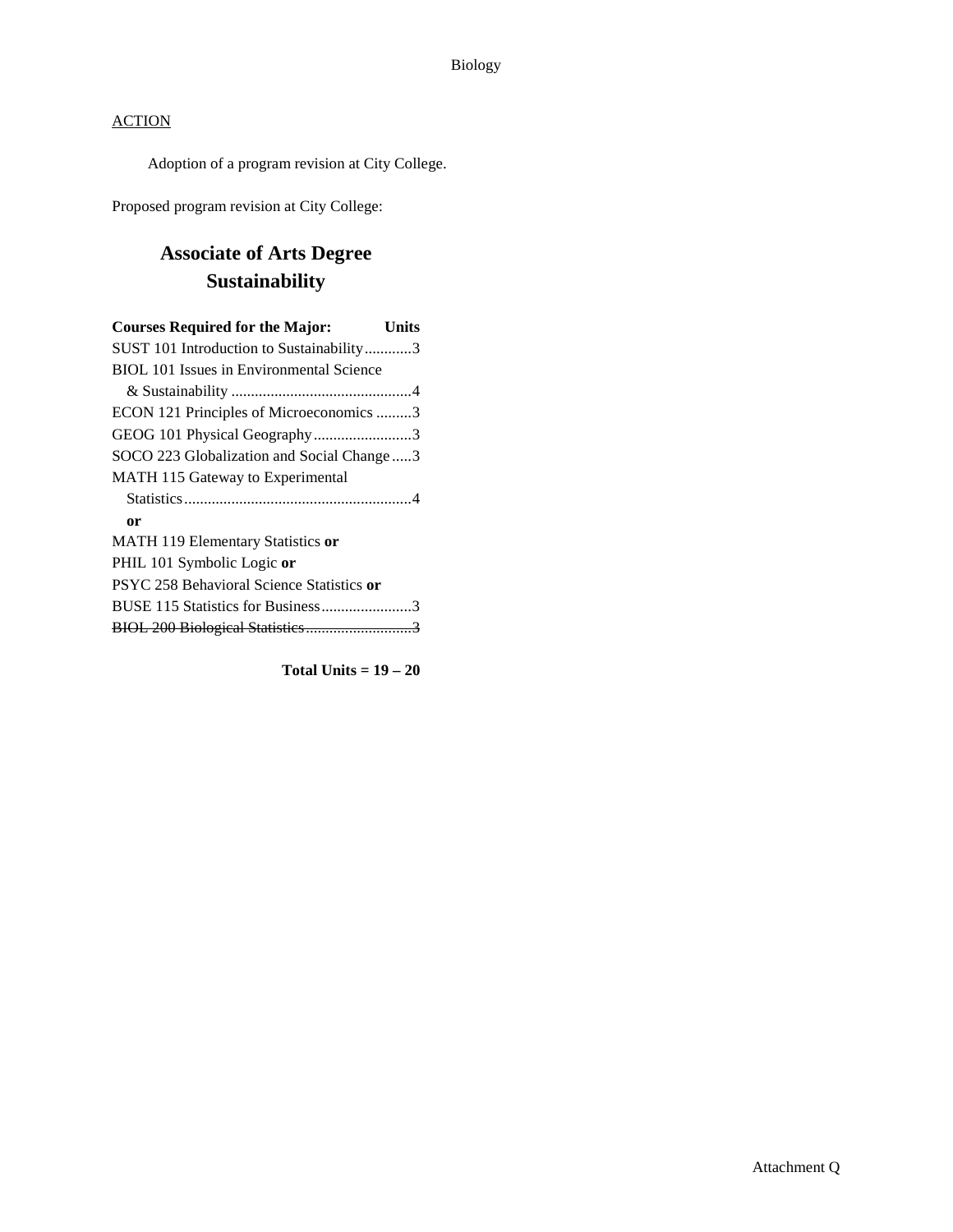Adoption of four program revisions at Miramar College.

Proposed program revisions at Miramar College:

# **Certificate of Achievement Entrepreneurship**

| <b>Courses Required for the Major:</b> Units |  |
|----------------------------------------------|--|
| BUSE 100 Introduction to Business 3          |  |
| BUSE 101 Business Mathematics 3              |  |
| BUSE 119 Business Communications3            |  |
| BUSE 155 Managing the Small Business3        |  |
| BUSE 157 Developing a Plan for the Small     |  |
|                                              |  |
| <b>ACCT 150 Computer Accounting</b>          |  |
|                                              |  |
| MARK 100 Principles of Marketing 3           |  |

#### **Complete at least one of the following**

| <b>Supplemental Business courses:</b>       | <b>Units</b> |
|---------------------------------------------|--------------|
| BUSE 140 Business Law and the Legal         |              |
|                                             |              |
| BUSE 150 Human Relations in Business 3      |              |
| <b>BUSE 201 Business Organization and</b>   |              |
|                                             |              |
|                                             |              |
| CISC 181 Principles of Information Systems4 |              |

| <b>Units</b>                            |
|-----------------------------------------|
| BUSE 120 Personal Financial Management3 |
|                                         |
|                                         |
|                                         |
|                                         |
|                                         |
| CBTE 180 Microsoft Office 3             |
| CBTE 210 Computers in Business 3        |
|                                         |

#### **Total Units = 27 – 28**

# **Associate of Science Degree Entrepreneurship**

| <b>Courses Required for the Major:</b>      | <b>Units</b> |
|---------------------------------------------|--------------|
| BUSE 100 Introduction to Business 3         |              |
| BUSE 101 Business Mathematics 3             |              |
| BUSE 119 Business Communications3           |              |
| BUSE 155 Managing the Small Business3       |              |
| BUSE 157 Developing a Plan for the Small    |              |
|                                             |              |
| <b>ACCT 150 Computer Accounting</b>         |              |
|                                             |              |
| MARK 100 Principles of Marketing 3          |              |
| Complete at least one of the following      |              |
| <b>Supplemental Business courses:</b>       | <b>Units</b> |
| BUSE 140 Business Law and the Legal         |              |
|                                             |              |
| BUSE 150 Human Relations in Business3       |              |
| BUSE 201 Business Organization and          |              |
|                                             |              |
| ACCT 102 Basic Accounting3                  |              |
| CISC 181 Principles of Information Systems4 |              |
| Complete at least three (3) units from the  |              |

# **following Occupational courses: Units** BUSE 120 Personal Financial Management.......3 BUSE 270 Business Internship / Work Experience ................................................ 1 - 4 CBTE 162 Web Page Creation ...........................2 CBTE 165 Webpage Creation with Dreamweaver..................................................3 CBTE 180 Microsoft Office ...............................3 CBTE 210 Computers in Business.....................3

**Total Units = 27 – 28**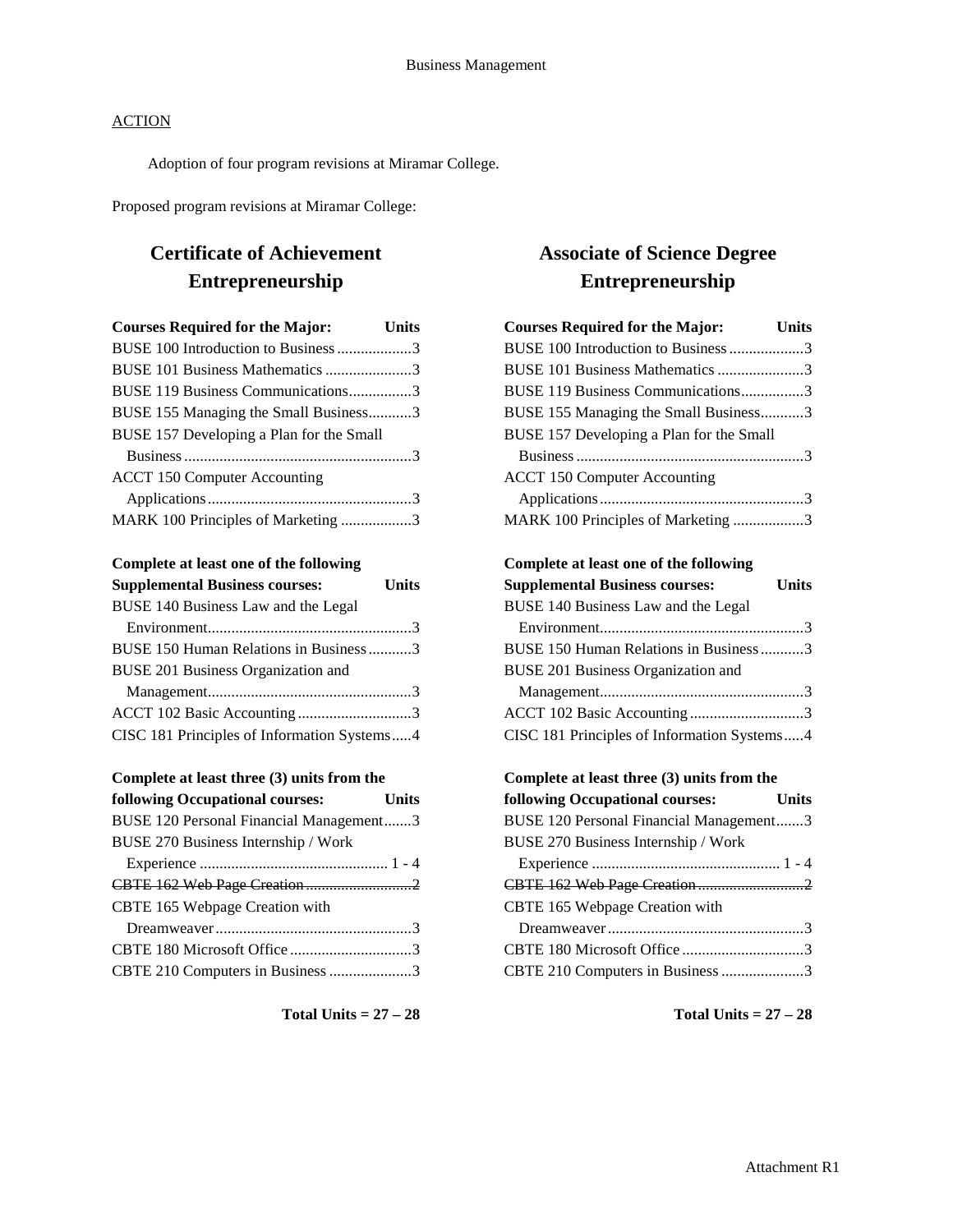# **Certificate of Achievement Business Management**

| <b>Courses Required for the Major:</b><br><b>Units</b> |
|--------------------------------------------------------|
| BUSE 100 <sup>-1</sup> Introduction to Business3       |
| BUSE 119 Business Communications3                      |
| BUSE 201 Business Organization and                     |
|                                                        |
| CISC 181 Principles of Information Systems4            |
| 0r                                                     |
| CBTE 210 Computers in Business 3                       |
| $1$ BUSE 100 is recommended as a first semester        |
| course.                                                |

# **Complete at least six (6) units from the following Business/Business-related**

| courses:                                         | Units |
|--------------------------------------------------|-------|
| BUSE 140 Business Law and the Legal              |       |
|                                                  |       |
| BUSE 150 Human Relations in Business3            |       |
| BUSE 155 Managing the Small Business3            |       |
| <b>BUSE 205 Leadership Theory and Practice 3</b> |       |
| ACCT 116A Financial Accounting 4                 |       |
| ACCT 116B Managerial Accounting 4                |       |
| ADJU 205 Leadership Theory and Practice 3        |       |
| ECON 121 Principles of Microeconomics 3          |       |
| MARK 100 Principles of Marketing 3               |       |
|                                                  |       |

### **Complete at least one of the following**

| <b>Mathematics courses:</b>             | Units |
|-----------------------------------------|-------|
| BUSE 101 Business Mathematics 3         |       |
| BUSE 115 Statistics for Business3       |       |
| MATH 115 Gateway to Experimental        |       |
|                                         |       |
| MATH 119 Elementary Statistics3         |       |
| MATH 121 Basic Techniques of Applied    |       |
|                                         |       |
| <b>MATH 150 Calculus with Analytic</b>  |       |
|                                         |       |
| PSYC 258 Behavioral Science Statistics3 |       |
|                                         |       |

| Complete at least six (6) units from the        |  |
|-------------------------------------------------|--|
| following Occupational courses:<br><b>Units</b> |  |
| BUSE 120 Personal Financial Management3         |  |
| BUSE 270 Business Internship / Work             |  |
|                                                 |  |
| ACCT 102 Basic Accounting 3                     |  |
| <b>ACCT 150 Computer Accounting</b>             |  |
|                                                 |  |
| CBTE 120 Beginning Microsoft Word2              |  |
| CBTE 122 Intermediate Microsoft Word3           |  |
| CBTE 127 Introduction to PowerPoint2            |  |
| <b>CBTE 128 Comprehensive Microsoft Power</b>   |  |
|                                                 |  |
|                                                 |  |
| CBTE 143 Intermediate Microsoft Excel 3         |  |
| CBTE 152 Beginning Microsoft Access 2           |  |
| CBTE 153 Intermediate Microsoft Access3         |  |
| CBTE 162 Web Page Creation2                     |  |
| <b>CBTE 165 Webpage Creation with</b>           |  |
|                                                 |  |
| CBTE 180 Microsoft Office 3                     |  |
| LIBS 101 Information Literacy and Research      |  |
|                                                 |  |

**Total Units = 27 - 30**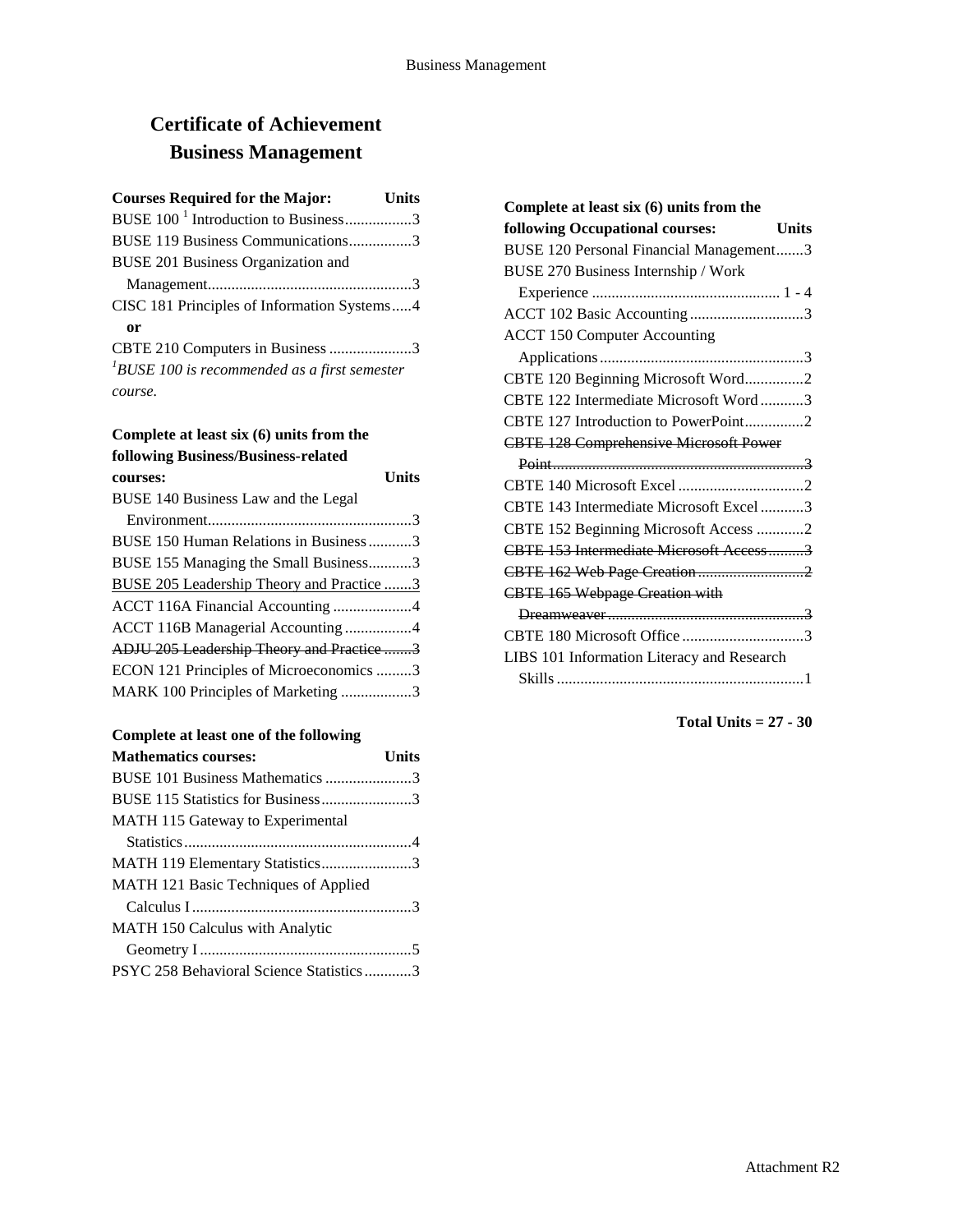# **Associate of Science Degree Business Management**

| <b>Courses Required for the Major:</b><br><b>Units</b> |  |
|--------------------------------------------------------|--|
| BUSE 100 <sup>-1</sup> Introduction to Business3       |  |
| BUSE 119 Business Communications3                      |  |
| BUSE 201 Business Organization and                     |  |
|                                                        |  |
| CISC 181 Principles of Information Systems4            |  |
| 0r                                                     |  |
| CBTE 210 Computers in Business 3                       |  |
| ${}^{1}$ BUSE 100 is recommended as a first semester   |  |
| course.                                                |  |

# **Complete at least six (6) units from the following Business/Business-related**

| courses:                                         | Units |
|--------------------------------------------------|-------|
| BUSE 140 Business Law and the Legal              |       |
|                                                  |       |
| BUSE 150 Human Relations in Business3            |       |
| BUSE 155 Managing the Small Business3            |       |
| <b>BUSE 205 Leadership Theory and Practice 3</b> |       |
| ACCT 116A Financial Accounting 4                 |       |
| ACCT 116B Managerial Accounting 4                |       |
| ADJU 205 Leadership Theory and Practice 3        |       |
| ECON 121 Principles of Microeconomics 3          |       |
| MARK 100 Principles of Marketing 3               |       |
|                                                  |       |

### **Complete at least one of the following**

| <b>Mathematics courses:</b>             | Units |
|-----------------------------------------|-------|
| BUSE 101 Business Mathematics 3         |       |
| BUSE 115 Statistics for Business3       |       |
| MATH 115 Gateway to Experimental        |       |
|                                         |       |
| MATH 119 Elementary Statistics3         |       |
| MATH 121 Basic Techniques of Applied    |       |
|                                         |       |
| <b>MATH 150 Calculus with Analytic</b>  |       |
|                                         |       |
| PSYC 258 Behavioral Science Statistics3 |       |
|                                         |       |

| Complete at least six (6) units from the        |
|-------------------------------------------------|
| following Occupational courses:<br><b>Units</b> |
| BUSE 120 Personal Financial Management3         |
| BUSE 270 Business Internship / Work             |
|                                                 |
| ACCT 102 Basic Accounting 3                     |
| <b>ACCT 150 Computer Accounting</b>             |
|                                                 |
| CBTE 120 Beginning Microsoft Word2              |
| CBTE 122 Intermediate Microsoft Word3           |
| CBTE 127 Introduction to PowerPoint2            |
| <b>CBTE 128 Comprehensive Microsoft Power</b>   |
|                                                 |
|                                                 |
| CBTE 143 Intermediate Microsoft Excel 3         |
| CBTE 152 Beginning Microsoft Access 2           |
| CBTE 153 Intermediate Microsoft Access3         |
|                                                 |
| <b>CBTE 165 Webpage Creation with</b>           |
|                                                 |
| CBTE 180 Microsoft Office 3                     |
| LIBS 101 Information Literacy and Research      |
|                                                 |

**Total Units = 27 - 30**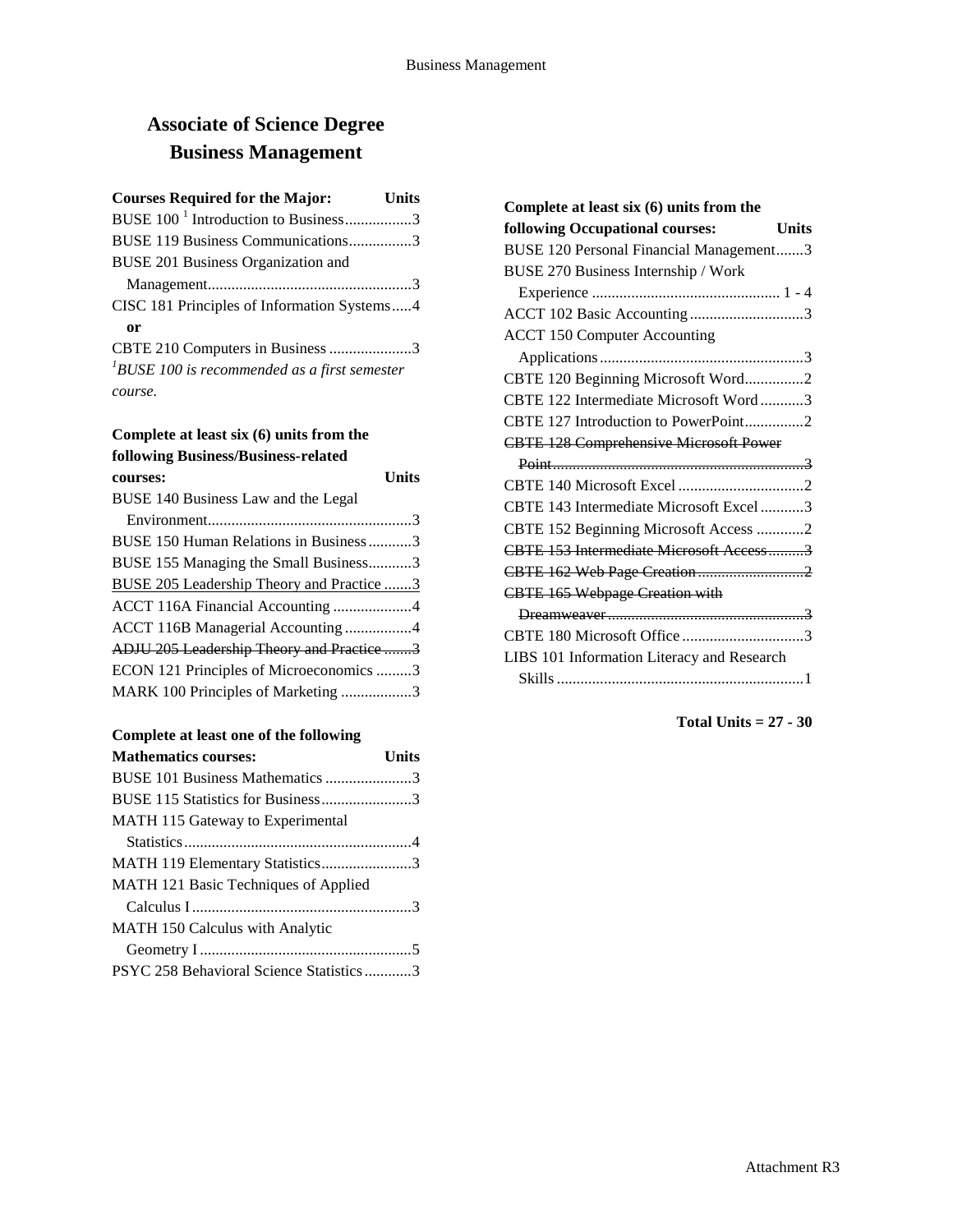Adoption of a program deactivation at City College.

Proposed program deactivation at City College:

# **Certificate of Performance Enactus**

| <b>Courses Required for the Major:</b> Units   |
|------------------------------------------------|
| BUSE 158A enactus High School Projects3        |
| <b>BUSE 158B enactus Elementary and Middle</b> |
|                                                |
| BUSE 158C enactus Community Projects 3         |
| <b>BUSE 158D enactus</b> On Campus Educational |
|                                                |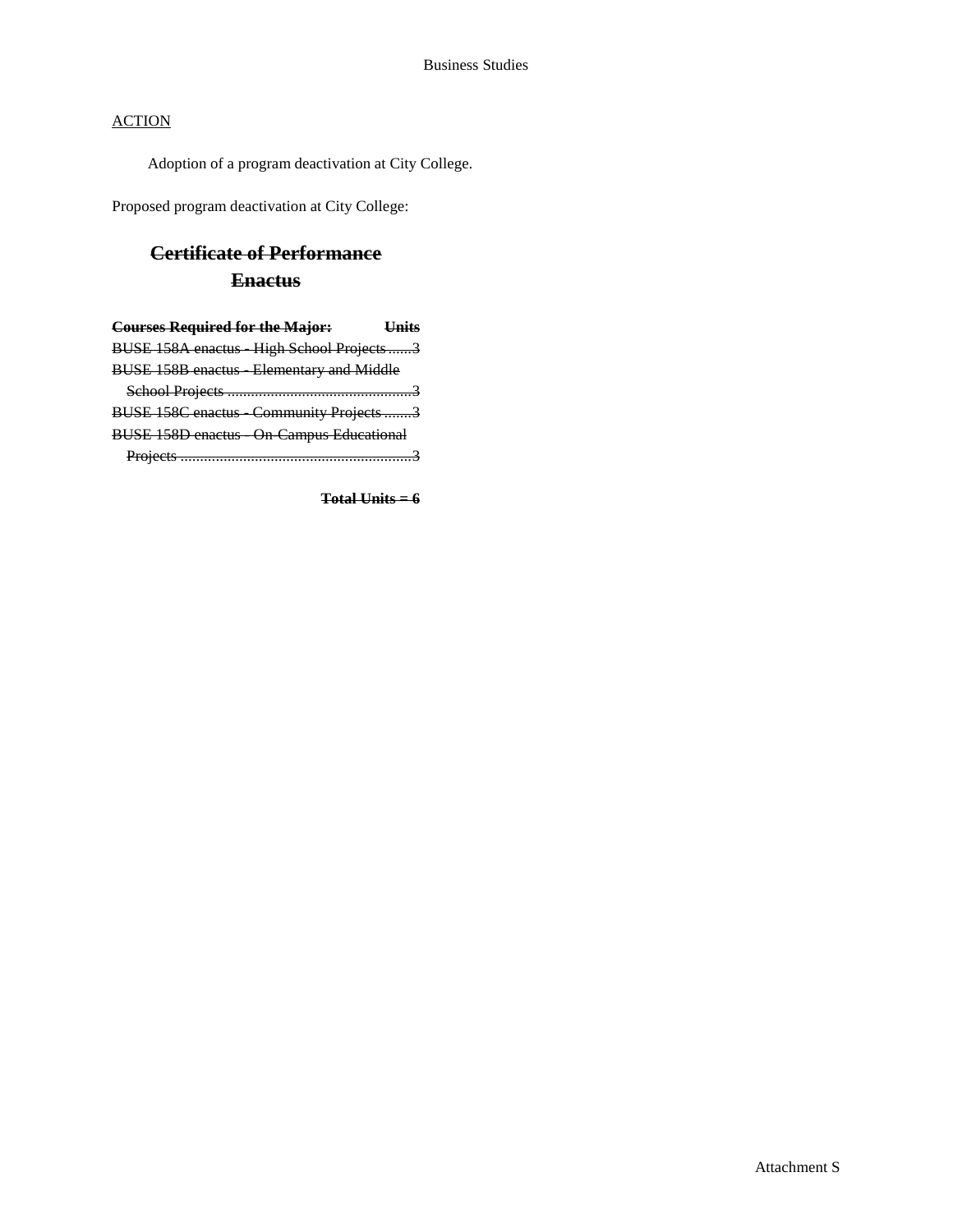Adoption of a program revision at City College.

Proposed program revision at City College:

# **Certificate of Achievement Small Business Management Entrepreneur**

| <b>Courses Required for the Major:</b><br>Units   |  |
|---------------------------------------------------|--|
| <b>BUSE 092 Introduction to Business</b>          |  |
| Communication or                                  |  |
| BUSE 119 Business Communications3                 |  |
| BUSE 100 Introduction to Business 3               |  |
| <b>BUSE 102 Introduction to Customer Service3</b> |  |
| BUSE 155 Managing the Small Business3             |  |
| BUSE 157 Developing a Plan for the Small          |  |
|                                                   |  |
| MARK 105 Professional Selling 3                   |  |
| <b>ACCT 128A Small Business Accounting</b>        |  |
|                                                   |  |
| <b>ACCT 128B Small Business Accounting -</b>      |  |
|                                                   |  |
|                                                   |  |
| <b>BUSE 140 Business Law and the Legal</b>        |  |
|                                                   |  |
| BUSE 150 Human Relations in Business3             |  |
|                                                   |  |
| MARK 100 Principles of Marketing 3                |  |
|                                                   |  |
| COMS 180 Intercultural Communication3             |  |
| The Business Department recommends that           |  |
| students planning to transfer select BUSE 119     |  |
| instead of BUSE 092.                              |  |
|                                                   |  |

| <b>And the following Working Education</b>        |  |
|---------------------------------------------------|--|
| Certificate of Completion courses (select 6       |  |
| units from):<br><b>Units</b>                      |  |
| <b>BUSE 270 Business Internship / Work</b>        |  |
|                                                   |  |
| <b>BUSE 245A Small Business Internship-</b>       |  |
| Marketing or                                      |  |
| <b>BUSE 245B Small Business Internship-</b>       |  |
| Operations or                                     |  |
| <b>BUSE 245C Small Business Internship-</b>       |  |
| Accounting or                                     |  |
| <b>BUSE 245D Small Business Internship Buying</b> |  |
|                                                   |  |
| <b>Ar</b>                                         |  |
| <b>BUSE 245E Small Business Internship-</b>       |  |
| Marketing or                                      |  |
| <b>BUSE 245F Small Business Internship-</b>       |  |
| Operations or                                     |  |
| <b>BUSE 245G Small Business Internship-</b>       |  |
| Accounting or                                     |  |
| <b>BUSE 245H Small Business Internship Buying</b> |  |
|                                                   |  |
|                                                   |  |

**Total Units = 39 18**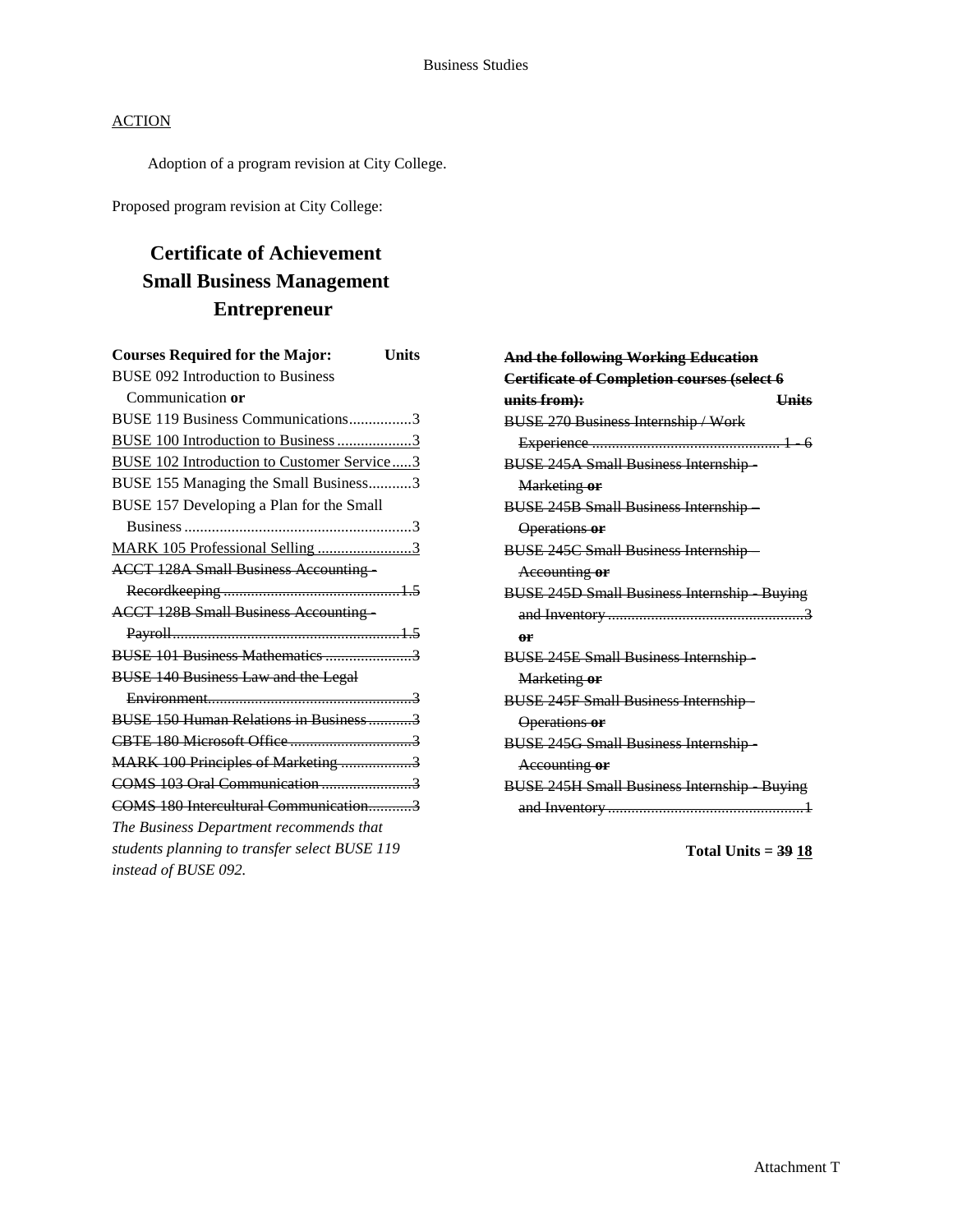Adoption of three program deactivations at City College.

Proposed program deactivations at City College:

# **Certificate of Performance Assistant Teacher**

| <b>Courses Required for the Major:</b>    | <b>Units</b> |
|-------------------------------------------|--------------|
| CHIL 101 Human Growth and Development3    |              |
| CHIL 141 The Child, Family and Community3 |              |
| CHIL 180 Nutrition, Health and Safety for |              |
|                                           |              |

| Select one course from:                   | LInite |
|-------------------------------------------|--------|
| CHIL 111 Curriculum: Music/Motor Skills 3 |        |
|                                           |        |
| CHIL 133 Curriculum: Language and         |        |
|                                           |        |
| CHIL 135 Curriculum: Science and Math3    |        |

| Select one course from:                          | Llnife |
|--------------------------------------------------|--------|
| CHIL 160 Observing and Understanding             |        |
|                                                  |        |
| <b>CHIL 161 Observations and Issues in Child</b> |        |
|                                                  |        |
| CHIL 270 Work Experience 1 4                     |        |
| CHIL 291 Child Development Lab                   |        |
|                                                  |        |
| <b>CHIL 291A Child Development Center</b>        |        |
|                                                  |        |
| <b>CHIL 291B Child Development Center</b>        |        |
|                                                  |        |
| CHIL 291C Child Development Center               |        |
|                                                  |        |
| CHIL 291D Child Development Center               |        |
|                                                  |        |

**Total Units = 13 – 16**

# **Certificate of Performance Residential Care Workers**

| <b>Courses Required for the Major:</b><br><b>Example 1</b> |
|------------------------------------------------------------|
| CHIL 101 Human Growth and Development3                     |
| CHIL 141 The Child, Family and Community3                  |
| CHIL 175 Infant Toddler Growth and                         |
|                                                            |
| CHIL 188 Violence in the Lives of Children and             |
| <b>Eamilies</b>                                            |

**Total Units = 12**

# **Certificate of Performance Family Child Care**

| <b>Courses Required for the Major:</b>       | Hnits        |
|----------------------------------------------|--------------|
| CHIL 180 Nutrition, Health and Safety for    |              |
|                                              |              |
| CHIL 141 The Child, Family and Community3    |              |
|                                              |              |
| Select one course from:                      | <b>Units</b> |
| CHIL 111 Curriculum: Music/Motor Skills 3    |              |
|                                              |              |
| CHIL 133 Curriculum: Language and            |              |
|                                              |              |
| CHIL 135 Curriculum: Science and Math3       |              |
| <b>CHIL 176 Principles of Infant/Toddler</b> |              |
|                                              |              |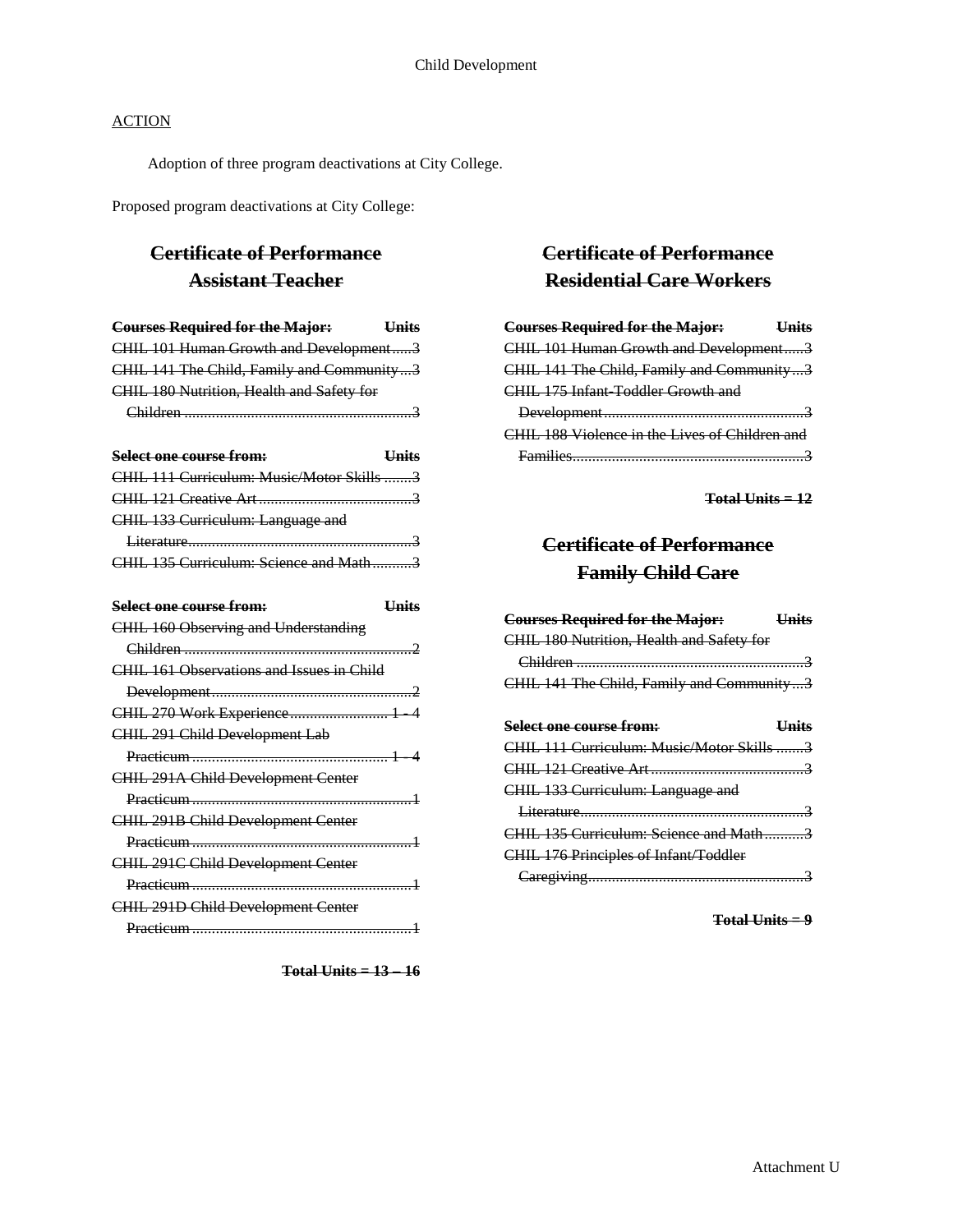Adoption of a program revision at Miramar College.

Proposed program revision at Miramar College:

# **Certificate of Performance Administrative Assistant**

| <b>Courses Required for the Major:</b>    | <b>Units</b> |
|-------------------------------------------|--------------|
| <b>CBTE 114 Introduction to Microsoft</b> |              |
|                                           |              |
| CBTE 120 Beginning Microsoft Word2        |              |
|                                           |              |
|                                           |              |
| CBTE 205 Records Management3              |              |

**Total Units = 11 8**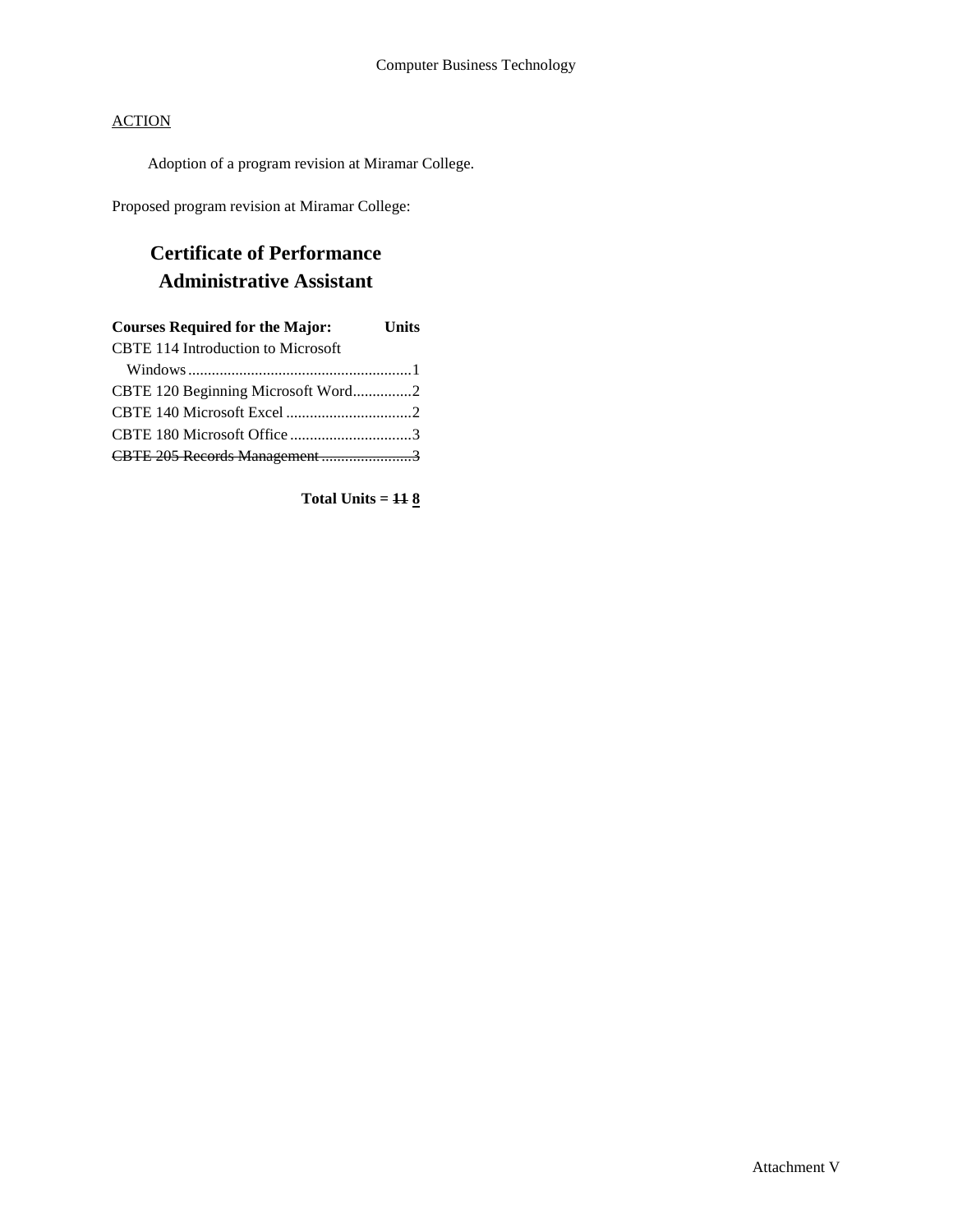Adoption of two program deactivations at Mesa College.

Proposed program deactivations at Mesa College:

# **Associate of Science Degree Office Management**

| <b>Courses Required for the Major:</b>      | <del>Units</del> |
|---------------------------------------------|------------------|
| CBTE 101 Basic Computer Keyboarding 1       |                  |
| <b>CBTE 114 Introduction to Microsoft</b>   |                  |
|                                             |                  |
| CBTE 122 Intermediate Microsoft Word3       |                  |
| CBTE 164 Introduction to Microsoft Outlook1 |                  |
|                                             |                  |
| CBTE 205 Records Management3                |                  |
| CBTE 206 Electronic Records Management3     |                  |
| CBTE 211 Office Administration3             |                  |
| <b>ACCT 150 Computer Accounting</b>         |                  |
|                                             |                  |
| BUSE 119 Business Communications3           |                  |
| BUSE 150 Human Relations in Business3       |                  |
| BUSE 155 Managing the Small Business3       |                  |

**Total Units = 30**

# **Certificate of Achievement Office Management**

| <b>Courses Required for the Major:</b>      | Hnits |
|---------------------------------------------|-------|
| CBTE 101 Basic Computer Keyboarding 1       |       |
| <b>CBTE 114 Introduction to Microsoft</b>   |       |
|                                             |       |
| CBTE 122 Intermediate Microsoft Word3       |       |
| CBTE 164 Introduction to Microsoft Outlook1 |       |
|                                             |       |
| CBTE 205 Records Management3                |       |
| CBTE 206 Electronic Records Management3     |       |
| CBTE 211 Office Administration3             |       |
| <b>ACCT 150 Computer Accounting</b>         |       |
|                                             |       |
| BUSE 119 Business Communications3           |       |
| BUSE 150 Human Relations in Business3       |       |
| BUSE 155 Managing the Small Business3       |       |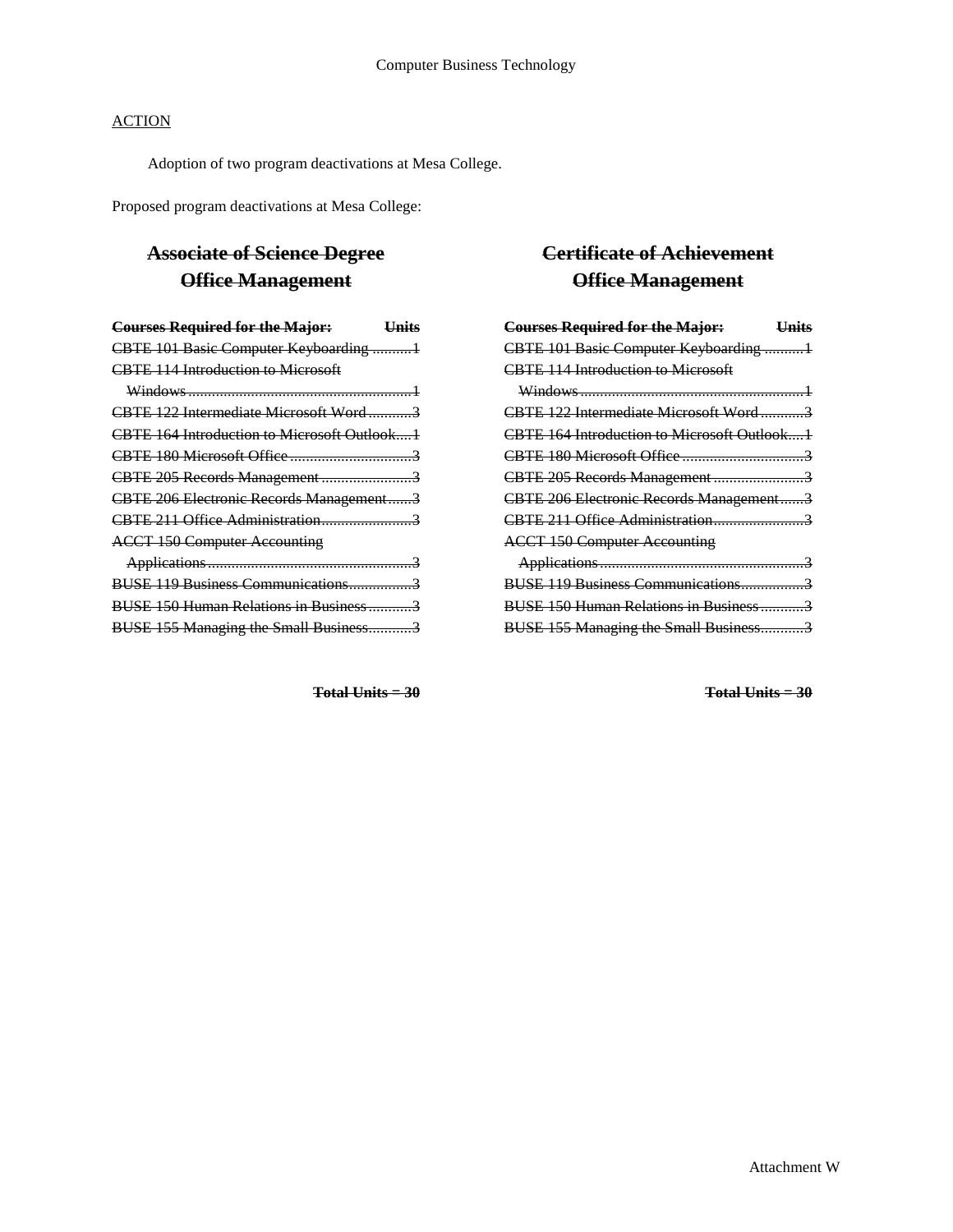Adoption of two program revisions at Mesa College.

Proposed program revisions at Mesa College:

# **Certificate of Achievement Diagnostic Medical Sonography**

| <b>Courses Required for the Major:</b><br><b>Units</b> |
|--------------------------------------------------------|
| DMSG 100 Sonography Physics and                        |
|                                                        |
| Sonography Physics and Instrumentation3                |
| <b>DMSG 100L Sonography Physics and</b>                |
| Instrumentation Laboratory 1                           |
| <b>DMSG 105 Quality Assurance and Quality</b>          |
|                                                        |
| DMSG 110 Introduction to Sonography3                   |
| DMSG 112 Abdominal Sonography4                         |
| <b>DMSG 120 Obstetrics and Gynecological</b>           |
|                                                        |
| DMSG 130 Sonography of Small Parts and                 |
| Pathological Conditions3.5                             |
| Sonography of Small Parts and Pathological             |
| Conditions                                             |
| DMSG 140 Introduction to Vascular                      |
|                                                        |
| <b>Vascular Sonography</b>                             |
| DMSG 145 Advanced Vascular Ultrasound3                 |
| DMSG 150 Abdominal Sonography4                         |
| <b>DMSG 160 Obstetrics and Gynecological</b>           |
|                                                        |
| <b>DMSG 175 Quality Assurance and Quality</b>          |
|                                                        |
|                                                        |
| DMSG 205 Sonography Overview2                          |
| DMSG 220 Directed Clinical Practice I 4.5              |
| Directed Clinical Practice I6.5                        |
| DMSG 225 Directed Clinical Practice II7                |
| Directed Clinical Practice II 10.5                     |
| DMSG 230 Directed Clinical Practice III2               |
| Directed Clinical Practice III 3                       |

| Directed Clinical Practice IV 13     |  |
|--------------------------------------|--|
| MEDA 078 Principles of Patient Care2 |  |
|                                      |  |
| RADT 241 Sectional Anatomy1          |  |
| RADT 241L Sectional Anatomy Lab 0.5  |  |

**Total Units = 45.5 65**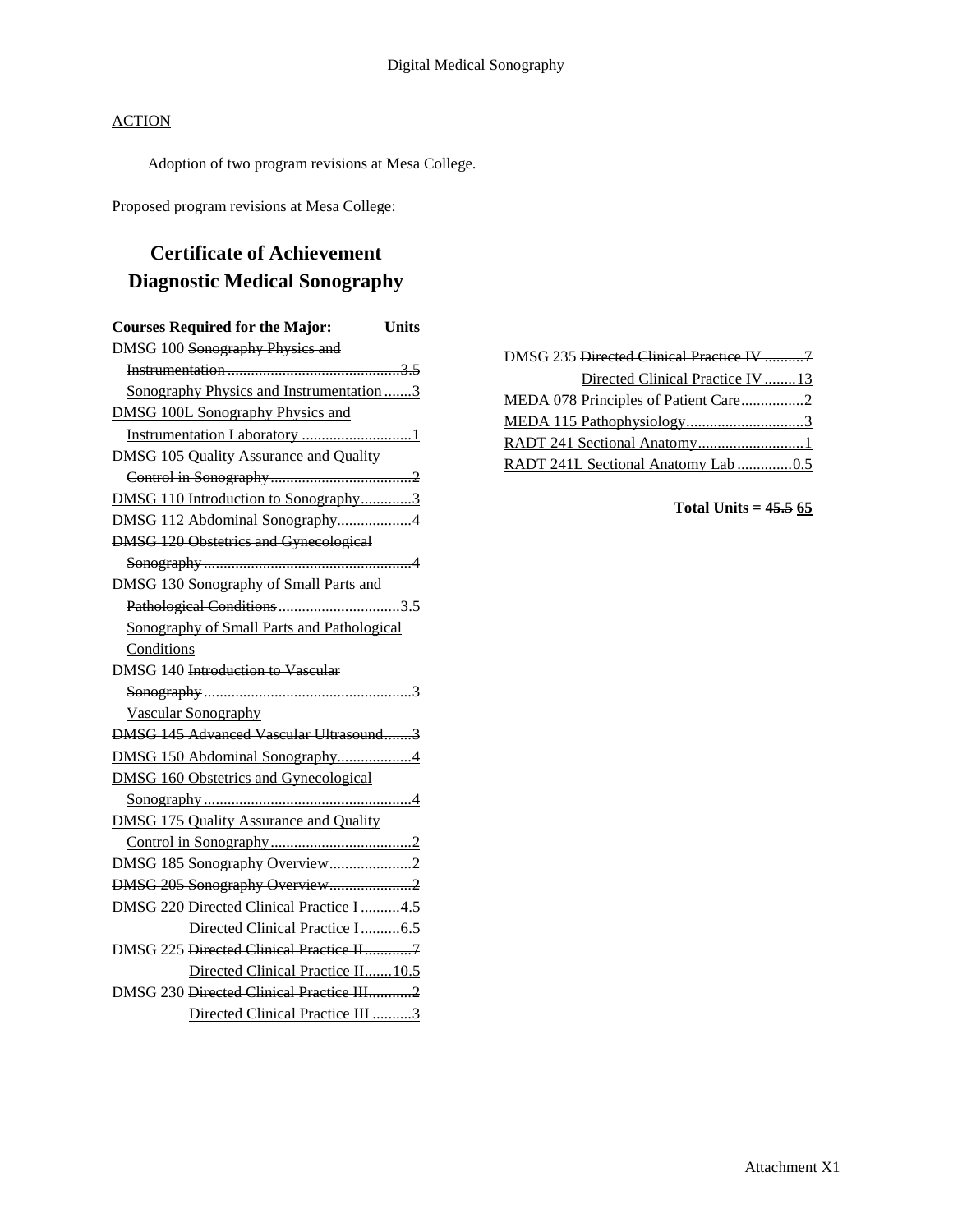# **Associate of Science Degree Diagnostic Medical Sonography**

| <b>Courses Required for the Major:</b><br><b>Units</b> |
|--------------------------------------------------------|
| DMSG 100 Sonography Physics and                        |
|                                                        |
| Sonography Physics and Instrumentation3                |
| <b>DMSG 100L Sonography Physics and</b>                |
| Instrumentation Laboratory 1                           |
| <b>DMSG 105 Quality Assurance and Quality</b>          |
|                                                        |
| DMSG 110 Introduction to Sonography3                   |
| DMSG 112 Abdominal Sonography4                         |
| <b>DMSG 120 Obstetrics and Gynecological</b>           |
|                                                        |
| DMSG 130 Sonography of Small Parts and                 |
| Pathological Conditions3.5                             |
| Sonography of Small Parts and Pathological             |
| Conditions                                             |
| DMSG 140 Introduction to Vascular                      |
|                                                        |
| <b>Vascular Sonography</b>                             |
| DMSG 145 Advanced Vascular Ultrasound3                 |
| DMSG 150 Abdominal Sonography4                         |
| <b>DMSG 160 Obstetrics and Gynecological</b>           |
|                                                        |
| <b>DMSG 175 Quality Assurance and Quality</b>          |
|                                                        |
|                                                        |
| DMSG 205 Sonography Overview2                          |
| DMSG 220 Directed Clinical Practice I 4.5              |
| Directed Clinical Practice I6.5                        |
| DMSG 225 Directed Clinical Practice II7                |
| Directed Clinical Practice II 10.5                     |
| DMSG 230 Directed Clinical Practice III2               |
| Directed Clinical Practice III 3                       |

DMSG 235 Directed Clinical Practice IV ..........7 Directed Clinical Practice IV ........13 MEDA 078 Principles of Patient Care.................2 MEDA 115 Pathophysiology..............................3 RADT 241 Sectional Anatomy.............................1 RADT 241L Sectional Anatomy Lab ..............0.5

**Total Units = 45.5 65**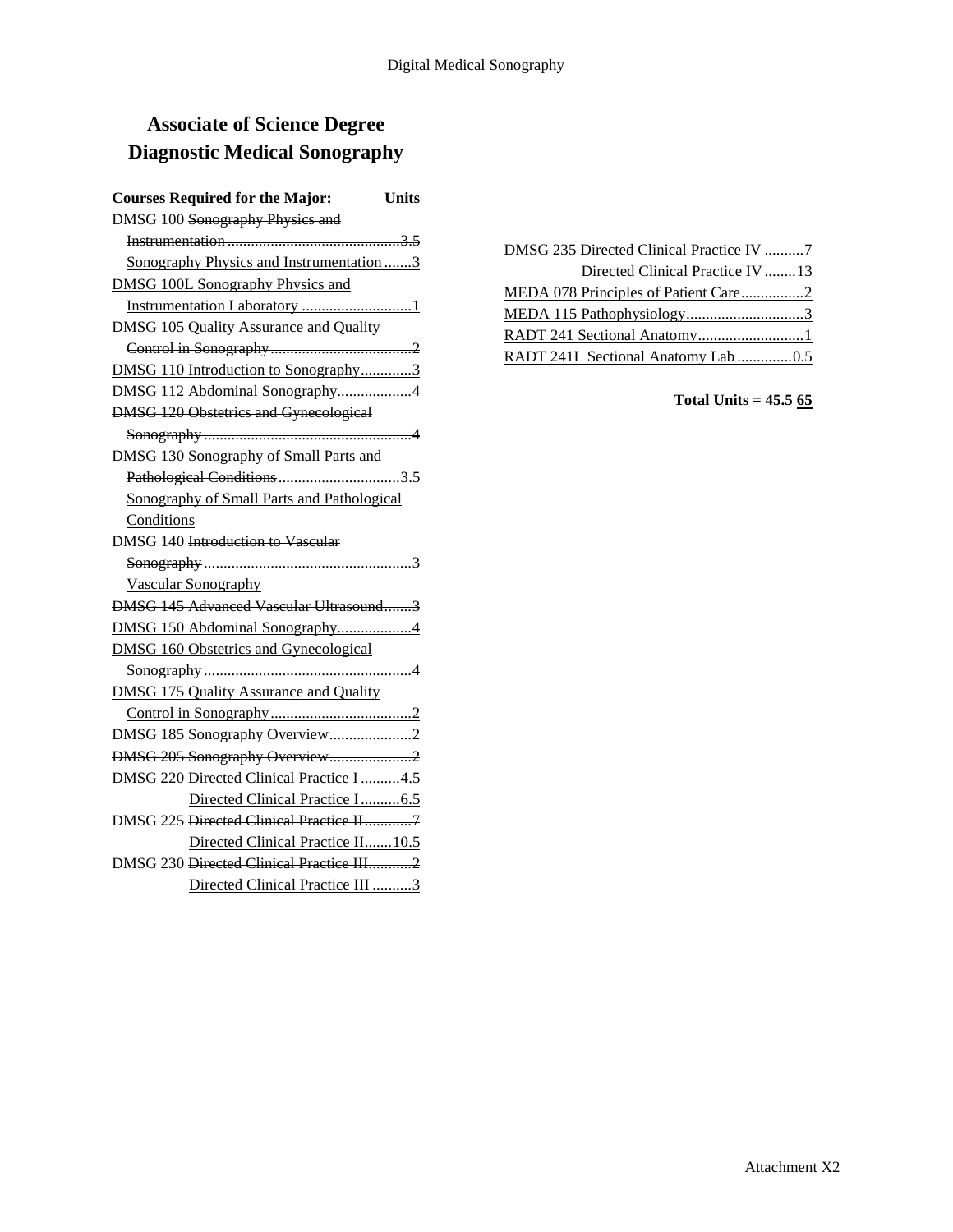Adoption of three program revisions at City College.

Proposed program revisions at City College:

# **Associate in Arts for Transfer Degree English**

| <b>Courses Required for the Major:</b><br><b>Units</b> |
|--------------------------------------------------------|
| ENGL 205 Critical Thinking and Intermediate            |
|                                                        |
| ENGL 208 Introduction to Literature 3                  |
| Select two of the following courses: Units             |
| ENGL 210 American Literature I3                        |
| ENGL 211 American Literature II3                       |
| ENGL 215 English Literature I: 800-1799 3              |
| ENGL 216 English Literature II:                        |
|                                                        |
| ENGL 220 Masterpieces of World Literature I:           |
|                                                        |
| ENGL 221 Masterpieces of World Literature II:          |
|                                                        |
| Select one of the following courses (not               |
| selected above) to meet the lower division             |
| preparation for the major to your transfer             |
| university:<br><b>Units</b>                            |
| ENGL 105 Composition and Literature3                   |
| ENGL 210 American Literature I3                        |
| ENGL 211 American Literature II3                       |
| ENGL 215 English Literature I: 800-17993               |
| ENGL 216 English Literature II:                        |
|                                                        |
| $FMT$ $2201$ $F$ $F$ $27$ $F$ $F$                      |

| ENGL 220 Masterpieces of World Literature I:        |  |
|-----------------------------------------------------|--|
|                                                     |  |
| ENGL 221 Masterpieces of World Literature II:       |  |
|                                                     |  |
|                                                     |  |
| ENGL 245A Writing Creative Nonfiction3              |  |
| ENGL 245B Advanced Creative Nonfiction3             |  |
| ENGL 247 Writing Seminar Poetry 3                   |  |
| ENGL 247A Writing Seminar - Poetry3                 |  |
| <b>ENGL 249 Introduction to Creative Writing I3</b> |  |

| ENGL 249A Introduction .to Creative |  |
|-------------------------------------|--|
|                                     |  |
| ENGL 101 Reading and Composition3   |  |

# **Select one of the following courses (not selected above) to meet the lower division preparation for the major to your transfer university: Units** AMSL 115 American Sign Language Level I....4 AMSL 116 American Sign Language Level II...4 AMSL 215 American Sign Language Level III ....................................................................4 AMSL 216 American Sign Language Level IV....................................................................4 ARAB 101 First Course in Arabic......................5 ARAB 102 Second Course in Arabic .................5 CHIC 130 Mexican Literature in Translation.....3 ENGL 101 Reading and Composition................3 ENGL 105 Composition and Literature..............3 ENGL 210 American Literature I.......................3 ENGL 211 American Literature II......................3 ENGL 215 English Literature I: 800-1799 .........3 ENGL 216 English Literature II: 1800 - Present ................................................3 ENGL 220 Masterpieces of World Literature I: 1500 BCE - 1600 CE ......................................3 ENGL 221 Masterpieces of World Literature II: 1600 - Present .................................................3 ENGL 240 Shakespeare......................................3 ENGL 245A Writing Creative Nonfiction..........3 ENGL 245B Advanced Creative Nonfiction ......3 ENGL 247 Writing Seminar Poetry ..................3 ENGL 247A Writing Seminar – Poetry..............3 ENGL 252A Fundamentals of Fiction Writing ..3 ENGL 252B Intermediate Fiction Writing .........3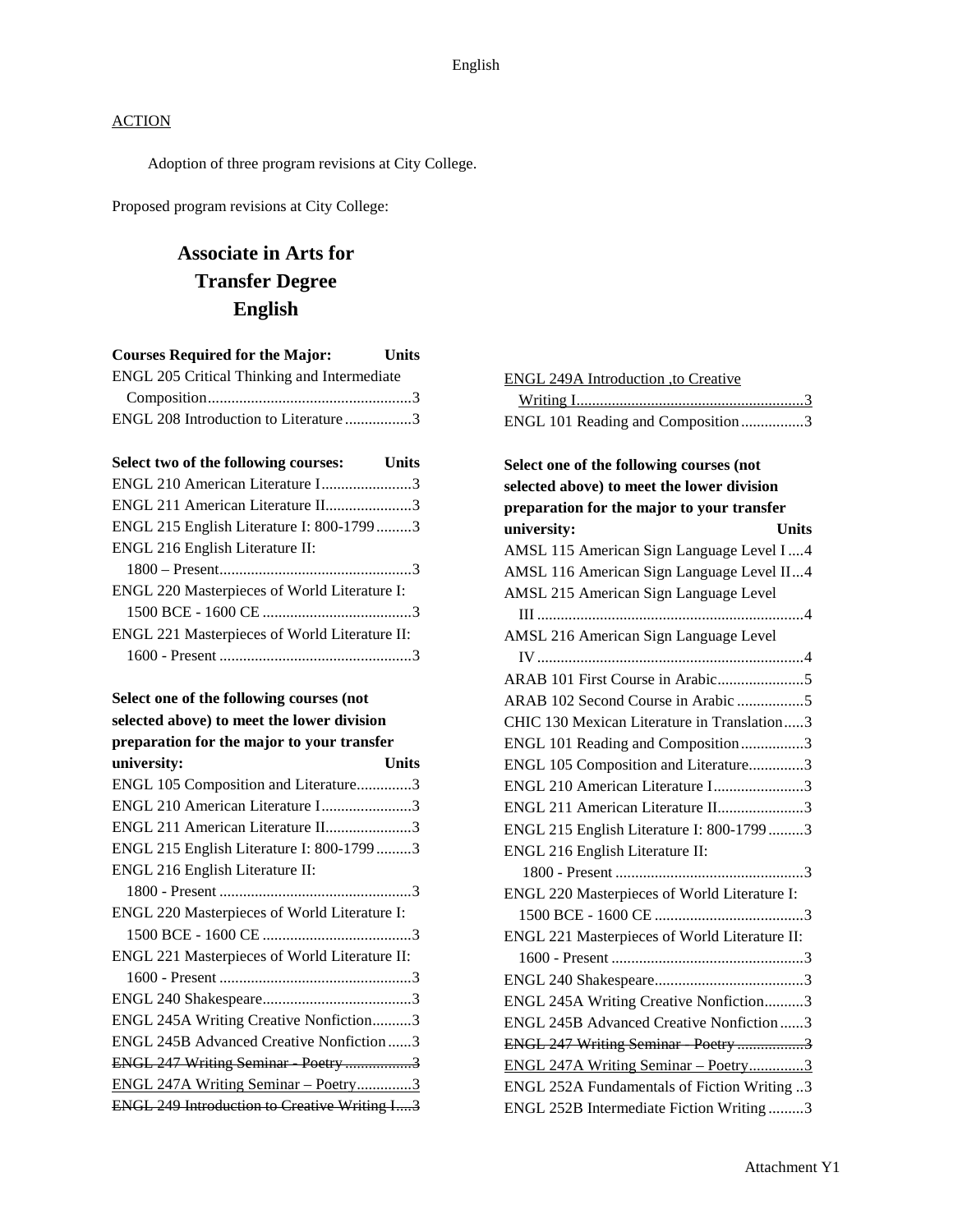| <b>ENGL 249 Introduction to Creative Writing I3</b> |
|-----------------------------------------------------|
| <b>ENGL 249A Introduction to Creative</b>           |
|                                                     |
|                                                     |
| FREN 102 Second Course in French5                   |
|                                                     |
| FREN 202 Fourth Course in French5                   |
| GERM 101 First Course in German 5                   |
| GERM 102 Second Course in German5                   |
| GERM 201 Third Course in German5                    |
|                                                     |
| ITAL 102 Second Course in Italian5                  |
|                                                     |
|                                                     |
| SPAN 101 First Course in Spanish5                   |
| SPAN 102 Second Course in Spanish 5                 |
|                                                     |
| SPAN 202 Fourth Course in Spanish 5                 |
| SPAN 215 Spanish for Spanish Speakers I 5           |
| SPAN 216 Spanish for Spanish Speakers II 5          |

**Total Units = 18 – 20**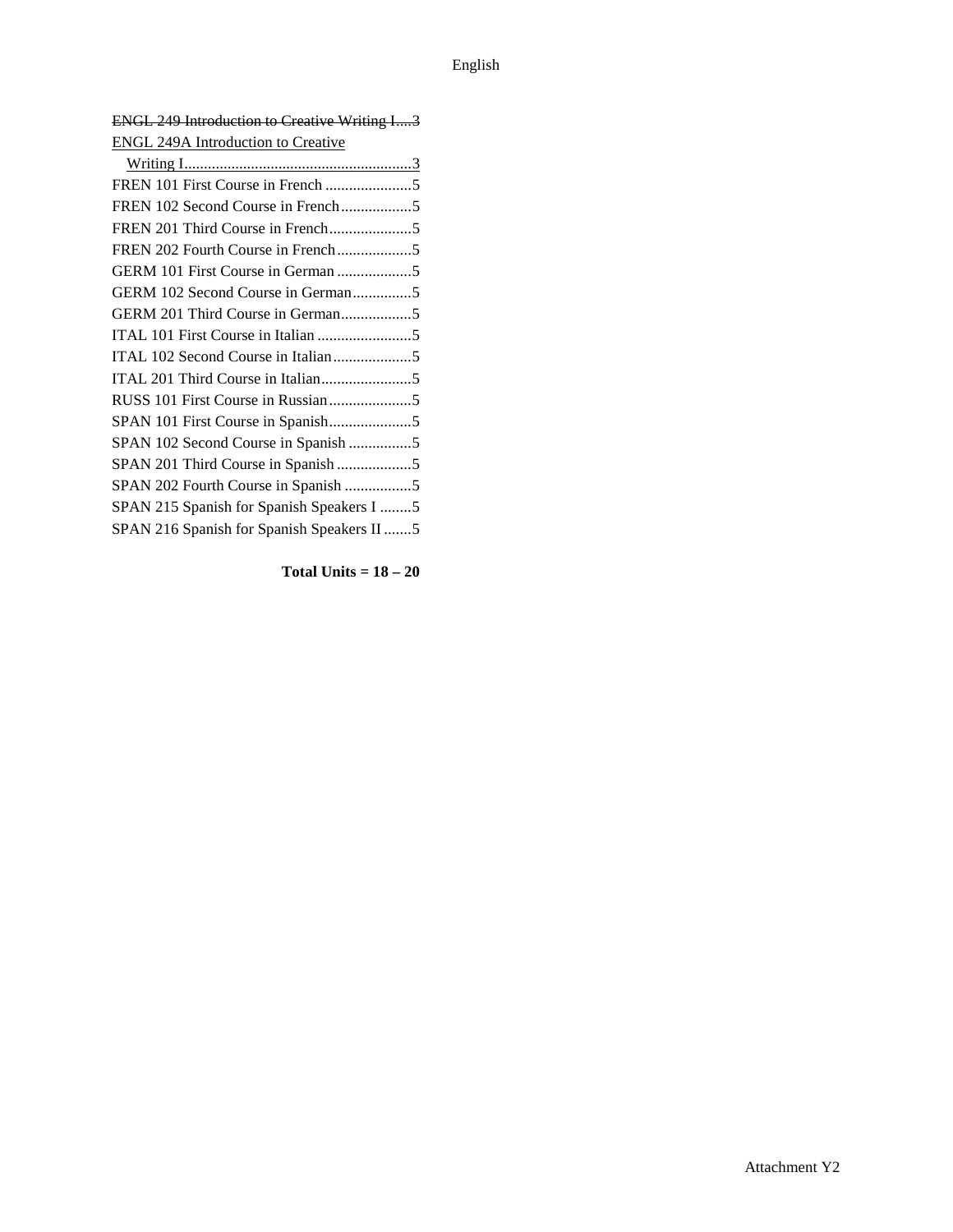# **Associate of Arts Degree English**

| <b>Courses Required for the Major:</b>      | <b>Units</b> |
|---------------------------------------------|--------------|
| ENGL 101 Reading and Composition or         |              |
| ENGL 105 Composition and Literature3        |              |
| ENGL 205 Critical Thinking and Intermediate |              |
|                                             |              |
| ENGL 215 English Literature I: 800-17993    |              |
| ENGL 216 English Literature II:             |              |
|                                             |              |

### **Select three units from the following (recommended sequence for**

| U.C. transfer):                               | <b>Units</b> |
|-----------------------------------------------|--------------|
| ENGL 208 Introduction to Literature 3         |              |
| ENGL 220 Masterpieces of World Literature I:  |              |
|                                               |              |
| ENGL 221 Masterpieces of World Literature II: |              |
|                                               |              |

### **Select three units from the following (recommended sequence for**

| U.C. transfer):                                     | Units |
|-----------------------------------------------------|-------|
| ENGL 210 American Literature I3                     |       |
| ENGL 211 American Literature II3                    |       |
| ENGL 245A Writing Creative Nonfiction3              |       |
| ENGL 247 Writing Seminar Poetry 3                   |       |
| ENGL 247A Writing Seminar - Poetry3                 |       |
| <b>ENGL 249 Introduction to Creative Writing I3</b> |       |
| ENGL 249A Introduction to Creative                  |       |
|                                                     |       |
| ENGL 252A Fundamentals of Fiction Writing 3         |       |

### **Total Units = 18**

# **Certificate of Performance Creative Writing**

| <b>Courses Required for the Major:</b><br><b>Units</b> |
|--------------------------------------------------------|
| <b>ENGL 249 Introduction to Creative Writing I3</b>    |
| <b>ENGL 249A Introduction to Creative</b>              |
|                                                        |
| Select two courses from the following:<br><b>Units</b> |
| <b>ENGL 249B Introduction to Creative</b>              |
|                                                        |
| ENGL 245A Writing Creative Nonfiction3                 |
| ENGL 245B Advanced Creative Nonfiction 3               |
| ENGL 247 Writing Seminar Poetry 3                      |
| ENGL 247A Writing Seminar - Poetry3                    |
| ENGL 252A Fundamentals of Fiction Writing 3            |
| ENGL 252B Intermediate Fiction Writing 3               |
|                                                        |
| RTVF 110 Introduction to Scriptwriting 3               |
|                                                        |
| Select two courses from the following: Units           |
| ENGL 208 Introduction to Literature 3                  |
| ENGL 210 American Literature I3                        |
| ENGL 211 American Literature II3                       |
| ENGL 215 English Literature I: 800-17993               |
| ENGL 216 English Literature II:                        |

| BLAS 155 African American Literature 3 |  |
|----------------------------------------|--|
|                                        |  |

1800 - Present .................................................3 ENGL 220 Masterpieces of World Literature I: 1500 BCE - 1600 CE ......................................3 ENGL 221 Masterpieces of World Literature II: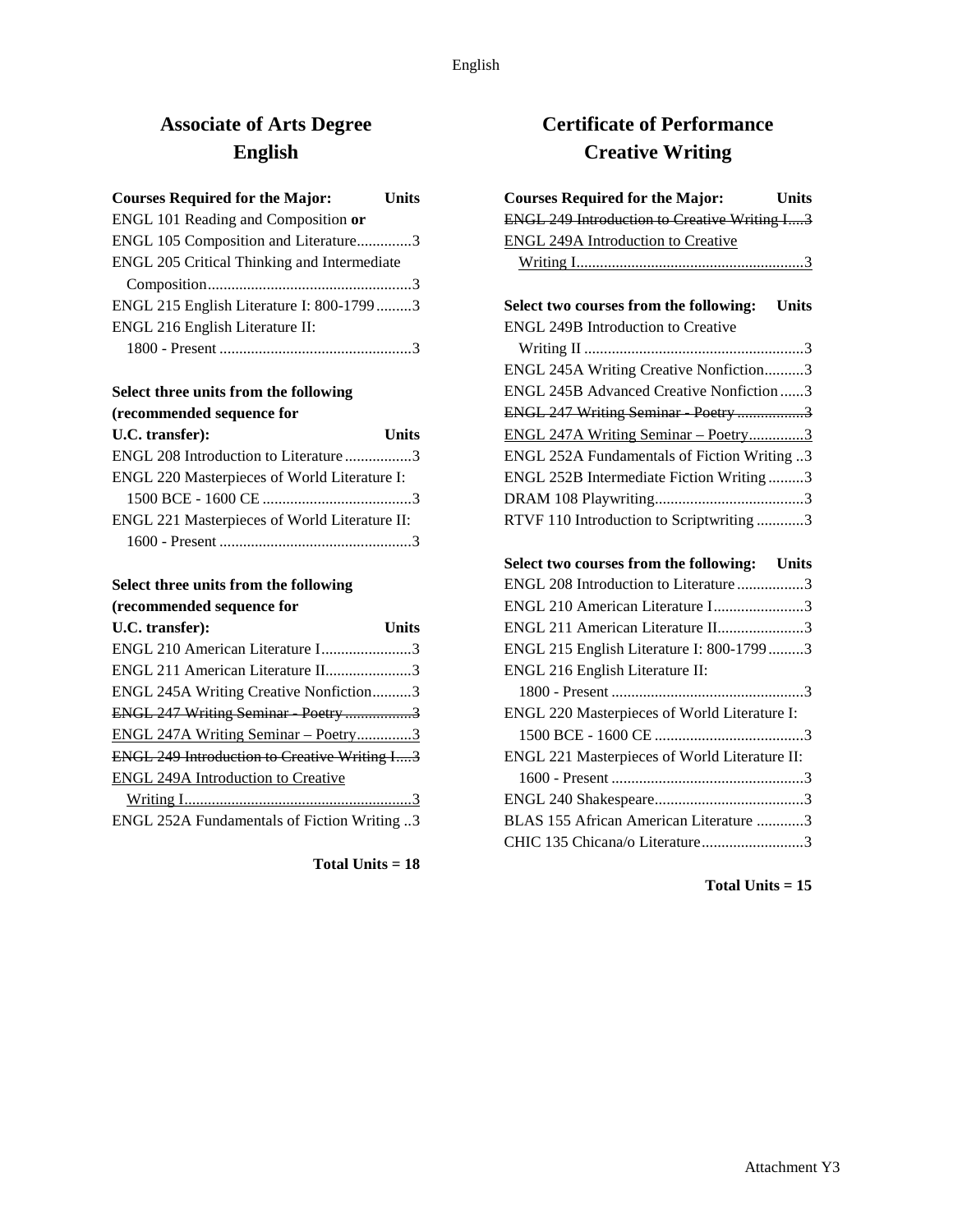Adoption of two program revisions at Miramar College.

Proposed program revisions at Miramar College:

# **Associate in Arts for Transfer Degree English**

| <b>Courses Required for the Major:</b>           | <b>Units</b> |
|--------------------------------------------------|--------------|
| ENGL 205 Critical Thinking and Intermediate      |              |
|                                                  |              |
| ENGL 208 Introduction to Literature 3            |              |
| ENGL 215 English Literature I: 800-17993         |              |
| ENGL 216 English Literature II: 1800 - Present 3 |              |
|                                                  |              |

# **Select 1 course (3 units) from the**

| following:                                       | <b>Units</b> |
|--------------------------------------------------|--------------|
| ENGL 210 American Literature I3                  |              |
| ENGL 211 American Literature II3                 |              |
| (It is recommended that students select courses) |              |
| that meet lower division major preparation       |              |
| requirements for their transfer university)      |              |

#### **Select 1 course (3 units minimum) from the following: Units**

| ENGL 101 Reading and Composition3                   |
|-----------------------------------------------------|
| ENGL 105 Composition and Literature3                |
| ENGL 209 Literary Approaches to Film 3              |
| ENGL 210 American Literature I3                     |
| ENGL 211 American Literature II3                    |
|                                                     |
|                                                     |
|                                                     |
|                                                     |
| ENGL 230 Asian American Literature3                 |
| ENGL 237 Women in Literature 3                      |
| <b>ENGL 249 Introduction to Creative Writing I3</b> |
|                                                     |
|                                                     |
|                                                     |
|                                                     |
|                                                     |

*requirements for their transfer university)*

# **Associate of Arts Degree English/Literature Studies**

| <b>Courses Required for the Major:</b><br><b>Units</b> |
|--------------------------------------------------------|
| ENGL 101 Reading and Composition or                    |
| ENGL 105 Composition and Literature3                   |
| ENGL 205 Critical Thinking and Intermediate            |
|                                                        |
| Select at least 12 units, including at least two       |
| Engl. courses, from the following:<br><b>Units</b>     |
| BLAS 140A History of the U.S., Black                   |
|                                                        |
| CHIL 101 Human Growth and Development3                 |
| ENGL 208 Introduction to Literature3                   |
| ENGL 210 American Literature I3                        |
| ENGL 211 American Literature II3                       |
| ENGL 215 English Literature I: 800-1799 3              |
| ENGL 216 English Literature II:                        |
|                                                        |
| ENGL 220 Masterpieces of World Literature I:           |
|                                                        |
| ENGL 221 Masterpieces of World Literature II:          |
|                                                        |
| ENGL 230 Asian American Literature3                    |
| ENGL 237 Women in Literature 3                         |
| <b>ENGL 249 Introduction to Creative Writing I3</b>    |
| <b>ENGL 249A Introduction to Creative</b>              |
|                                                        |
| HIST 109 History of the United States I3               |
| HIST 141 Women in United States History I3             |
|                                                        |
| <b>JOUR 202 Introduction to Mass</b>                   |
|                                                        |
| POLI 102 The American Political System 3               |
| PSYC 101 General Psychology 3                          |
| COMS 103 Oral Communication 3                          |

**Total Units = 21 18**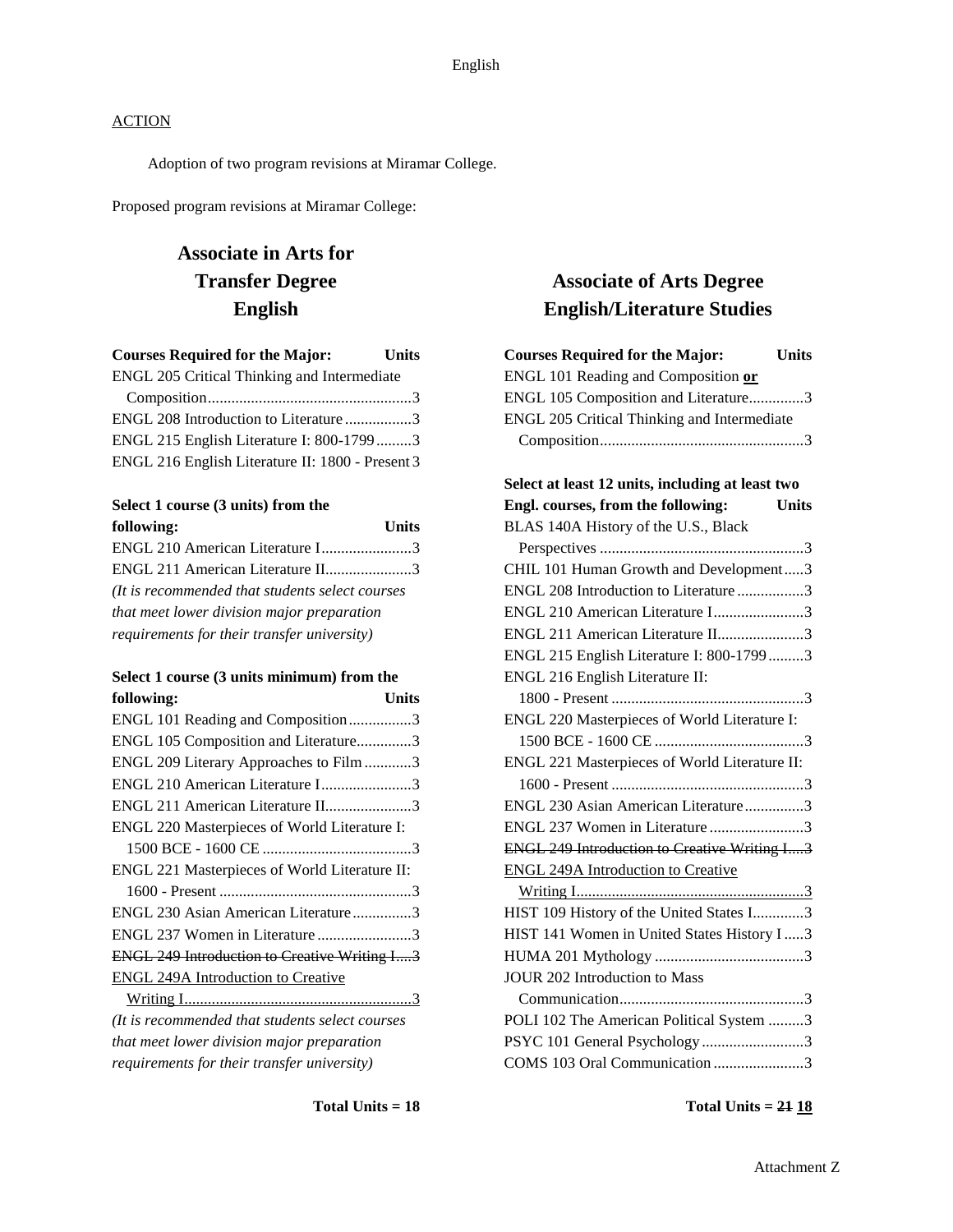Adoption of four program revisions at Mesa College.

Proposed program revisions at Mesa College:

# **Certificate of Achievement Creative Writing**

| Select six units from the following:<br><b>Units</b> |
|------------------------------------------------------|
| ENGL 245A Writing Creative Nonfiction3               |
| ENGL 245B Advanced Creative Nonfiction 3             |
| ENGL 247 Writing Seminar Poetry 3                    |
| ENGL 247A Writing Seminar - Poetry3                  |
| ENGL 247B Advanced Writing Seminar -                 |
|                                                      |
| <b>ENGL 249 Introduction to Creative Writing I3</b>  |
| <b>ENGL 249A Introduction to Creative</b>            |
|                                                      |
| <b>ENGL 249B Introduction to Creative</b>            |
|                                                      |
| ENGL 252A Fundamentals of Fiction Writing 3          |
| ENGL 252B Intermediate Fiction Writing3              |
| Select six units from the following:<br><b>Units</b> |
| BLAS 155 African American Literature 3               |
| CHIC 135 Chicana/o Literature3                       |
| ENGL 208 Introduction to Literature 3                |

| ENGL 210 American Literature I3               |  |
|-----------------------------------------------|--|
| ENGL 211 American Literature II3              |  |
| ENGL 215 English Literature I: 800-17993      |  |
| ENGL 216 English Literature II:               |  |
|                                               |  |
| ENGL 220 Masterpieces of World Literature I:  |  |
|                                               |  |
| ENGL 221 Masterpieces of World Literature II: |  |
|                                               |  |
| ENGL 230 Asian American Literature3           |  |
| ENGL 237 Women in Literature 3                |  |
|                                               |  |

**Select an additional three units from the lists above: Units**

**Select an additional six units from the lists above: Units**

**Total Units = 15 18**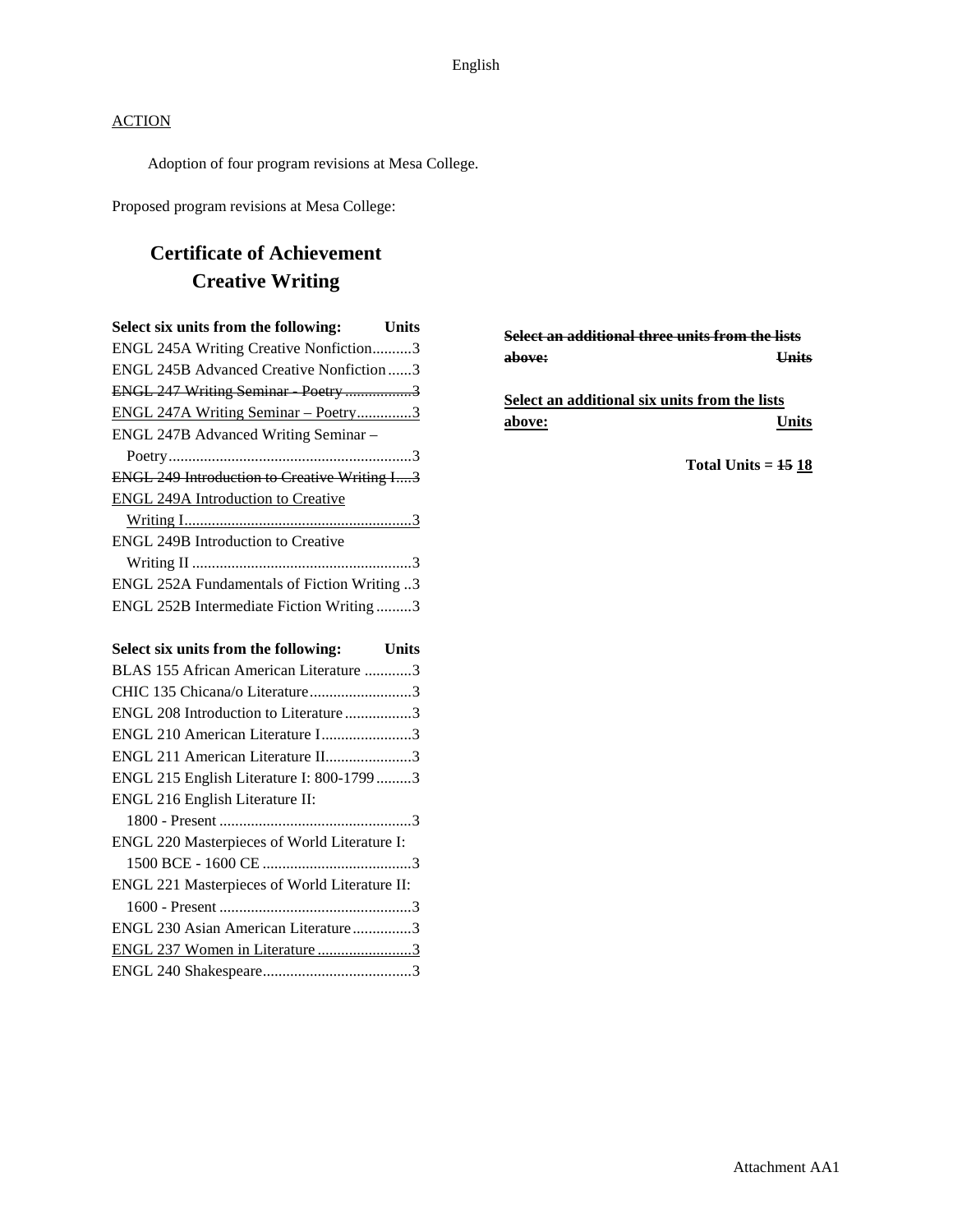# **Certificate of Performance Creative Writing**

| Select two courses from:                            | Units |
|-----------------------------------------------------|-------|
| ENGL 245A Writing Creative Nonfiction3              |       |
| <b>ENGL 247 Writing Seminar Poetry or</b>           |       |
| <u>ENGL 247A Writing Seminar – Poetry3</u>          |       |
| ENGL 252A Fundamentals of Fiction Writing 3         |       |
| ENGL 252B Intermediate Fiction Writing3             |       |
| <b>ENGL 249 Introduction to Creative Writing I3</b> |       |
| <b>ENGL 249A Introduction to Creative</b>           |       |
|                                                     |       |

| <b>Select two courses from:</b>               | Units |
|-----------------------------------------------|-------|
| BLAS 155 African American Literature 3        |       |
| CHIC 135 Chicana/o Literature3                |       |
| ENGL 208 Introduction to Literature 3         |       |
| ENGL 210 American Literature I3               |       |
| ENGL 211 American Literature II3              |       |
| ENGL 215 English Literature I: 800-17993      |       |
| ENGL 216 English Literature II:               |       |
|                                               |       |
| ENGL 220 Masterpieces of World Literature I:  |       |
|                                               |       |
| ENGL 221 Masterpieces of World Literature II: |       |
|                                               |       |
| ENGL 230 Asian American Literature3           |       |
|                                               |       |

| <b>Select one course from:</b><br><b>Units</b>      |
|-----------------------------------------------------|
| ENGL 245A Writing Creative Nonfiction3              |
| ENGL 245B Advanced Creative Nonfiction 3            |
| ENGL 252A Fundamentals of Fiction Writing 3         |
| ENGL 252B Intermediate Fiction Writing3             |
| BLAS 155 African American Literature 3              |
| CHIC 135 Chicana/o Literature3                      |
| ENGL 208 Introduction to Literature 3               |
| ENGL 210 American Literature I3                     |
| ENGL 211 American Literature II3                    |
| ENGL 215 English Literature I: 800-1799 3           |
| ENGL 216 English Literature II:                     |
|                                                     |
| ENGL 220 Masterpieces of World Literature I:        |
|                                                     |
| ENGL 221 Masterpieces of World Literature II:       |
|                                                     |
| ENGL 230 Asian American Literature3                 |
|                                                     |
| ENGL 247 Writing Seminar Poetry 3                   |
| ENGL 247A Writing Seminar - Poetry3                 |
| ENGL 247B Advanced Writing Seminar -                |
|                                                     |
| <b>ENGL 249 Introduction to Creative Writing I3</b> |
| <b>ENGL 249A Introduction to Creative</b>           |
|                                                     |
| <b>ENGL 249B Introduction to Creative</b>           |
|                                                     |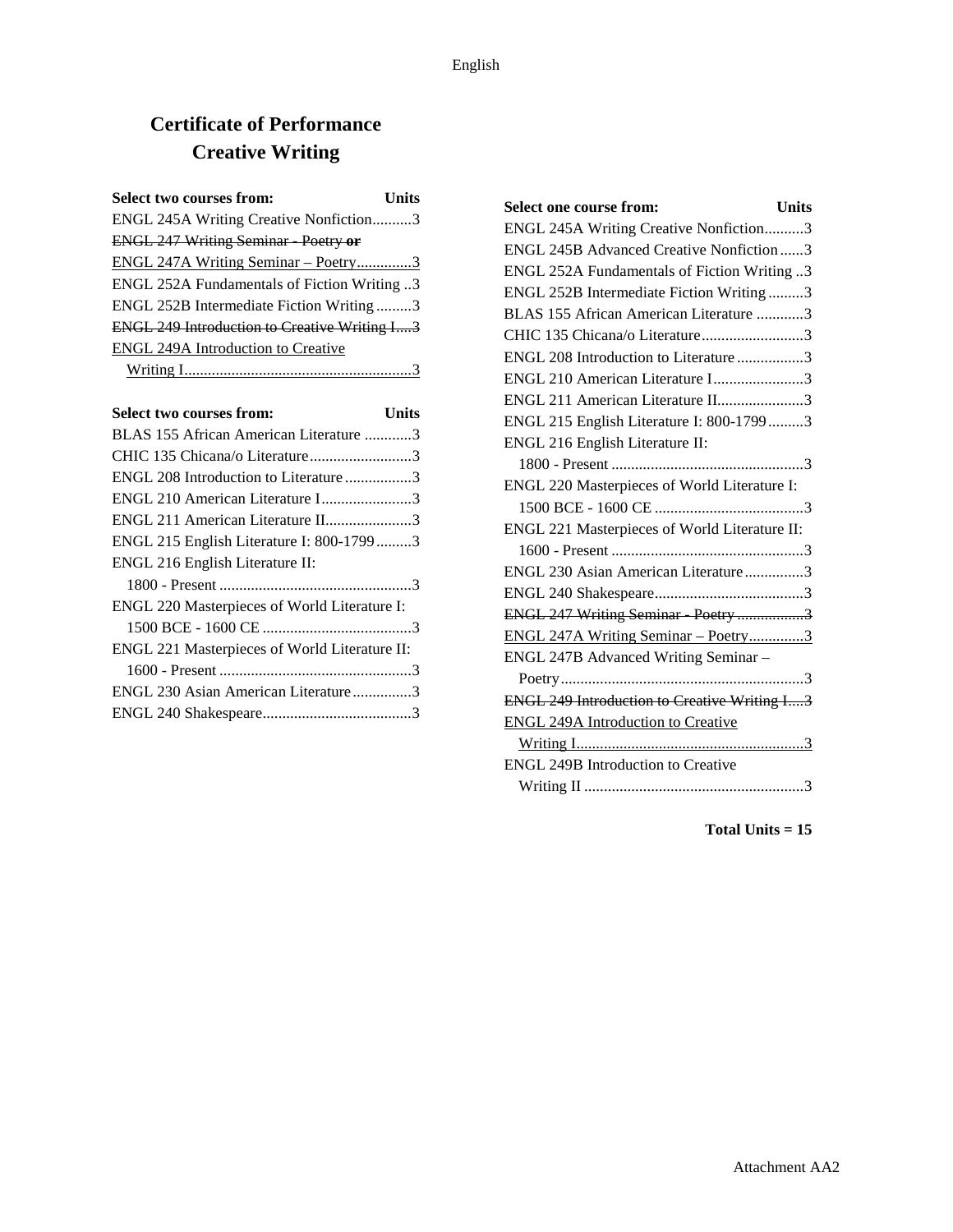# **Associate of Arts Degree English**

| <b>Courses Required for the Major:</b>      | <b>Units</b> |
|---------------------------------------------|--------------|
| ENGL 101 Reading and Composition or         |              |
| ENGL 105 Composition and Literature3        |              |
| ENGL 205 Critical Thinking and Intermediate |              |
|                                             |              |
| ENGL 215 English Literature I: 800-17993    |              |
| ENGL 216 English Literature II:             |              |
|                                             |              |

### **Select three units from the following (recommended sequence for**

| U.C. transfer):                               | <b>Units</b> |
|-----------------------------------------------|--------------|
| ENGL 208 Introduction to Literature 3         |              |
| ENGL 220 Masterpieces of World Literature I:  |              |
|                                               |              |
| ENGL 221 Masterpieces of World Literature II: |              |
|                                               |              |

### **Select three units from the following (recommended sequence for**

| U.C. transfer):                           | <b>Units</b> |
|-------------------------------------------|--------------|
| ENGL 210 American Literature I3           |              |
| ENGL 211 American Literature II3          |              |
| ENGL 230 Asian American Literature3       |              |
| ENGL 245A Writing Creative Nonfiction3    |              |
| ENGL 247 Writing Seminar Poetry3          |              |
| ENGL 247A Writing Seminar - Poetry 3      |              |
| <b>ENGL 249 Introduction to Creative</b>  |              |
|                                           |              |
| <b>ENGL 249A Introduction to Creative</b> |              |
|                                           |              |

| <b>Recommended Electives:</b>                         | <b>Units</b> |
|-------------------------------------------------------|--------------|
| Select 10 - 12 units from the following: Units        |              |
| ENGL 202 Introduction to Linguistics 3                |              |
| ENGL 209 Literary Approaches to Film3                 |              |
| ENGL 237 Women in Literature 3                        |              |
|                                                       |              |
| ENGL 245A <sup>1</sup> Writing Creative Nonfiction 3  |              |
| ENGL 245B Advanced Creative Nonfiction 3              |              |
| ENGL 247 Writing Seminar Poetry3                      |              |
| ENGL 247A <sup>1</sup> Writing Seminar - Poetry3      |              |
| ENGL 247B Advanced Writing Seminar -                  |              |
|                                                       |              |
| <b>ENGL 249 Introduction to Creative</b>              |              |
|                                                       |              |
| <b>ENGL 249A<sup>1</sup></b> Introduction to Creative |              |
|                                                       |              |
| <b>ENGL 249B Introduction to Creative</b>             |              |
|                                                       |              |
| ENGL 252A Fundamentals of Fiction Writing 3           |              |
| ENGL 252B Intermediate Fiction Writing3               |              |
| HUMA 101 Introduction to the Humanities I3            |              |
| HUMA 102 Introduction to the Humanities II 3          |              |
|                                                       |              |
| JOUR 200 Introduction to Newswriting and              |              |
|                                                       |              |
| JOUR 210A Newspaper Production 1  2 - 3               |              |
| JOUR 210B Newspaper Production 2  2 - 3               |              |
| JOUR 210C Newspaper Production 3  2 - 3               |              |
| JOUR 210D Newspaper Production 4 2 - 3                |              |
|                                                       |              |

*1 If not taken in "Select three units..." above. 1 If not taken in "Select three units..." above. 1 If not taken in "Select three units..." above.*

**Total Units = 18 28 – 30**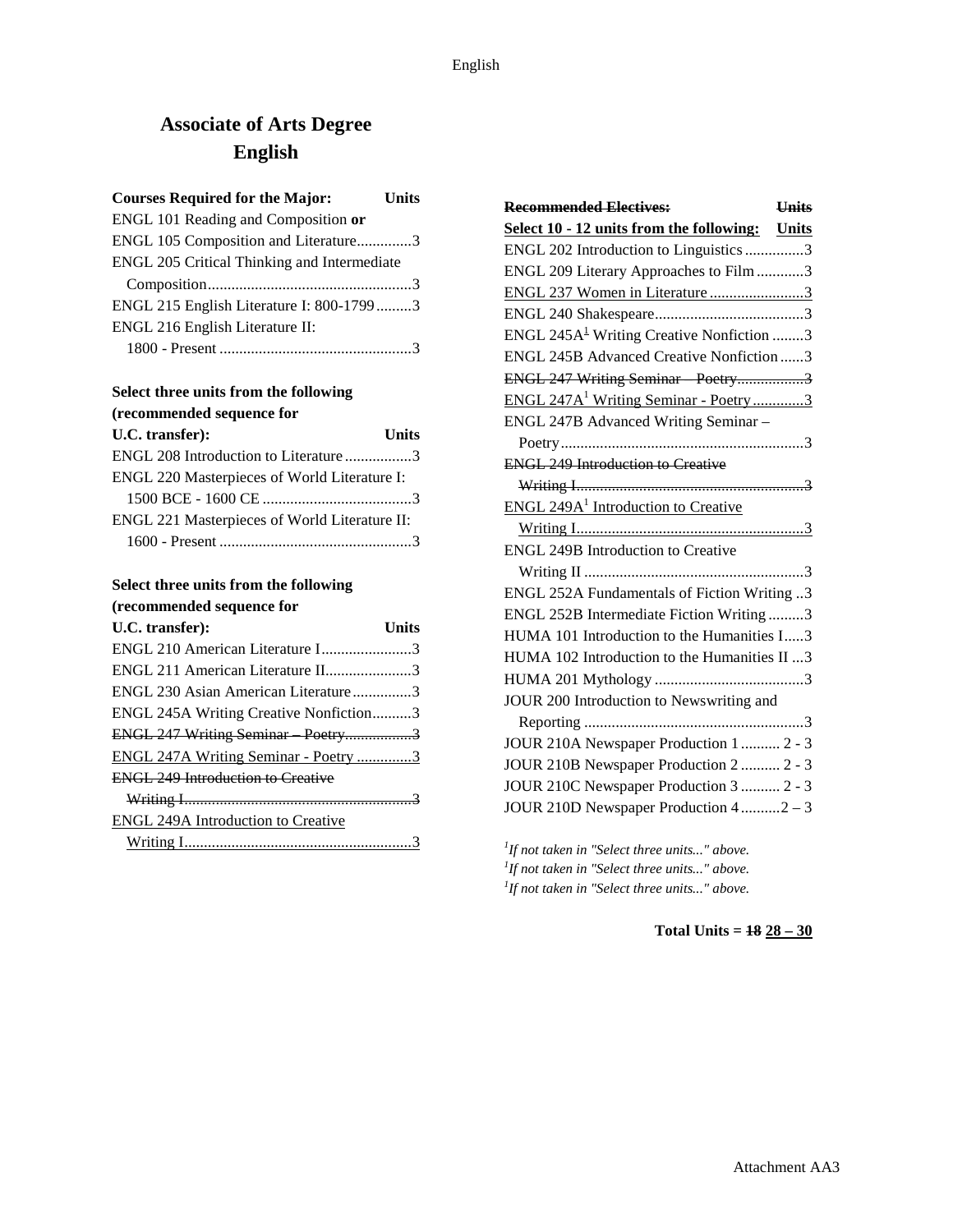# **Associate in Arts for Transfer Degree English**

| <b>Courses Required for the Major:</b>      | <b>Units</b> |
|---------------------------------------------|--------------|
| ENGL 205 Critical Thinking and Intermediate |              |
|                                             |              |
| ENGL 208 Introduction to Literature 3       |              |

| Category A: Select two of the following          |       |
|--------------------------------------------------|-------|
| courses. Sequential courses highly               |       |
| preferred. (Minimum of six units):               | Units |
| ENGL 210 American Literature I3                  |       |
| ENGL 211 American Literature II3                 |       |
| ENGL 215 English Literature I: 800-17993         |       |
| ENGL 216 English Literature II: 1800 - Present 3 |       |
| ENGL 220 Masterpieces of World Literature I:     |       |
|                                                  |       |
| ENGL 221 Masterpieces of World Literature II:    |       |
|                                                  |       |

# **Category B: Select one of the following**

| courses or any course not selected in               |  |
|-----------------------------------------------------|--|
| Category A (Minimum of three units): Units          |  |
| ENGL 101 Reading and Composition3                   |  |
| ENGL 105 Composition and Literature3                |  |
|                                                     |  |
| ENGL 245A Writing Creative Nonfiction3              |  |
| <b>ENGL 245B Advanced Creative Nonfiction 3</b>     |  |
| ENGL 247 Writing Seminar Poetry 3                   |  |
| ENGL 247A Writing Seminar - Poetry3                 |  |
| <b>ENGL 249 Introduction to Creative Writing I3</b> |  |
| <b>ENGL 249A Introduction to Creative</b>           |  |
|                                                     |  |

### **Category C: Select one of the following courses or any course not selected in Category A or B (Minimum of three**

| $Cauchy A$ of $D$ ( <i>i</i> teration of three |              |
|------------------------------------------------|--------------|
| units):                                        | <b>Units</b> |
| BLAS 155 African American Literature 3         |              |
| CHIC 130 Mexican Literature in Translation3    |              |
| CHIC 135 Chicana/o Literature3                 |              |
| DRAM 105 Introduction to Dramatic Arts3        |              |
| ENGL 202 Introduction to Linguistics 3         |              |
| ENGL 207 The Art of the Sentence3              |              |
| ENGL 209 Literary Approaches to Film3          |              |
| ENGL 230 Asian American Literature3            |              |
|                                                |              |

| ENGL 237 Women in Literature 3               |
|----------------------------------------------|
| ENGL 247B Advanced Writing Seminar -         |
|                                              |
| <b>ENGL 249B Introduction to Creative</b>    |
|                                              |
| ENGL 252A Fundamentals of Fiction Writing 3  |
| ENGL 252B Intermediate Fiction Writing3      |
| JOUR 200 Introduction to Newswriting and     |
|                                              |
| <b>JOUR 202 Introduction to Mass</b>         |
|                                              |
| AMSL 115 American Sign Language Level I4     |
| AMSL 116 American Sign Language Level II4    |
| AMSL 215 American Sign Language Level III .4 |
| AMSL 216 American Sign Language              |
|                                              |
| CHIN 101 First Course in Mandarin Chinese5   |
| CHIN 102 Second Course in Mandarin           |
|                                              |
| CHIN 201 Third Course in Mandarin Chinese5   |
| CHIN 202 Fourth Course in Mandarin           |
|                                              |
|                                              |
| FREN 102 Second Course in French5            |
|                                              |
|                                              |
|                                              |
| GERM 102 Second Course in German5            |
| GERM 201 Third Course in German5             |
|                                              |
|                                              |
|                                              |
|                                              |
| JAPN 102 Second Course in Japanese 5         |
| JAPN 201 Third Course in Japanese 5          |
| JAPN 202 Fourth Course in Japanese5          |
|                                              |
| LATI 102 Second Course in Latin5             |
|                                              |
|                                              |
| RUSS 102 Second Course in Russian5           |
| RUSS 201 Third Course in Russian 5           |
|                                              |
|                                              |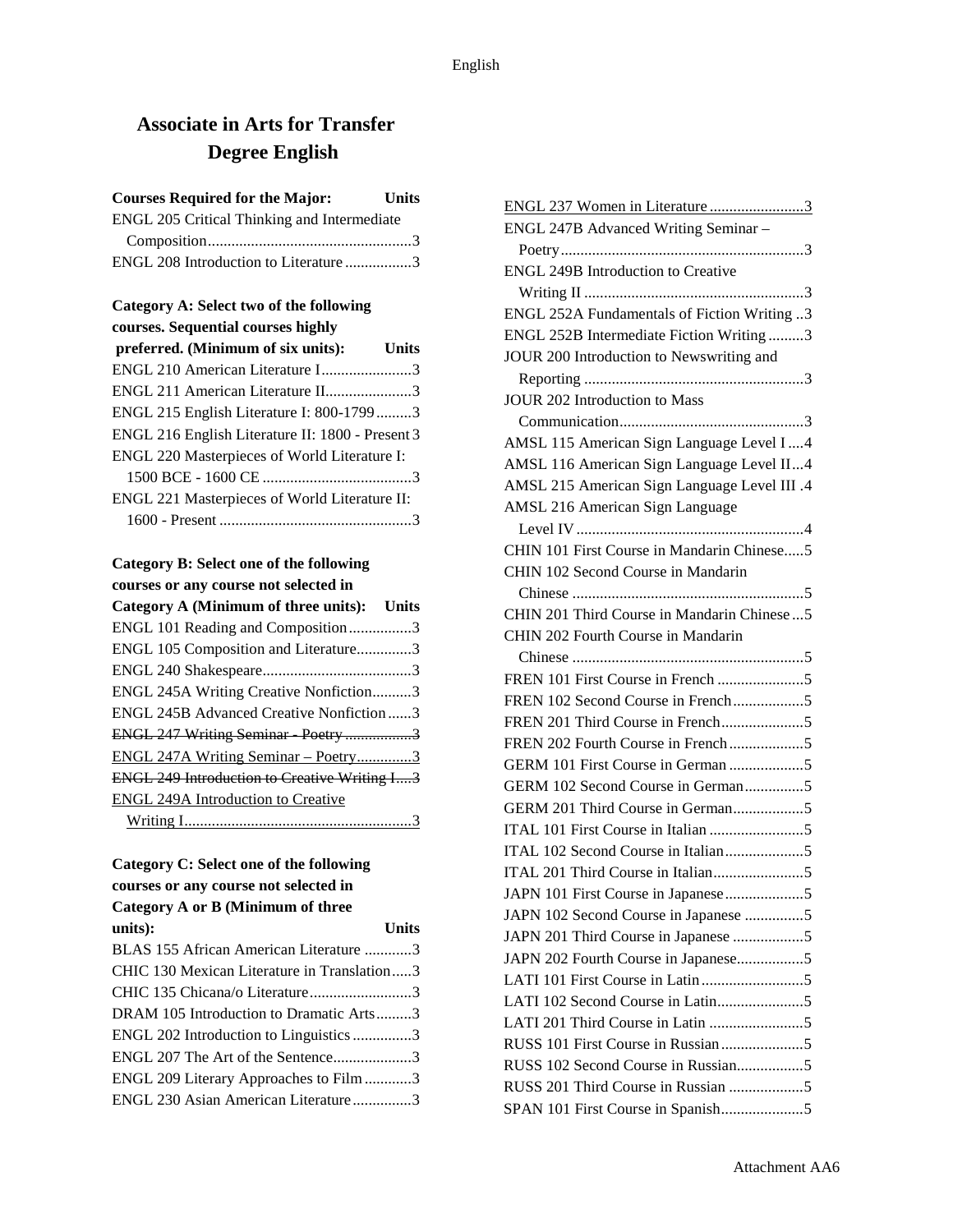| SPAN 102 Second Course in Spanish 5        |  |
|--------------------------------------------|--|
| SPAN 201 Third Course in Spanish 5         |  |
| SPAN 202 Fourth Course in Spanish 5        |  |
| SPAN 215 Spanish for Spanish Speakers I 5  |  |
| SPAN 216 Spanish for Spanish Speakers II 5 |  |
|                                            |  |
| TAGA 102 Second Course in Tagalog5         |  |
|                                            |  |
| VIET 101 First Course in Vietnamese5       |  |
| VIET 102 Second Course in Vietnamese 5     |  |
| VIET 201 Third Course in Vietnamese 5      |  |

**Total Units = 18 – 20**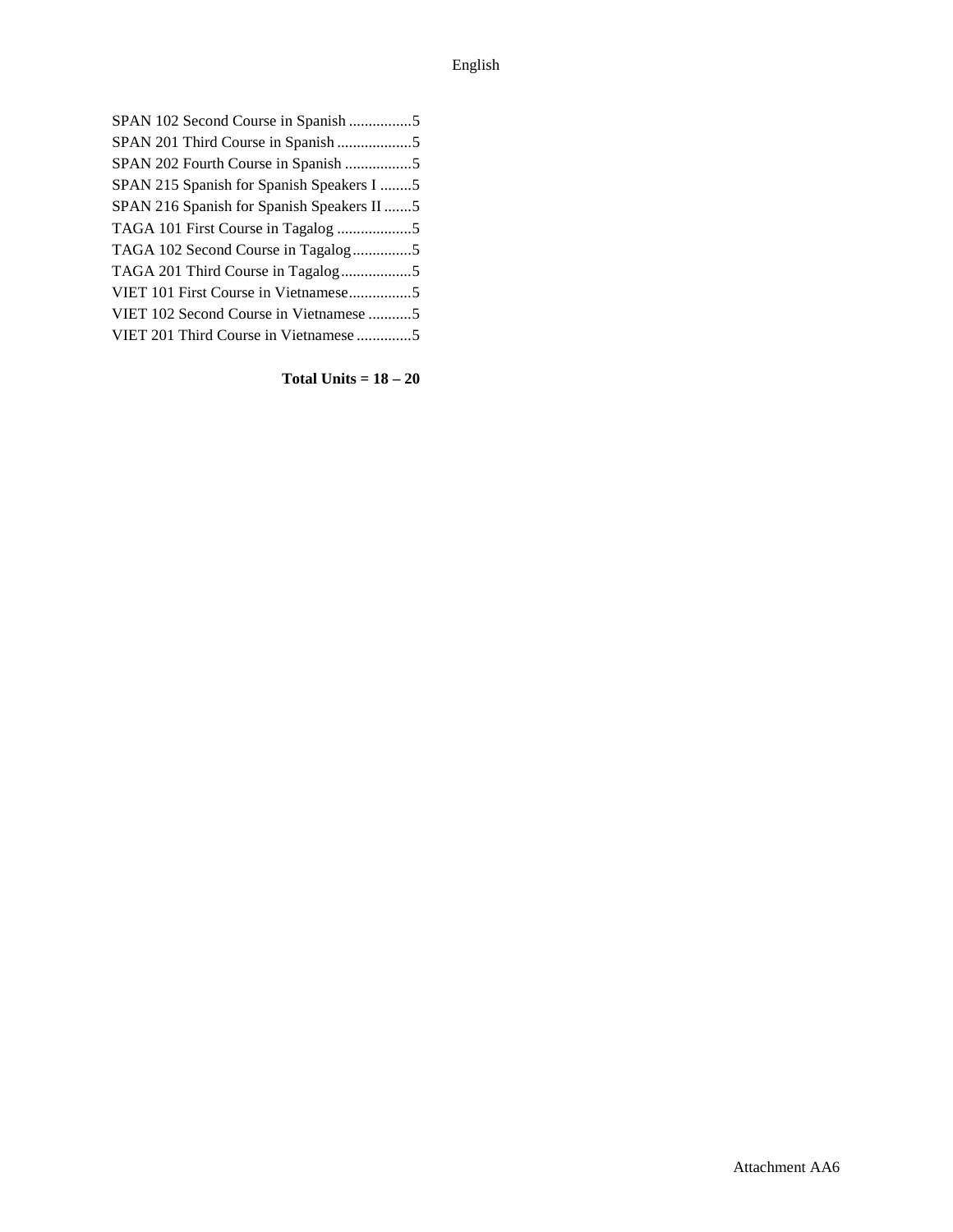Pursuant to Section 78016 of the Education Code, the following is a program review summary: Certificate of Performance, Health and Wellness Coaching Program

| А.            | Labor Market Information <sup>1</sup> : | The annual average number of persons employed in the Health and<br>Wellness Coaching program area was $2,840$ in the 2014 employment<br>year and projected to be 3,100 in 2024. Approximately 77 new job<br>openings are projected through 2014-2024. |
|---------------|-----------------------------------------|-------------------------------------------------------------------------------------------------------------------------------------------------------------------------------------------------------------------------------------------------------|
| <b>B.</b>     | Duplication <sup>2</sup> :              | None.                                                                                                                                                                                                                                                 |
| $\mathcal{C}$ | Effectiveness <sup>3</sup> :            | Program area OR the projected enrollment of $Q$ for 2017-2018 in the<br>new program area.                                                                                                                                                             |

- 1. <http://www.labormarketinfo.edd.ca.gov/>
- 2. catalogs.sandiego.edu/undergraduate<https://sunspot.sdsu.edu/schedule/search> [https://www.pointloma.edu/undergraduate/programs studentweb.sdccd.edu/docs/catalogs/2017-2018/](https://www.pointloma.edu/undergraduate/programs%20studentweb.sdccd.edu/docs/catalogs/2017-2018/%20catalog.miracosta.edu)  [catalog.miracosta.edu;](https://www.pointloma.edu/undergraduate/programs%20studentweb.sdccd.edu/docs/catalogs/2017-2018/%20catalog.miracosta.edu) [www.gcccd.eduhttp://www.swccd.edu/;](http://www.gcccd.edu/) [www.imperial.edu](http://www.imperial.edu/)
- 3. catalogs.sandiego.edu/undergraduate<https://sunspot.sdsu.edu/schedule/search> [https://www.pointloma.edu/undergraduate/programs studentweb.sdccd.edu/docs/catalogs/2017-2018/](https://www.pointloma.edu/undergraduate/programs%20studentweb.sdccd.edu/docs/catalogs/2017-2018/%20catalog.miracosta.edu)  [catalog.miracosta.edu;](https://www.pointloma.edu/undergraduate/programs%20studentweb.sdccd.edu/docs/catalogs/2017-2018/%20catalog.miracosta.edu) [www.gcccd.eduhttp://www.swccd.edu/;](http://www.gcccd.edu/) [www.imperial.edu](http://www.imperial.edu/)

### **ACTION**

Adoption of a new program at City College.

Proposed new program at City College:

| <b>Courses Required for the Major:</b>      | <b>Units</b> |
|---------------------------------------------|--------------|
| EXSC 294 Health and Wellness Coaching3      |              |
| EXSC 284 Fitness and Sports Nutrition 2     |              |
| or                                          |              |
| NUTR 170 Nutrition and Fitness3             |              |
| HEAL 101 Health and Life-Style 3            |              |
| EXSC 270 Personal Trainer Internship / Work |              |
|                                             |              |

#### **Complete one unit from the following courses: Units**

| EXSC 123 Adapted Physical Fitness 0.5 - 1      |  |
|------------------------------------------------|--|
| EXSC 125A Aerobic Dance I 0.5 - 1              |  |
| EXSC 125B Aerobic Dance II 0.5 - 1             |  |
| EXSC 125C Aerobic Dance III  0.5 - 1           |  |
| EXSC 125D Aerobic Dance IV 0.5 - 1             |  |
| EXSC 126A Cardio Conditioning I 0.5 - 1        |  |
| EXSC 126B Cardio Conditioning II 0.5 - 1       |  |
| EXSC 126C Cardio Conditioning III 0.5 - 1      |  |
| EXSC 126D Cardio Conditioning IV  0.5 - 1      |  |
| EXSC 127A Cardio Kickboxing I -                |  |
|                                                |  |
| EXSC 127B Cardio Kickboxing II - Beginning     |  |
|                                                |  |
| EXSC 127C Cardio Kickboxing III - Intermediate |  |
|                                                |  |
|                                                |  |

| EXSC 127D Cardio Kickboxing IV - Advanced  |
|--------------------------------------------|
|                                            |
| EXSC 129A Step Aerobics I-                 |
|                                            |
| EXSC 129B Step Aerobics II – Beginning     |
|                                            |
| EXSC 129C Step Aerobics III - Intermediate |
|                                            |
| EXSC 129D Step Aerobics IV - Advanced      |
|                                            |
| EXSC 134 Adapted Weight Training  0.5 - 1  |
| EXSC 135A Individual Conditioning I -      |
|                                            |
| EXSC 135B Individual Conditioning II -     |
|                                            |
| EXSC 135C Individual Conditioning III -    |
|                                            |
| EXSC 135D Individual Conditioning IV -     |
|                                            |
| EXSC 139A Weight Training I  0.5 - 1       |
| EXSC 139B Weight Training II  0.5 - 1      |
| EXSC 139C Weight Training III 0.5 - 1      |
| EXSC 139D Weight Training IV  0.5 - 1      |
| EXSC 145A Yoga I-Fundamentals of           |
|                                            |
| EXSC 145B Yoga II-Beginning Yoga 0.5 - 1   |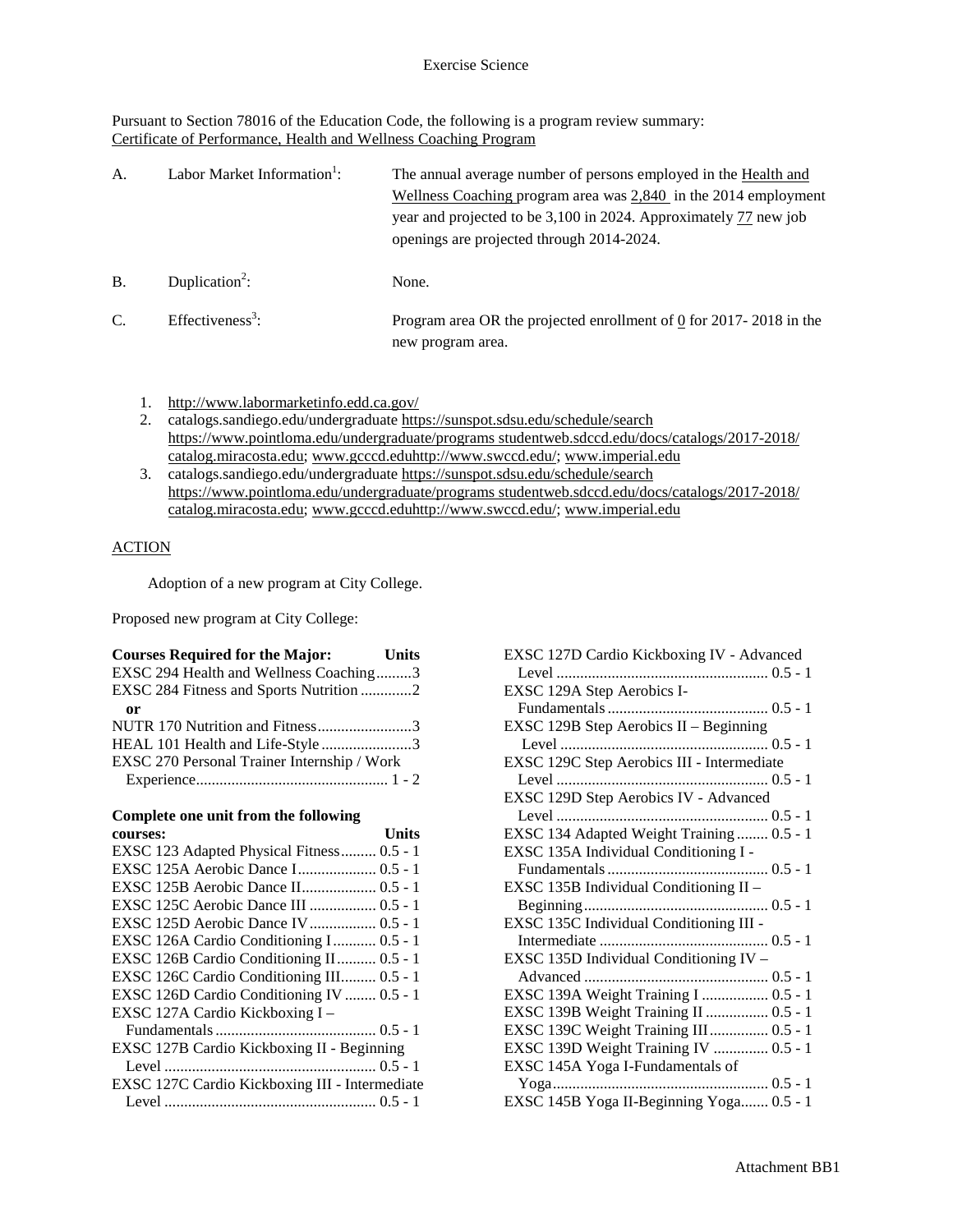EXSC 145C Yoga III-Intermediate ........... 0.5 - 1 EXSC 145D Yoga IV - Advanced Level... 0.5 - 1 EXSC 147A Kickboxing I-Fundamental... 0.5 - 1 EXSC 147B Kickboxing II-Beginning ...... 0.5 - 1 EXSC 147C Kickboxing III-Intermediate . 0.5 - 1 EXSC 147D Kickboxing IV-Advanced..... 0.5 - 1 EXSC 148A Martial Arts I-Fundamental .. 0.5 - 1 EXSC 148B Martial Arts II-Beginning ..... 0.5 - 1 EXSC 148C Martial Arts III-Intermediate ........................................... 0.5 - 1 EXSC 148D Martial Arts IV-Advanced.... 0.5 - 1

**Total Units = 10 – 12**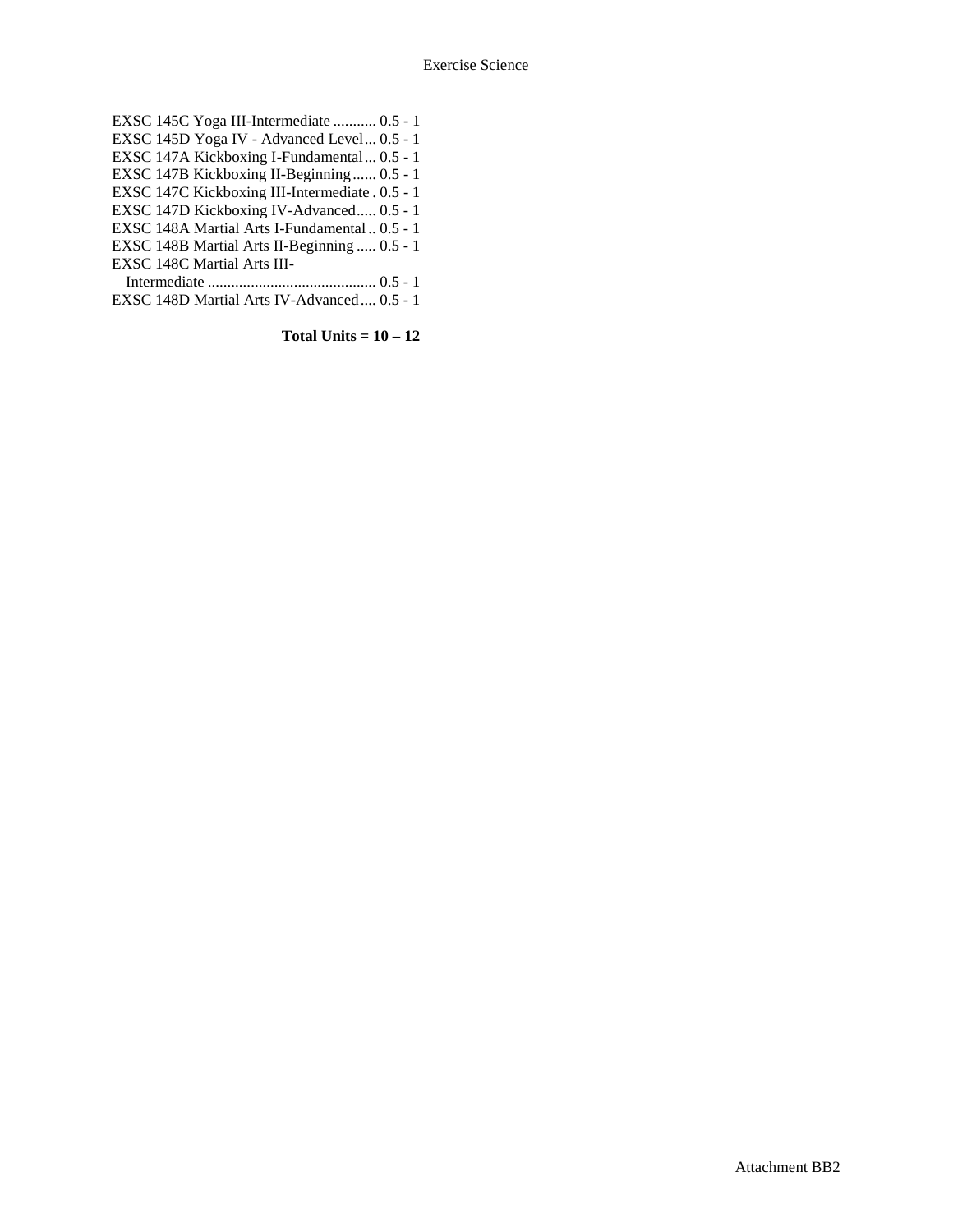Adoption of a program revision at Mesa College.

Proposed program revision at Mesa College:

# **Associate of Science Degree Geographic Information Systems**

| <b>Courses Required for the Major:</b><br>Units |
|-------------------------------------------------|
| GISG 110 Introduction to Mapping and            |
| Geographic Information Systems3                 |
| GISG 111 Geographic Information Systems and     |
|                                                 |
| GISG 112 Spatial Analysis with Geographic       |
|                                                 |
| GISG 113 Advanced Geographic Information        |
|                                                 |
| GISG 114 Spatial Databases in Geographic        |
|                                                 |
| GISG 130 Introduction to Remote Sensing3        |
| GISG 131 Introduction to Digital Image          |
|                                                 |
| GISG 270 Geographic Information Systems         |
|                                                 |

#### **Select four units in a Programming**

| Select four units in a Programming       |
|------------------------------------------|
| <b>Units</b><br>Language:                |
| CISC 190 Java Programming 4              |
| CISC 192 C/C++ Programming 4             |
| WEBD 162 Beginning Web Development:      |
| HyperText Markup Language (HTML) and     |
|                                          |
| WEBD 170 Javascript Fundamentals for Web |
|                                          |
| <b>Select five units from:</b><br>Units  |

| ANTH 103 Introduction to Cultural               |  |
|-------------------------------------------------|--|
|                                                 |  |
| ANTH 107 Introduction to Archaeology3           |  |
| ANTH 115 Introduction to Archaeological         |  |
|                                                 |  |
| ARCH 100 Graphic Design Communication I2        |  |
|                                                 |  |
|                                                 |  |
| ARCH 170 Architectural Design4                  |  |
| ARCH 251 Site Design, Topography and            |  |
|                                                 |  |
| <b>BIOL 100 Natural History - Environmental</b> |  |
|                                                 |  |
| CISC 186 Visual Basic Programming 4             |  |
|                                                 |  |
| CISC 192 C/C++ Programming 4                    |  |
|                                                 |  |
|                                                 |  |

| CBTE 140A Introduction to Microsoft Excel1  |
|---------------------------------------------|
| CBTE 151 Microsoft Access: Basic 1          |
| CBTE 161 Learning the Internet 1            |
| CBTE 170 Desktop Publishing2                |
| GEOG 101 Physical Geography3                |
| GEOG 102 Cultural Geography 3               |
| GEOG 104 World Regional Geography3          |
| GEOG 154 Introduction to Urban Geography3   |
| GEOL 100 Physical Geology 3                 |
| MARK 100 Principles of Marketing 3          |
| MARK 110 Principles of Retailing 3          |
| MARK 130 Advertising Principles3            |
| PHYN 100 Survey of Physical Science3        |
| POLI 101 Introduction to Political Science3 |
| POLI 102 The American Political System 3    |
| POLI 103 Comparative Politics3              |
| REAL 101 Real Estate Principles3            |
| REAL 105 Legal Aspects of Real Estate I 3   |
| REAL 125 Real Estate Economics 3            |
| WEBD 153 Beginning Web Databases 3          |
| WEBD 162 Beginning Web Development:         |
| HyperText Markup Language (HTML) and        |
|                                             |
| WEBD 170 Javascript Fundamentals for Web    |
|                                             |

**Total Units = 31 – 34**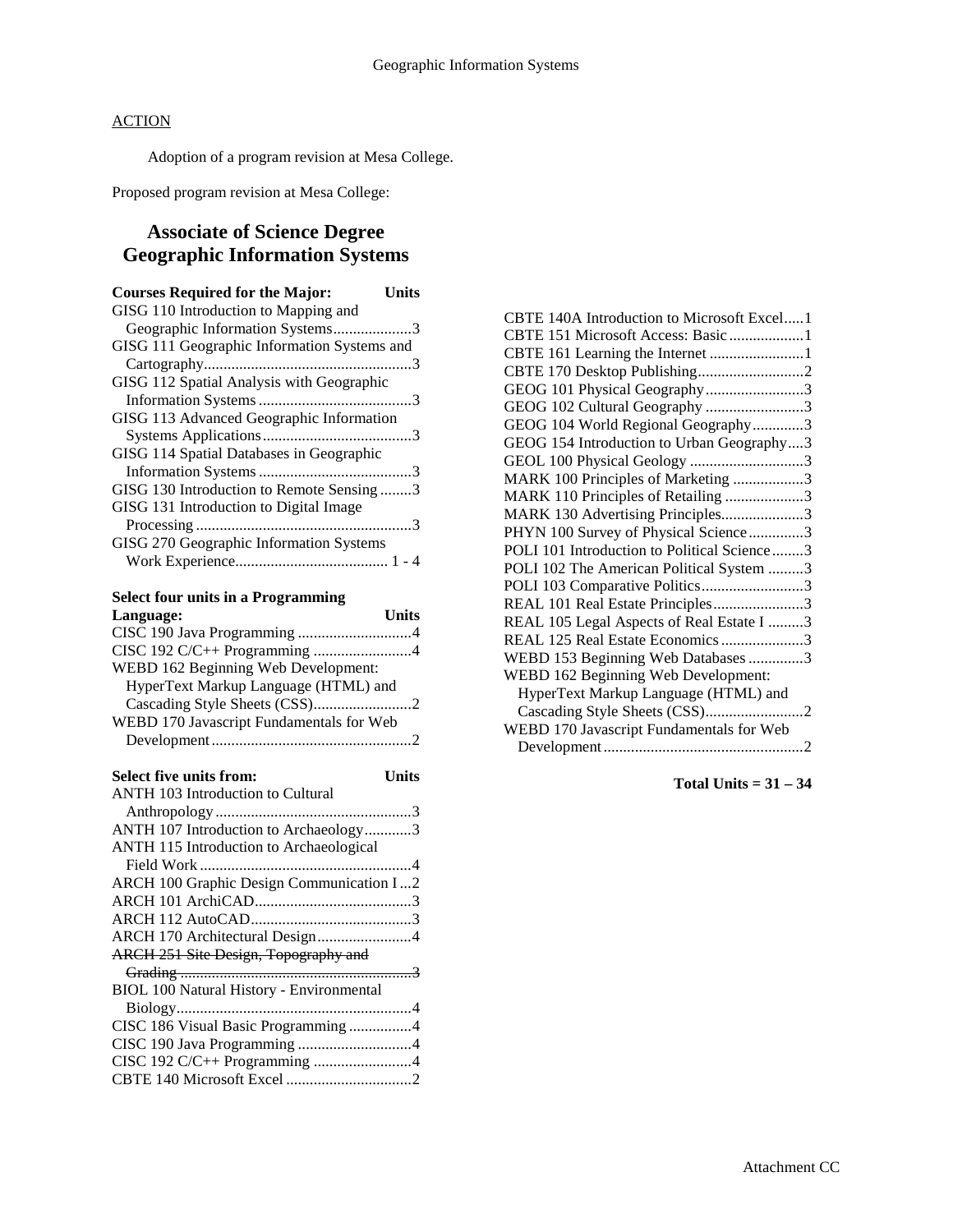Adoption of two program revisions at Mesa College.

Proposed program revisions at Mesa College:

# **Bachelor of Science Degree Health Information Management**

| <b>Program Prerequisites:</b><br><b>Units</b>  |  |
|------------------------------------------------|--|
| MEDA 055 Fundamentals Human Anatomy            |  |
|                                                |  |
| MEDA 110 Medical Terminology3                  |  |
| MEDA 115 Pathophysiology3                      |  |
|                                                |  |
| <b>Courses Required for the Major:</b> Units   |  |
| HEIT 110 Introduction to Health Information4   |  |
| HEIT 130 Basic Pharmacology 1                  |  |
| HEIT 135 Computer Basics for Health            |  |
|                                                |  |
| <b>HEIT 140 Fundamentals of Law for Health</b> |  |
|                                                |  |
| HEIT 155 Current Procedural Terminology        |  |
|                                                |  |
| HEIT 156 Hospital and Health Statistics3       |  |
| HEIT 160 Healthcare Reimbursement2             |  |
| <b>HEIT 205 Fundamentals of Law for Health</b> |  |
|                                                |  |
|                                                |  |
|                                                |  |
| HEIT 220 Principles of Leadership 2            |  |
| HEIT 258 Healthcare Quality Management3        |  |
| HEIT 266 Directed Clinical Practice A 2.5      |  |
| HEIT 267 Directed Clinical Practice B 2.5      |  |
| <b>HEIT 263 Directed Clinical Practice A 1</b> |  |
| HEIT 264 Directed Clinical Practice B 1        |  |

#### **Upper Division Courses Required for the Degree: Units** HIMS 405 Foundations in Health Information Management....................................................4 HIMS 408 Ethics in Healthcare Administration ................................................3 ENGL 401 Advanced Writing for Healthcare Professionals...................................................3 HIMS 410 Healthcare Informatics......................4

| PSYC 401 Organizational Psychology for the |  |
|--------------------------------------------|--|
|                                            |  |
| HIMS 415 Healthcare Analytics4             |  |
| HIMS 418 Topics in Legal and Compliance    |  |
|                                            |  |
| HIMS 420 Principles of Finance for Health  |  |
|                                            |  |
| CISC 401 Database Management and Design    |  |
| for Healthcare Professionals 4             |  |

| HIMS 425 Revenue Cycle Management 3            |
|------------------------------------------------|
| HIMS 430 Human Resources Management in         |
|                                                |
| HIMS 435 Project Management in the             |
|                                                |
| HIMS 440 Leadership and Strategic              |
| Management for Healthcare Professionals4       |
| <b>HIMS</b> 445 Healthcare Information Systems |
|                                                |
| HIMS 455 Applied Research Project in Health    |
|                                                |
| <b>HIMS</b> 460 Advanced Directed Clinical     |
|                                                |
|                                                |

**Total Units = 84 87**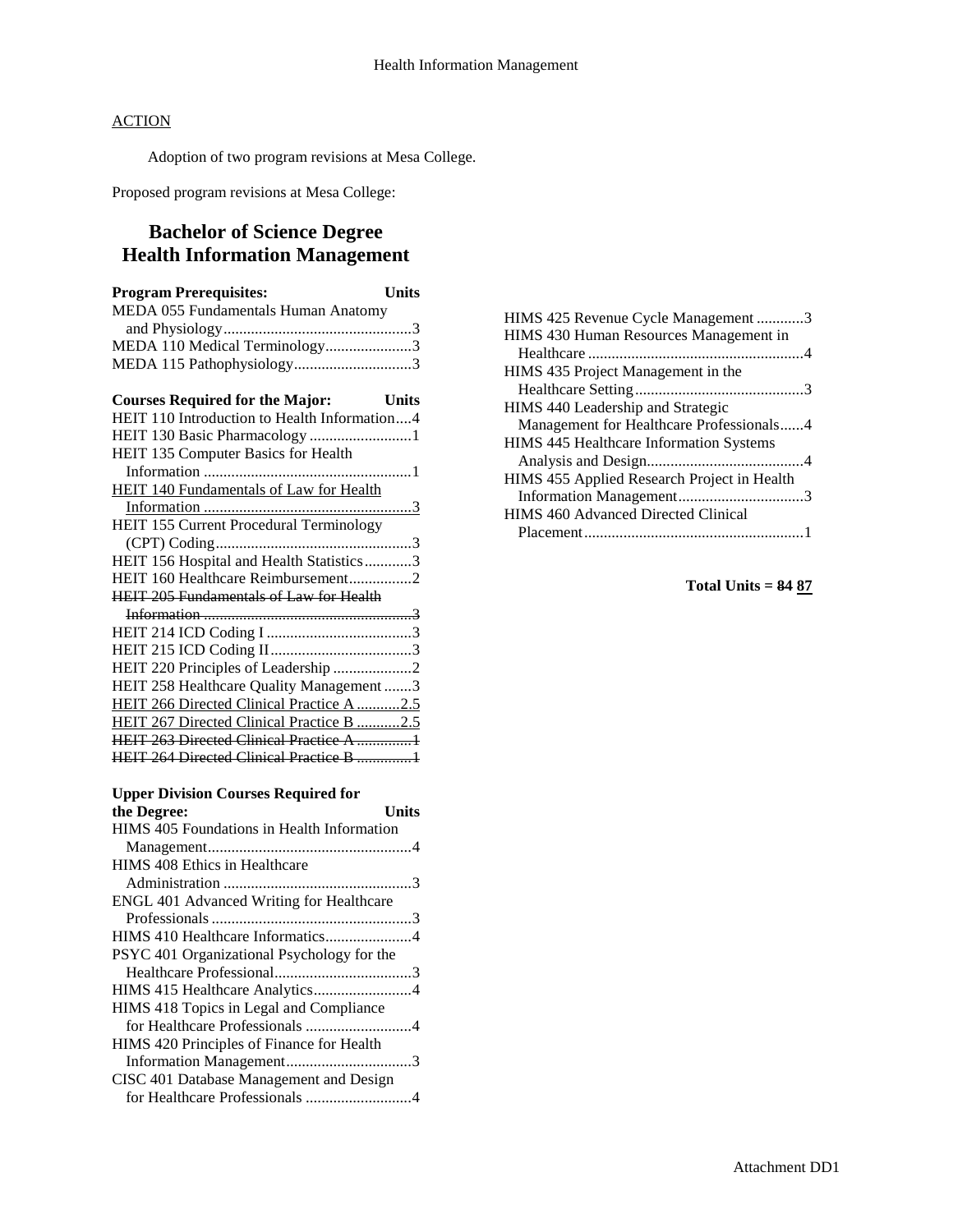# **Associate of Science Degree Health Information Technology**

*Students must complete HEIT 214 (formerly HEIT 155A) and 215 (formerly HEIT 215) within five years in order to receive the Health Information Technology Associate of Science degree.* 

| <b>Program Prerequisites:</b>           | Hnits |
|-----------------------------------------|-------|
| MEDA 055 Fundamentals Human Anatomy and |       |
|                                         |       |
| MEDA 110 Medical Terminology 3          |       |
| MEDA 115 Pathophysiology 3              |       |
|                                         |       |

| <b>Courses Required for the Major:</b>         | Units |
|------------------------------------------------|-------|
| HEIT 110 Introduction to Health Information4   |       |
| HEIT 130 Basic Pharmacology 1                  |       |
| HEIT 135 Computer Basics for Health            |       |
|                                                |       |
| <b>HEIT 140 Fundamentals of Law for Health</b> |       |
|                                                |       |
| <b>HEIT 155 Current Procedural Terminology</b> |       |
|                                                |       |
| HEIT 156 Hospital and Health Statistics3       |       |
| HEIT 160 Healthcare Reimbursement2             |       |
| <b>HEIT 205 Fundamentals of Law for Health</b> |       |
|                                                |       |
|                                                |       |
|                                                |       |
| HEIT 220 Principles of Leadership 2            |       |
| HEIT 258 Healthcare Quality Management 3       |       |
| HEIT 266 Directed Clinical Practice A 2.5      |       |
| HEIT 267 Directed Clinical Practice B 2.5      |       |
| <b>HEIT 263 Directed Clinical Practice A 1</b> |       |
| <b>HEIT 264 Directed Clinical Practice B 1</b> |       |
|                                                |       |

**Total Units = 30 33**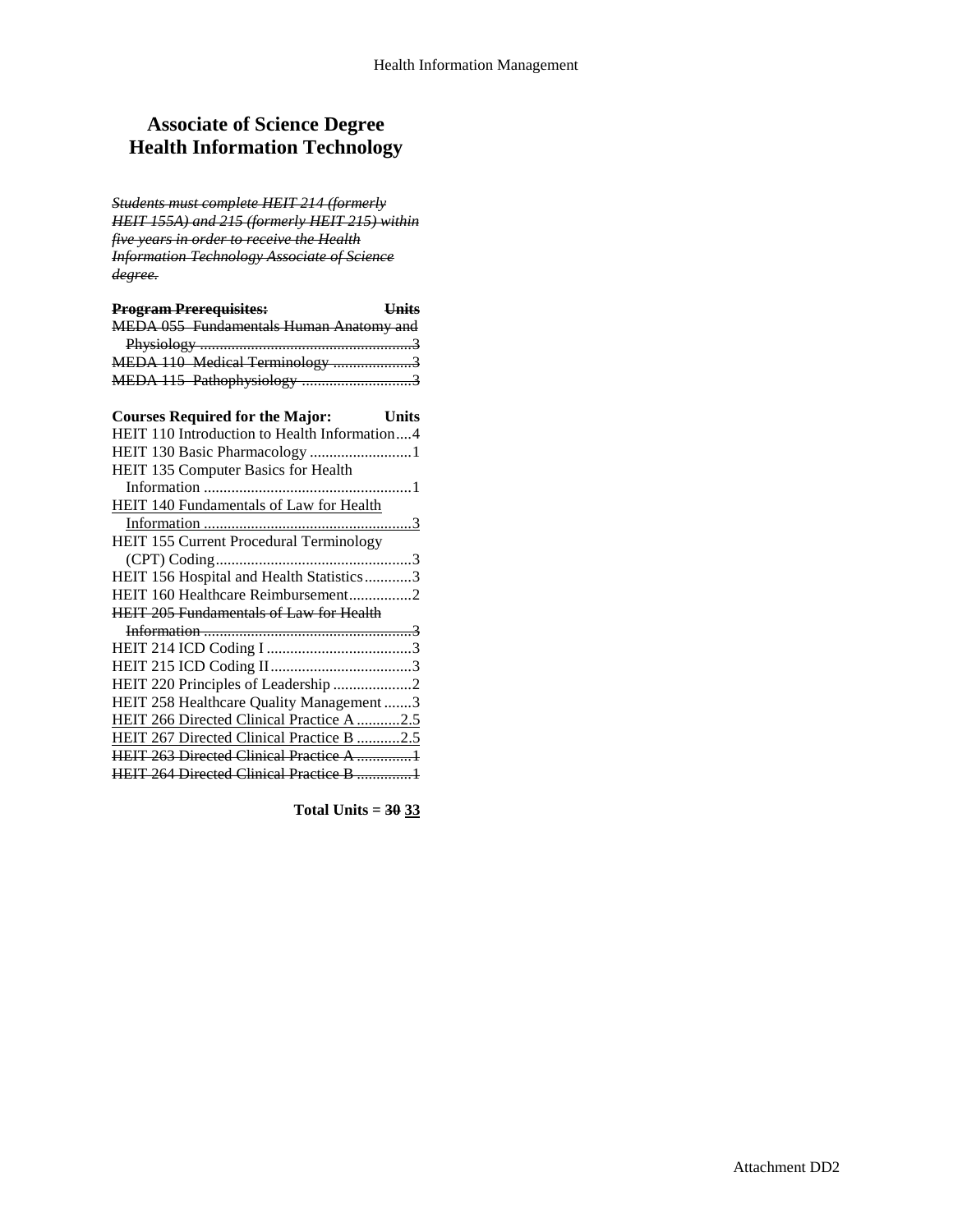Adoption of a program revision at Miramar College.

Proposed program revision at Miramar College:

# **Associate of Arts Degree Social and Behavioral Sciences**

| Select at least 12 units from the following<br><b>Social and Behavioral Sciences core</b> |
|-------------------------------------------------------------------------------------------|
| <b>Units</b><br>courses:                                                                  |
| ADJU 101 Introduction to Administration of                                                |
|                                                                                           |
|                                                                                           |
| ADJU 106 Diversity and Community                                                          |
|                                                                                           |
| ADJU 162 Criminal Investigation 3                                                         |
| ADJU 205 Leadership Theory and Practice 3                                                 |
| ADJU 210 Rules of Evidence3                                                               |
| ADJU 230 Constitutional Law I3                                                            |
|                                                                                           |
| ANTH 102 Introduction to Physical                                                         |
|                                                                                           |
| <b>ANTH 103 Introduction to Cultural</b>                                                  |
|                                                                                           |
| ANTH 104 Laboratory in Physical                                                           |
|                                                                                           |
| ANTH 107 Introduction to Archaeology3                                                     |
| BLAS 140A History of the U.S., Black                                                      |
|                                                                                           |
| BLAS 140B History of the U.S, Black                                                       |
|                                                                                           |
| <b>BUSE 205 Leadership Theory and Practice 3</b>                                          |
| ECON 120 Principles of Macroeconomics3                                                    |
| ECON 121 Principles of Microeconomics 3                                                   |
|                                                                                           |
| FILI 100 Filipino American Experience3                                                    |
| GEOG 101 Physical Geography3                                                              |
| GEOG 101L Physical Geography Laboratory1                                                  |
| GEOG 102 Cultural Geography 3                                                             |
| GEOG 104 World Regional Geography3                                                        |
|                                                                                           |
|                                                                                           |
| HIST 105 Introduction to Western Civilization                                             |
|                                                                                           |
| HIST 106 Introduction to Western Civilization                                             |
|                                                                                           |
| HIST 109 History of the United States I3                                                  |
| HIST 110 History of the United States II 3                                                |
|                                                                                           |
| HIST 115A History of the Americas I3                                                      |
| HIST 115B History of the Americas II3                                                     |
| HIST 120 Introduction to Asian Civilizations  3                                           |
| HIST 121 Asian Civilizations in Modern                                                    |
|                                                                                           |
| HIST 141 Women in United States History I3                                                |
| HIST 142 Women in United States History II3                                               |

| POLI 101 Introduction to Political Science3    |
|------------------------------------------------|
| POLI 102 The American Political System 3       |
| POLI 103 Comparative Politics3                 |
| POLI 140 Contemporary International Politics 3 |
| PSYC 101 General Psychology 3                  |
| PSYC 133 Psychology of Women3                  |
| PSYC 135 Marriage and Family Relations3        |
| PSYC 166 Introduction to Social Psychology  3  |
| PSYC 258 Behavioral Science Statistics or      |
| BUSE 115 Statistics for Business3              |
| $or$                                           |
| <b>MATH 115 Gateway to Experimental</b>        |
|                                                |
| or                                             |
| MATH 119 Elementary Statistics3                |
| SOCO 101 Principles of Sociology 3             |
| SOCO 110 Contemporary Social Problems3         |
| SOCO 201 Advanced Principles of Sociology 3    |
| SOCO 223 Globalization and Social Change3      |
| SUST 101 Introduction to Sustainability3       |
|                                                |
| Select at least one course and the remainder   |
| of units needed to meet the minimum of         |
| 18 from the following:<br><b>Units</b>         |
| ACCT 116A Financial Accounting 4               |
| BIOL 107 General Biology-Lecture and           |
|                                                |
| BUSE 140 Business Law and the Legal            |
|                                                |
| CBTE 120 Beginning Microsoft Word2             |

CBTE 127 Introduction to PowerPoint...............2 CBTE 140 Microsoft Excel ................................2 CBTE 162 Web Page Creation ...........................2 CHEM 100 Fundamentals of Chemistry ............3 CHEM 100L Fundamentals of Chemistry

Laboratory.......................................................1 CISC 181 Principles of Information Systems.....4 CISC 186 Visual Basic Programming ................4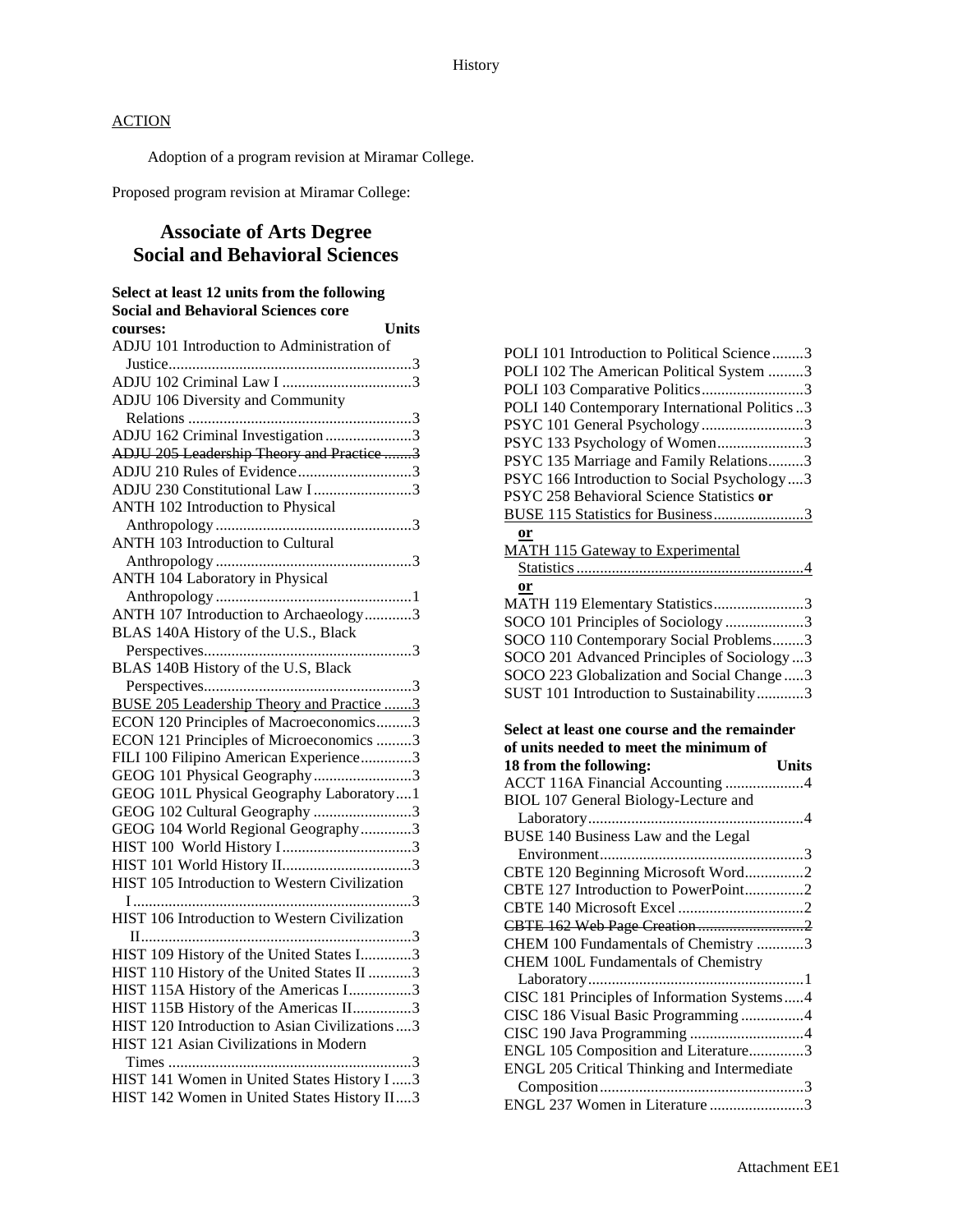# History

| HUMA 106 World Religions3                  |  |
|--------------------------------------------|--|
| LIBS 101 Information Literacy and Research |  |
|                                            |  |
| MATH 121 Basic Techniques of Applied       |  |
|                                            |  |
| <b>MATH 150 Calculus with Analytic</b>     |  |
|                                            |  |
| PHIL 100 Logic and Critical Thinking3      |  |
|                                            |  |
| PHIL 102B Introduction to Philosophy:      |  |
|                                            |  |
| PHIL 205 Critical Thinking and Writing in  |  |
|                                            |  |
| PHYN 100 Survey of Physical Science3       |  |
|                                            |  |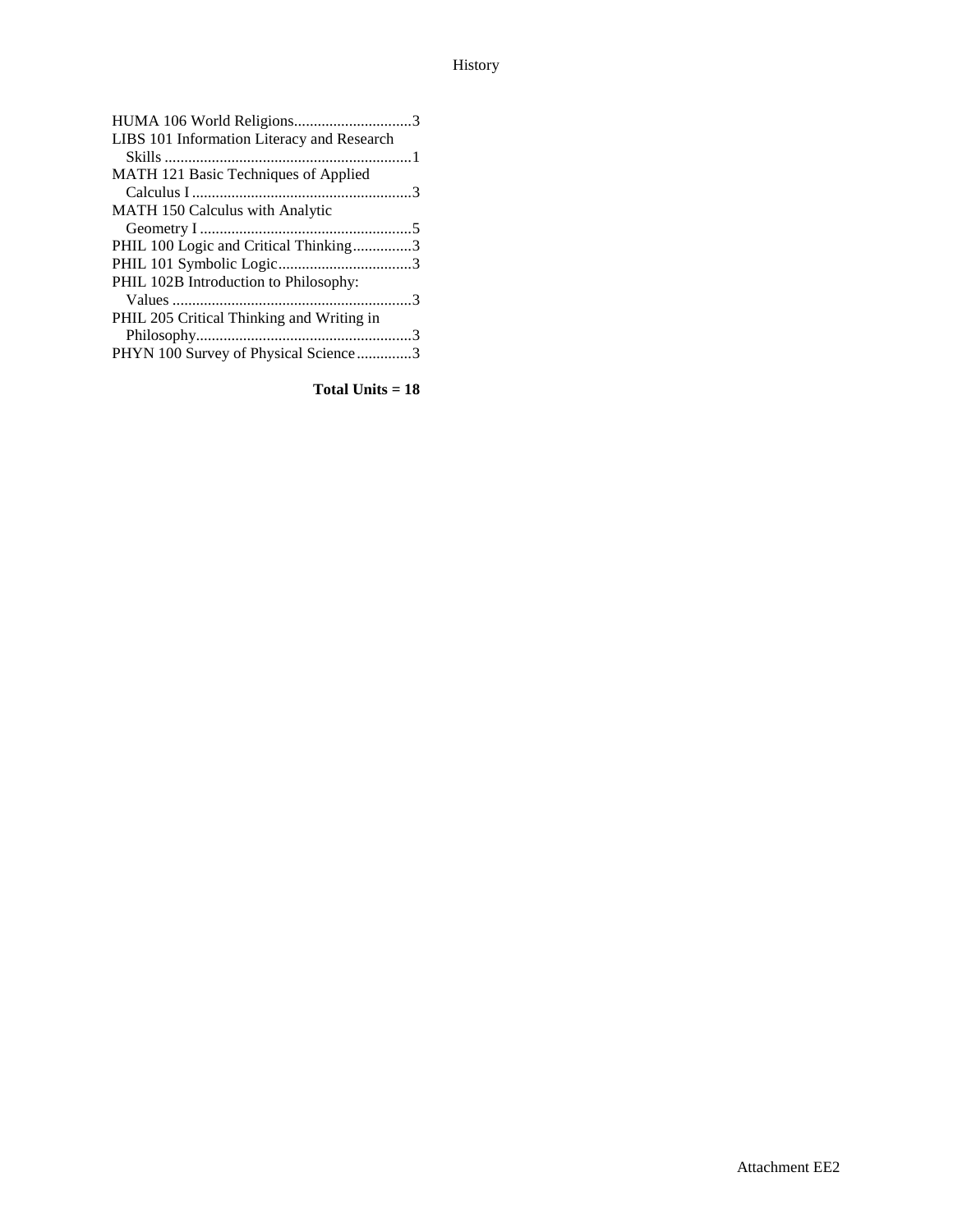Adoption of a program revision at Miramar College.

Proposed program revision at Miramar College:

# **Associate of Science Degree Occupational/Technical Studies**

| Select at least one course from the following                       |
|---------------------------------------------------------------------|
| <b>Occupational Courses:</b><br><b>Units</b>                        |
|                                                                     |
| <b>ACCT 150 Computer Accounting</b>                                 |
|                                                                     |
| ADJU 101 Introduction to Administration of                          |
|                                                                     |
|                                                                     |
| ADJU 106 Diversity and Community                                    |
|                                                                     |
|                                                                     |
| ADJU 161 Juvenile Procedures3                                       |
| ADJU 162 Criminal Investigation 3                                   |
|                                                                     |
| ADJU 201 California Criminal Procedure3                             |
| ADJU 205 Leadership Theory and Practice 3                           |
| ADJU 210 Rules of Evidence3                                         |
| <b>BANK 100 Introduction to Financial Services3</b>                 |
| BANK 102 Mortgage Brokerage and Banking4                            |
| BANK 103 Introduction to Investments3                               |
| BUSE 100 Introduction to Business 3                                 |
| BUSE 101 Business Mathematics 3                                     |
| BUSE 119 Business Communications3                                   |
| BUSE 120 Personal Financial Management3                             |
| BUSE 150 Human Relations in Business3                               |
| BUSE 155 Managing the Small Business3                               |
| BUSE 157 Developing a Plan for the Small                            |
|                                                                     |
| <b>BUSE 201 Business Organization and</b>                           |
|                                                                     |
| <b>BUSE 205 Leadership Theory and Practice 3</b>                    |
| MARK 100 Principles of Marketing 3                                  |
| PARA 100A Paralegalism and Ethics 1                                 |
| PARA 100B Introduction to Law 2                                     |
|                                                                     |
| PARA 110 Legal Writing & Communications3                            |
| PARA 115 Civil Litigation - Procedures3                             |
|                                                                     |
|                                                                     |
| PERG 130 Career - Life Planning 3                                   |
| REAL 101 Real Estate Principles3<br>REAL 115 Real Estate Finance I3 |
|                                                                     |

| Select at least one course and the remainder   |
|------------------------------------------------|
| of units needed to meet the minimum            |
| of 18 from the following Technical             |
| <b>Units</b><br>courses:                       |
| AVIA 101 Private Pilot Ground School 3         |
| AVIA 105 Introduction to Aviation and          |
|                                                |
| AVIA 125 Aviation and Airport Management3      |
| AVIA 128 Group Dynamics for High Risk          |
|                                                |
| AVIA 133 Human Factors in Aviation3            |
| AVIA 151 Helicopter Ground School 3            |
| AVIA 161 Remote Pilot Ground School 3          |
| AVIA 228 Group Dynamics II 3                   |
| <b>AVIM 101G General Aviation Technology</b>   |
|                                                |
| <b>AVIM 101H General Aviation Technology</b>   |
|                                                |
| <b>AVIM 102G General Aviation Maintenance</b>  |
|                                                |
| <b>AVIM 102H General Aviation Maintenance</b>  |
|                                                |
| AVIM 103B Aircraft Welding and Sheetmetal      |
|                                                |
| AVIM 103D Aircraft Landing Gear Systems3       |
| AVIM 104B Applied Aircraft Welding and         |
|                                                |
| <b>AVIM 104D Applied Aircraft Landing Gear</b> |
|                                                |
| <b>AVIM 105A Aircraft Cabin Atmosphere</b>     |
|                                                |
| <b>AVIM 106A Aircraft Cabin Atmosphere</b>     |
|                                                |
| AVIM 109A Airframe Electrical Systems3         |
| AVIM 109B Powerplant Ignition Systems2         |
| <b>AVIM 110A Applied Airframe Electrical</b>   |
|                                                |
| AVIM 107B Turbine Engines 3                    |
| AVIM 108B Applied Turbine Engines1             |
| AVIM 109D Aircraft Fire Protection and         |
|                                                |
| AVIM 111C Reciprocating Engines I 3            |
| AVIM 111D Reciprocating Engines II3            |
| AVIM 112C Applied Reciprocating Engines I2     |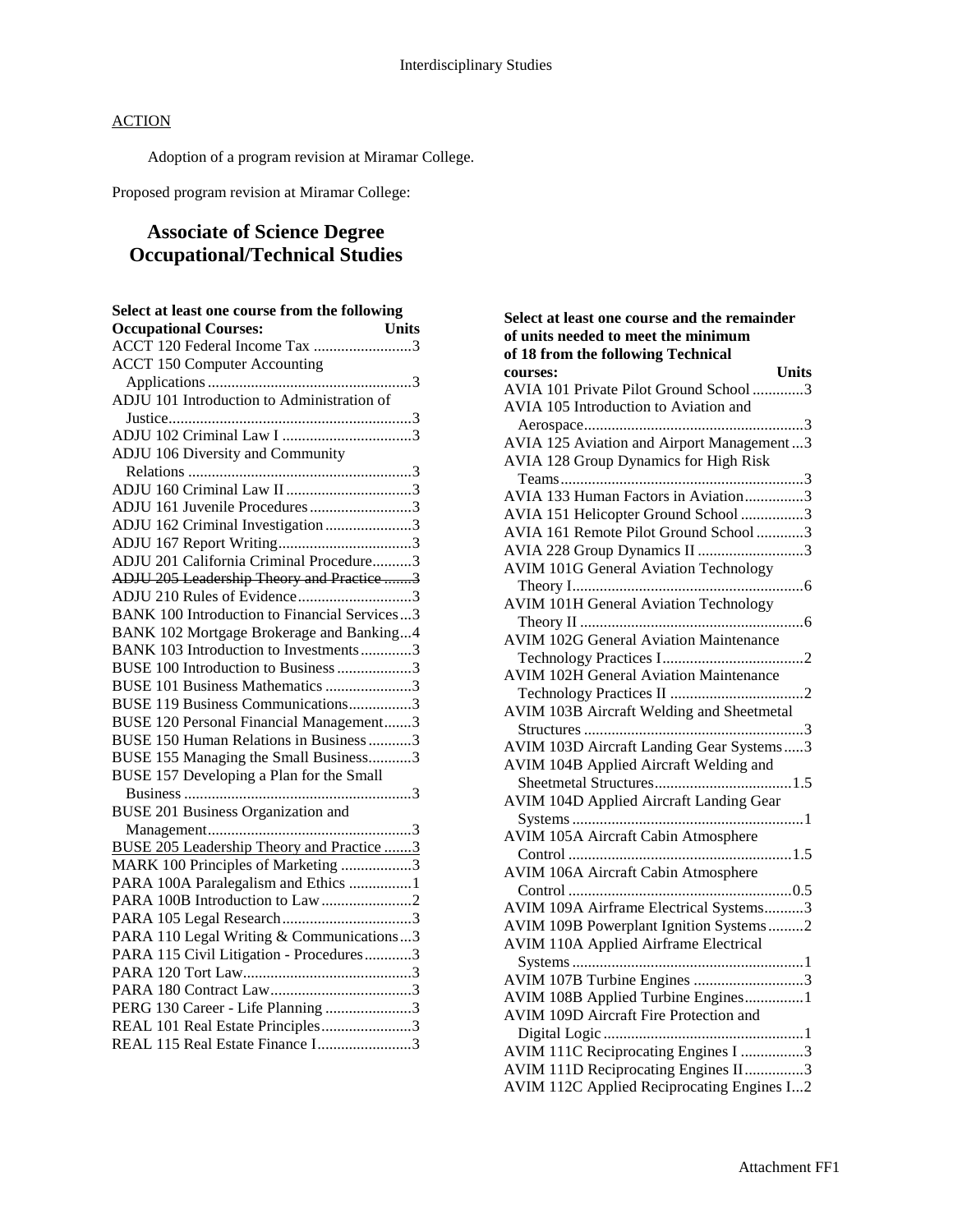| <b>AVIM 112D Applied Reciprocating Engines</b> |
|------------------------------------------------|
|                                                |
| AVIM 120 Basic D.C. Electronics Theory3        |
| AVIM 121A Applied Basic D.C. Electronics1.5    |
| AVIM 249 Induction and Fuel Metering3          |
| BIOL 131 Introduction to Biotechnology4        |
| BIOL 132 Applied Biotechnology I 4             |
| BIOL 133 Applied Biotechnology II 4            |
| BIOL 134 Introduction to the Biotechnology     |
|                                                |
| <b>CBTE 114 Introduction to Microsoft</b>      |
|                                                |
| CBTE 120 Beginning Microsoft Word2             |
| CBTE 122 Intermediate Microsoft Word3          |
| CBTE 127 Introduction to PowerPoint2           |
|                                                |
| CBTE 143 Intermediate Microsoft Excel 3        |
| CBTE 152 Beginning Microsoft Access 2          |
| CBTE 180 Microsoft Office 3                    |
| DIES 100 Introduction to Diesel Technology 2   |
| DIES 121 Diesel Engines A or                   |
| DIES 122 Diesel Engines B or                   |
|                                                |
| DIES 135 Applied Failure Analysis 3            |
| DIES 144 Electronics for Diesel Technology3    |
| DIES 160 Heavy Duty Manual Transmissions3      |
|                                                |
|                                                |
| EMGM 105A Emergency Medical Technician -       |
|                                                |
| EMGM 106 Emergency Medical Technician -        |
|                                                |
| FIPT 101 Fire Protection Organization 3        |
| FIPT 102 Fire Prevention Technology 3          |
| FIPT 103 Fire Protection Equipment and         |
|                                                |
| FIPT 104 Building Construction for Fire        |
|                                                |
| FIPT 105 Fire Behavior and Combustion3         |
| FIPT 107 Fire Fighting Tactics and Strategy3   |
| FIPT 109 Fire Service Hydraulics 3             |
| FIPT 110A Wildland Fire Control 2              |
| FIPT 150A Introduction to Fire Suppression     |
| and Maintenance Manipulative Tasks             |
|                                                |
| FIPT 160 Introduction to Open Water            |
|                                                |
| MLTT 201 Clinical Chemistry and Urinalysis  4  |
| MLTT 202 Clinical Hematology and               |
|                                                |
| MLTT 203 Clinical Microbiology4                |
|                                                |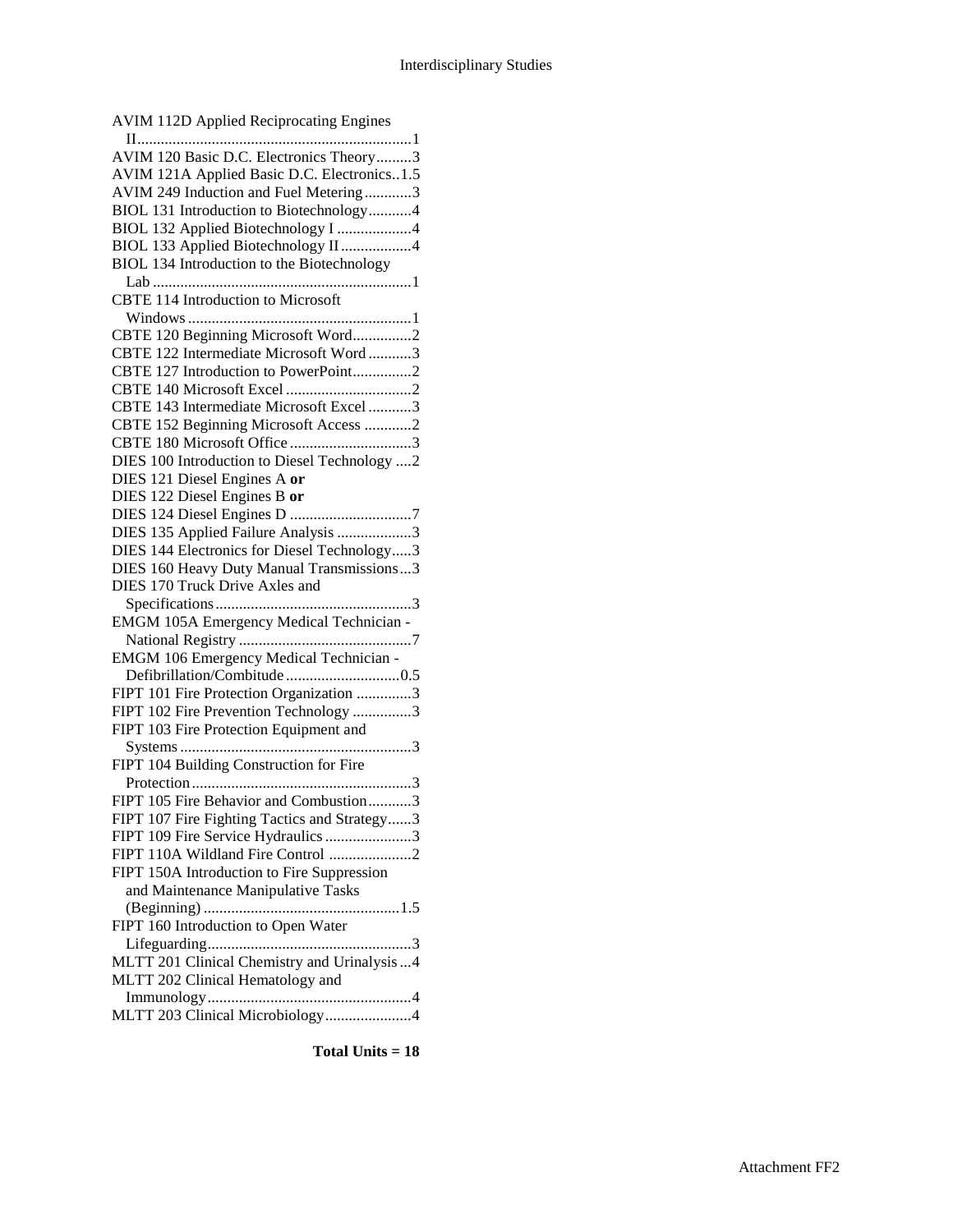Adoption of a program deactivation at City College.

Proposed program deactivation at City College:

# **Certificate of Performance Shop Steward Specialist**

| <b>Courses Required for the Major: Units</b> |  |
|----------------------------------------------|--|
| LABR 100 American Labor Movement3            |  |
| LABR 106A Grievance Handling3                |  |
| LABR 122A Shop Steward, Level I1             |  |
| LABR 122B Shop Steward, Level II1            |  |
|                                              |  |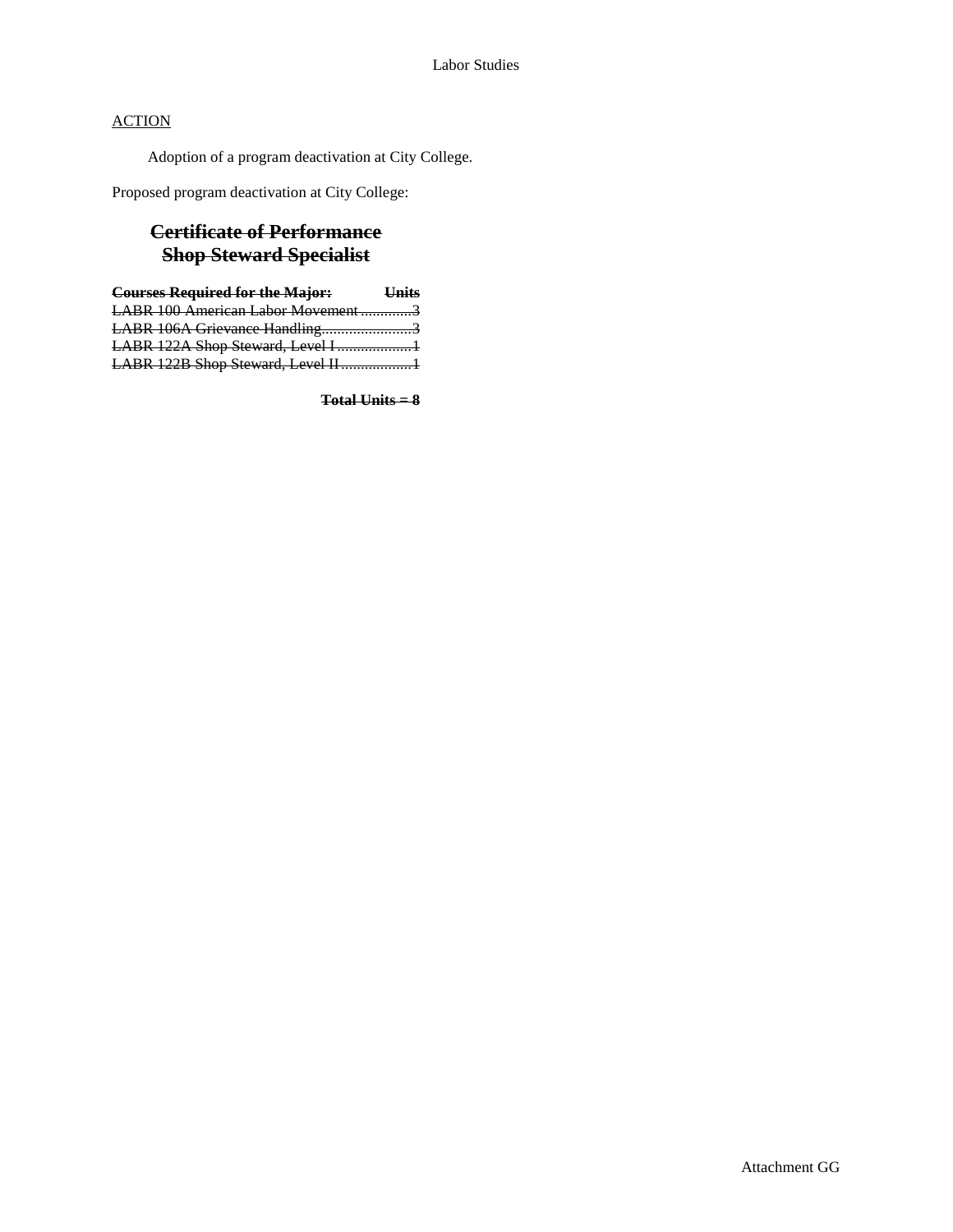Adoption of two program revisions at Mesa College.

Proposed program revisions at Mesa College:

# **Associate of Arts Degree Liberal Arts and Sciences: Language Arts and Humanities – English**

| <b>Courses Required for the Major:</b>   | Units |
|------------------------------------------|-------|
| ENGL 215 English Literature I: 800-17993 |       |
| ENGL 216 English Literature II:          |       |
|                                          |       |
|                                          |       |

| Select a minimum of 12 units:                       | Units |
|-----------------------------------------------------|-------|
| ENGL 208 Introduction to Literature3                |       |
| ENGL 210 American Literature I3                     |       |
| ENGL 211 American Literature II3                    |       |
| ENGL 220 Masterpieces of World Literature I:        |       |
|                                                     |       |
| ENGL 221 Masterpieces of World Literature           |       |
|                                                     |       |
| ENGL 237 Women in Literature 3                      |       |
| ENGL 245A Writing Creative Nonfiction3              |       |
| ENGL 247A Writing Seminar - Poetry3                 |       |
| ENGL 247 Writing Seminar Poetry 3                   |       |
| <b>ENGL 249A Introduction to Creative</b>           |       |
|                                                     |       |
| <b>ENGL 249 Introduction to Creative Writing I3</b> |       |

**Total Units = 18**

# **Associate of Arts Degree Liberal Arts and Sciences: Mathematics and Pre-Engineering – Engineering**

| <b>Courses Required for the Major:</b>    | <b>Units</b> |
|-------------------------------------------|--------------|
| MATH 150 Calculus with Analytic           |              |
|                                           |              |
|                                           |              |
| CHEM 200 General Chemistry I - Lecture3   |              |
| CHEM 200L General Chemistry I-            |              |
|                                           |              |
| Select a minimum of 3 units:              | <b>Units</b> |
| CHEM 201 General Chemistry II - Lecture 3 |              |
| CHEM 201L General Chemistry II -          |              |
|                                           |              |
| <b>ENGE 116 Computational Methods in</b>  |              |
|                                           |              |
| MATH 151 Calculus with Analytic           |              |
|                                           |              |
| MATH 252 Calculus with Analytic           |              |
|                                           |              |
| MATH 245 Discrete Mathematics3            |              |
| MATH 254 Introduction to Linear Algebra 3 |              |
| MATH 255 Differential Equations 3         |              |
| PHYS 196 Electricity and Magnetism5       |              |
| PHYS 197 Waves, Optics and Modern         |              |
|                                           |              |
|                                           |              |
| ENGE 210 Properties of Materials3         |              |
|                                           |              |
|                                           |              |
|                                           |              |
| CISC 190 Java Programming 4               |              |
| CISC 192 C/C++ Programming 4              |              |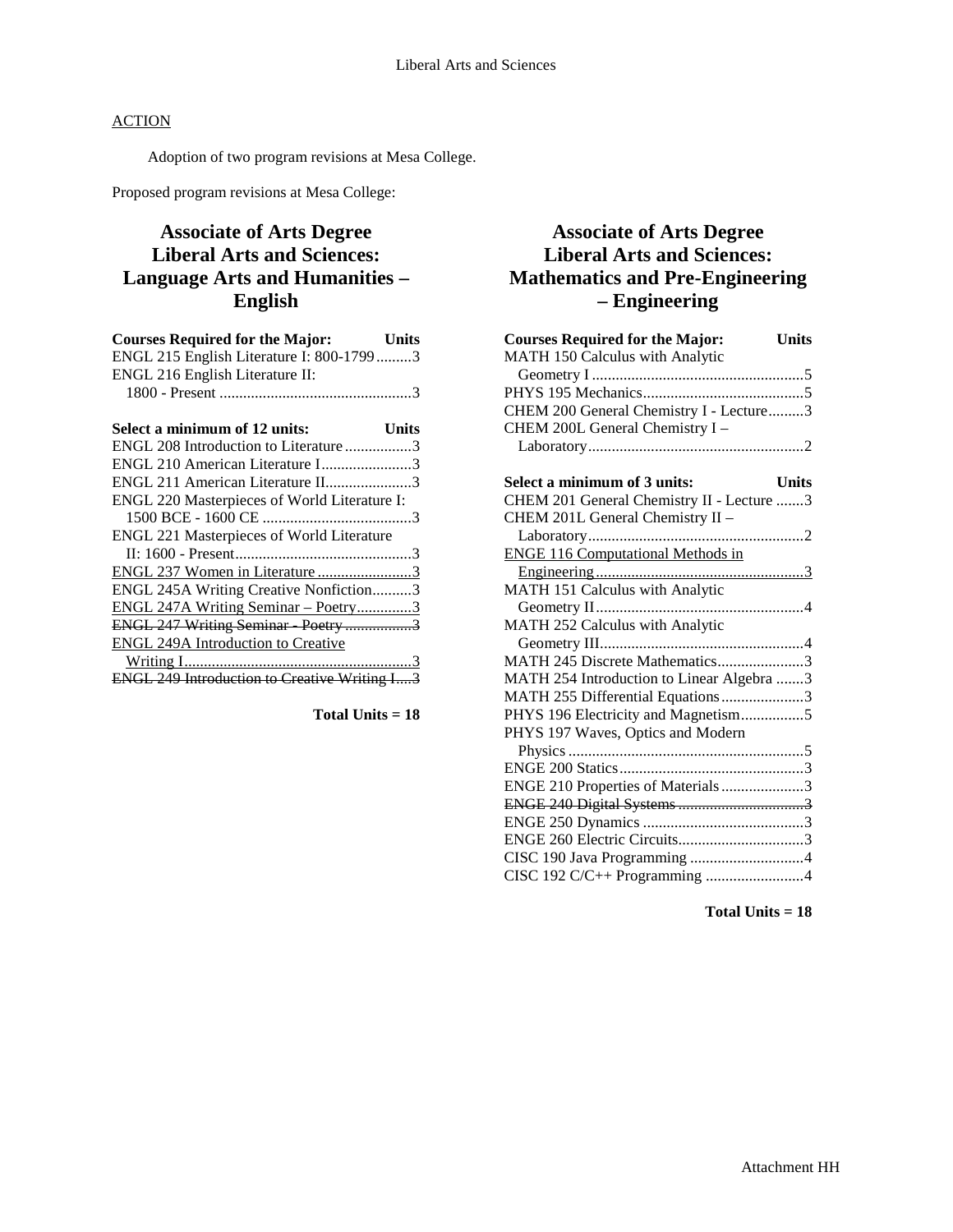Adoption of a program revision at City College.

Proposed program revision at City College:

# **Associate of Arts Degree Liberal Arts and Sciences: Language Arts and Humanities**

*Students should complete a minimum of 18 units in arts and humanities courses:* **Courses Required for the Major: Units** AMSL 115 American Sign Language Level I....4 AMSL 116 American Sign Language Level II...4 AMSL 215 American Sign Language Level III .4 AMSL 216 American Sign Language Level IV ....................................................................4 ANTH 103 Introduction to Cultural Anthropology ..................................................3 ARAB 101 First Course in Arabic......................5 ARAB 102 Second Course in Arabic .................5 ARAB 105 Elementary Spoken Egyptian Arabic..............................................................3 BLAS 110 African American Art.......................3 BLAS 120 Black Music......................................3 BLAS 155 African American Literature ............3 CBTE 162 Web Page Creation ...........................2 CHIC 130 Mexican Literature in Translation.....3 CHIC 135 Chicana/o Literature..........................3 CHIC 190 Chicano Images in Film ....................3 CHIC 210 Chicano Culture ................................3 COMS 101 Voice and Articulation ....................3 COMS 103 Oral Communication .......................3 COMS 104 Advanced Public Communication ...3 COMS 111 Oral Interpretation ...........................3 COMS 135 Interpersonal Communication .........3 COMS 160 Argumentation.................................3 COMS 170 Small Group Communication..........3 COMS 180 Intercultural Communication...........3 ENGL 101 Reading and Composition................3 ENGL 105 Composition and Literature..............3 ENGL 202 Introduction to Linguistics...............3 ENGL 205 Critical Thinking and Intermediate Composition....................................................3 ENGL 208 Introduction to Literature .................3 ENGL 209 Literary Approaches to Film............3 ENGL 210 American Literature I.......................3 ENGL 211 American Literature II......................3 ENGL 215 English Literature I: 800-1799 .........3 ENGL 216 English Literature II: 1800 - Present .................................................3 ENGL 220 Masterpieces of World Literature I: 1500 BCE - 1600 CE ......................................3

| ENGL 221 Masterpieces of World Literature II:   |
|-------------------------------------------------|
|                                                 |
| ENGL 237 Women in Literature 3                  |
| ENGL 245A Writing Creative Nonfiction3          |
| ENGL 238 Evaluating Children's Literature 3     |
|                                                 |
| ENGL 252A Fundamentals of Fiction Writing 3     |
| ENGL 247A Writing Seminar - Poetry3             |
| ENGL 247 Writing Seminar Poetry 3               |
| <b>ENGL 249A Introduction to Creative</b>       |
|                                                 |
|                                                 |
|                                                 |
| FREN 102 Second Course in French5               |
| FREN 201 Third Course in French5                |
| FREN 202 Fourth Course in French5               |
|                                                 |
| GERM 102 Second Course in German5               |
| GERM 201 Third Course in German5                |
|                                                 |
|                                                 |
| HIST 105 Introduction to Western                |
|                                                 |
| HIST 106 Introduction to Western                |
|                                                 |
| HIST 120 Introduction to Asian Civilizations  3 |
| HIST 121 Asian Civilizations in Modern          |
|                                                 |
| HUMA 101 Introduction to the Humanities I3      |
| HUMA 102 Introduction to the Humanities II 3    |
| HUMA 103 Introduction to the New                |
|                                                 |
| HUMA 106 World Religions3                       |
|                                                 |
|                                                 |
| ITAL 102 Second Course in Italian5              |
|                                                 |
| JOUR 200 Introduction to Newswriting and        |
|                                                 |
| JOUR 201 Advanced Newswriting and               |
|                                                 |
| <b>JOUR 202 Introduction to Mass</b>            |
|                                                 |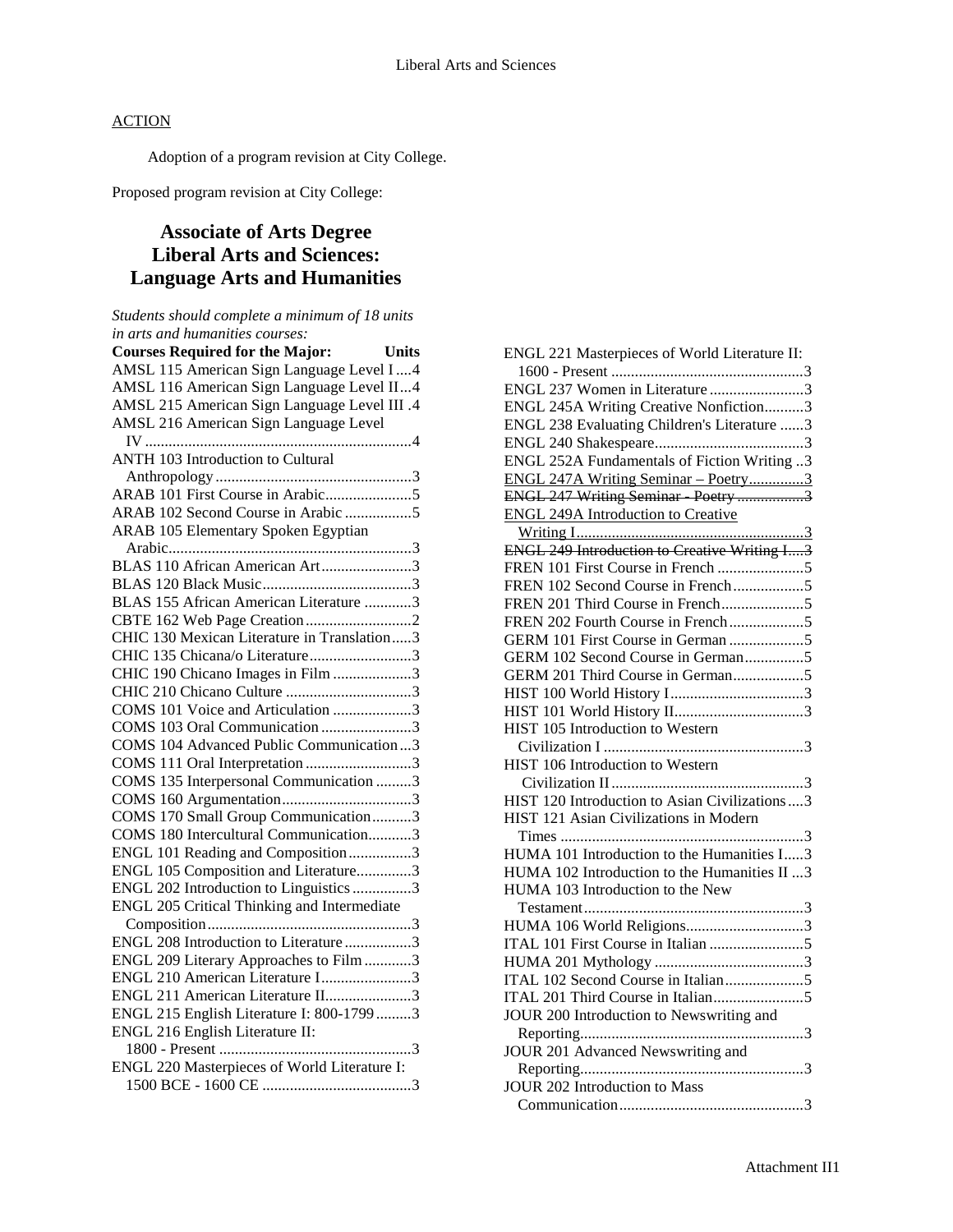| JOUR 205 Editing for Print Journalism3                                    |
|---------------------------------------------------------------------------|
|                                                                           |
| JOUR 206 Online Journalism3                                               |
| JOUR 210A Newspaper Production 1  2 - 3                                   |
| JOUR 210B Newspaper Production 2  2 - 3                                   |
| JOUR 210C Newspaper Production 3  2 - 3                                   |
| JOUR 210D Newspaper Production 4  2 - 3                                   |
| LABR 100 American Labor Movement 3                                        |
| LIBS 101 Information Literacy and Research                                |
|                                                                           |
| MATH 119 Elementary Statistics or                                         |
| PSYC 258 Behavioral Science Statistics 3                                  |
| PHIL 100 Logic and Critical Thinking3                                     |
|                                                                           |
|                                                                           |
| PHIL 102A Introduction to Philosophy: Reality                             |
|                                                                           |
| PHIL 102B Introduction to Philosophy:                                     |
|                                                                           |
| PHIL 104A History Of Western Philosophy 3                                 |
| PHIL 104B History of Western Philosophy 3                                 |
| PHIL 105 Contemporary Philosophy 3                                        |
| PHIL 106 Asian Philosophy3                                                |
| PHIL 107 Reflections on Human Nature3                                     |
| PHIL 108 Perspectives on Human Nature and                                 |
|                                                                           |
| PHIL 111 Philosophy In Literature 3                                       |
| PHIL 125 Philosophy of Women 3                                            |
| PHIL 126 Introduction to Philosophy of                                    |
| Contemporary Gender Issues 3                                              |
|                                                                           |
|                                                                           |
| PHIL 130 Philosophy of Art and Music 3                                    |
| PHOT 215 Photo Journalism and Documentary                                 |
|                                                                           |
| POLI 101 Introduction to Political Science3                               |
| POLI 102 The American Political System 3                                  |
| PSYC 101 General Psychology 3                                             |
| RTVF 100 Introduction To Electronic Media 3                               |
| RTVF 105 Media Performance 3                                              |
| RTVF 107 Audio Production3                                                |
| RTVF 110 Introduction to Scriptwriting 3                                  |
| RTVF 115 Radio and Television Management                                  |
|                                                                           |
|                                                                           |
| RTVF 118 Television Studio Operations 3                                   |
| RTVF 124 Single Camera Production 3                                       |
| RTVF 126 Art Direction for Film and                                       |
|                                                                           |
| RTVF 128 Lighting for Television and Film3                                |
| RTVF 140 Radio and TV Newswriting3                                        |
| RTVF 160 Introduction to Cinema3                                          |
| RTVF 167 Motion Picture Production3                                       |
| RTVF 247A Radio Broadcasting Workshop -                                   |
|                                                                           |
| RTVF 247B Radio Broadcasting Workshop -                                   |
|                                                                           |
|                                                                           |
|                                                                           |
| SPAN 102 Second Course in Spanish 5<br>SPAN 201 Third Course in Spanish 5 |

| SPAN 215 Spanish for Spanish Speakers I 5 |
|-------------------------------------------|
| SPAN 216 Spanish for Spanish Speakers II  |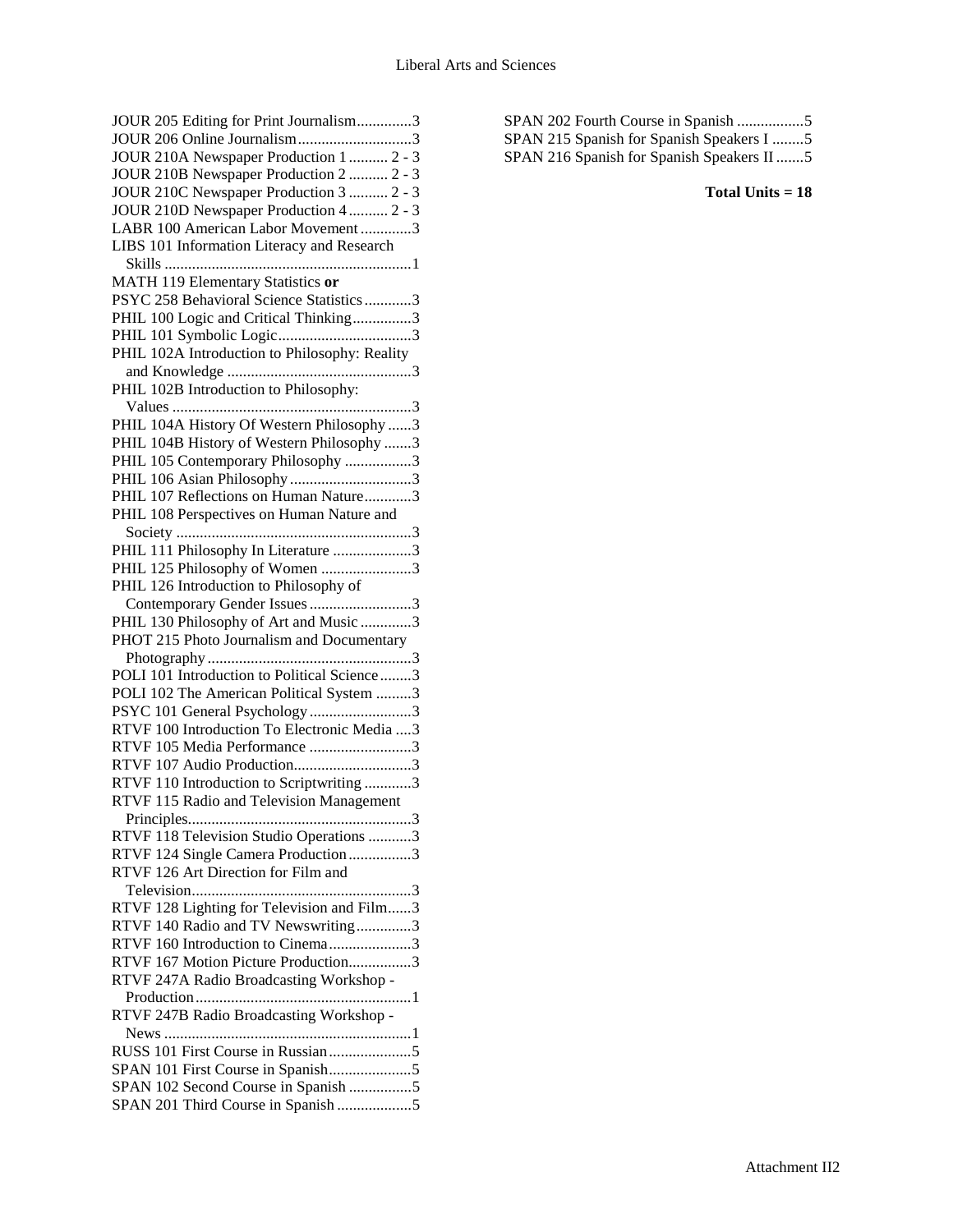Adoption of a program revision at Miramar College.

Proposed program revision at Miramar College:

# **Associate of Science Degree Earth Science Studies**

| <b>Courses Required for the Major:</b> | Units |
|----------------------------------------|-------|
|                                        |       |
| GEOL 101 Physical Geology Laboratory1  |       |
|                                        |       |

| Select at least eight (8) units from the    |
|---------------------------------------------|
| following Physical Science courses: Units   |
| ASTR 101 Descriptive Astronomy3             |
| ASTR 111 Astronomy Laboratory 1             |
| AVIA 115 Aviation Weather3                  |
| CHEM 111 Chemistry in Society 3             |
| CHEM 152 Introduction to General Chemistry3 |
| CHEM 152L Introduction to General Chemistry |
|                                             |
| CHEM 200 General Chemistry I - Lecture3     |
| CHEM 200L General Chemistry I -             |
|                                             |
| CHEM 201 General Chemistry II - Lecture 3   |
| CHEM 201L General Chemistry II -            |
|                                             |
| GEOG 101 Physical Geography3                |
| GEOG 101L Physical Geography Laboratory1    |
|                                             |
| GEOL 111 The Earth Through Time4            |
|                                             |
| PHYN 100 Survey of Physical Science3        |
| PHYN 101 Survey of Physical Science         |
|                                             |
|                                             |
|                                             |
| PHYS 180A General Physics I 4               |
|                                             |

### **Select at least three (3) units from the**

| following Biological Science courses:           | <b>Units</b> |
|-------------------------------------------------|--------------|
| <b>ANTH 102 Introduction to Physical</b>        |              |
|                                                 |              |
| ANTH 104 Laboratory in Physical                 |              |
|                                                 |              |
| <b>BIOL 100 Natural History - Environmental</b> |              |
|                                                 |              |
| BIOL 107 General Biology-Lecture and            |              |
|                                                 |              |
|                                                 |              |
|                                                 |              |
|                                                 |              |

| PSYC 260 Introduction to Physiological         |
|------------------------------------------------|
|                                                |
| Select at least three (3) units from the       |
| following Mathematics courses:<br><b>Units</b> |
| BUSE 115 Statistics for Business3              |
| <sub>or</sub>                                  |
| <b>MATH 115 Gateway to Experimental</b>        |
|                                                |
| or                                             |
| MATH 119 Elementary Statistics or              |
| PSYC 258 Behavioral Science Statistics3        |
|                                                |
| MATH 116 College and Matrix Algebra3           |
| MATH 121 Basic Techniques of Applied           |
|                                                |
| MATH 122 Basic Techniques of Calculus II 3     |
|                                                |
| MATH 150 Calculus with Analytic Geometry       |
|                                                |
| MATH 151 Calculus with Analytic Geometry       |
|                                                |
| MATH 252 Calculus with Analytic Geometry       |
|                                                |
|                                                |

**Total Units = 18 – 21**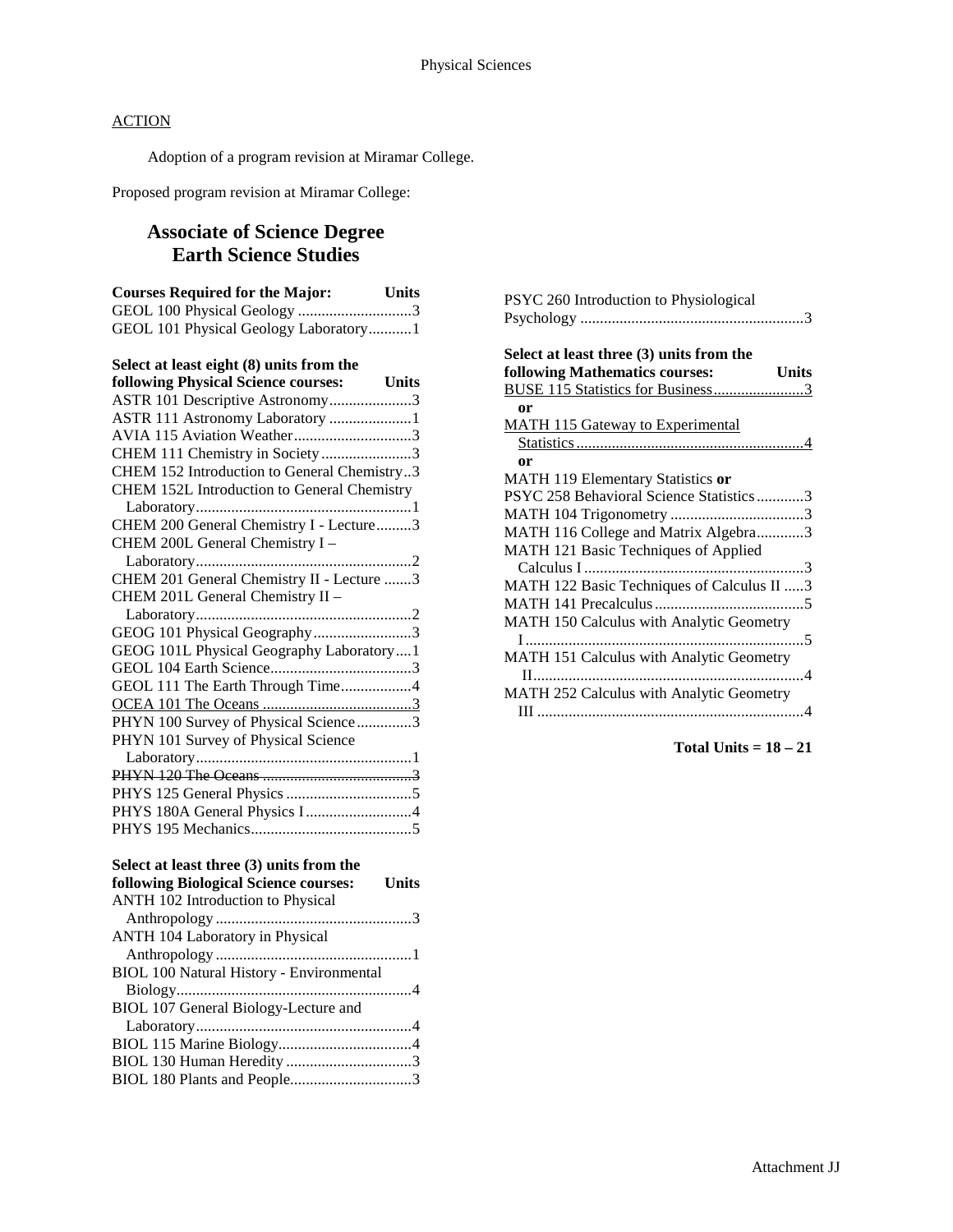Adoption of two program revisions at Mesa College.

Proposed program revisions at Mesa College:

# **Associate of Science Degree Engineering**

| <b>Courses Required for the Major:</b> | <b>Units</b> |
|----------------------------------------|--------------|
|                                        |              |
|                                        |              |
| ENGE 210 Properties of Materials3      |              |
|                                        |              |

# **Twenty-Four units selected from the**

| <b>Units</b><br>f <del>ollowing:</del>              |  |
|-----------------------------------------------------|--|
| <b>Select 24 Units from the following:</b><br>Units |  |
| CHEM 200 General Chemistry I - Lecture3             |  |
| CHEM 200L General Chemistry I -                     |  |
|                                                     |  |
| CHEM 201 General Chemistry II - Lecture 3           |  |
| CHEM 201L General Chemistry II -                    |  |
|                                                     |  |
| <b>ENGE 116 Computational Methods in</b>            |  |
|                                                     |  |
|                                                     |  |
| ENGE 260 Electric Circuits3                         |  |
|                                                     |  |
| <b>MATH 150 Calculus with Analytic Geometry</b>     |  |
|                                                     |  |
| MATH 151 Calculus with Analytic Geometry            |  |
|                                                     |  |
| MATH 252 Calculus with Analytic Geometry            |  |
|                                                     |  |
|                                                     |  |
| PHYS 196 Electricity and Magnetism5                 |  |
| PHYS 197 Waves, Optics and Modern                   |  |
|                                                     |  |

**Total Units = 35**

# **Certificate of Achievement Engineering**

| <b>Courses Required for the Major:</b>        | Units        |
|-----------------------------------------------|--------------|
| ENGE 151 Engineering Drawing 2                |              |
|                                               |              |
| ENGE 210 Properties of Materials3             |              |
|                                               |              |
| <b>Select twenty-four units selected from</b> |              |
| the following:                                | <b>Units</b> |
| CHEM 200 General Chemistry I - Lecture3       |              |
| or                                            |              |
| CHEM 200L General Chemistry I -               |              |
|                                               |              |
| 0 <sup>r</sup>                                |              |
| CHEM 201 General Chemistry II - Lecture 3     |              |
| or                                            |              |
| CHEM 201L General Chemistry II -              |              |
|                                               |              |
| 0 <sup>r</sup>                                |              |
| <b>ENGE 240 Digital Systems or</b>            |              |
| <b>ENGE 116 Computational Methods in</b>      |              |
|                                               |              |
|                                               |              |
| 0 <sup>r</sup>                                |              |
| MATH 141 Precalculus or                       |              |
| MATH 150 Calculus with Analytic Geometry      |              |
|                                               |              |
| or                                            |              |
| MATH 151 Calculus with Analytic Geometry      |              |
| $II$ or                                       |              |
| MATH 252 Calculus with Analytic Geometry      |              |
|                                               |              |
| or                                            |              |
| PHYS 195 Mechanics or                         |              |
| PHYS 196 Electricity and Magnetism or         |              |
| PHYS 197 Waves, Optics and Modern             |              |
|                                               |              |
|                                               |              |